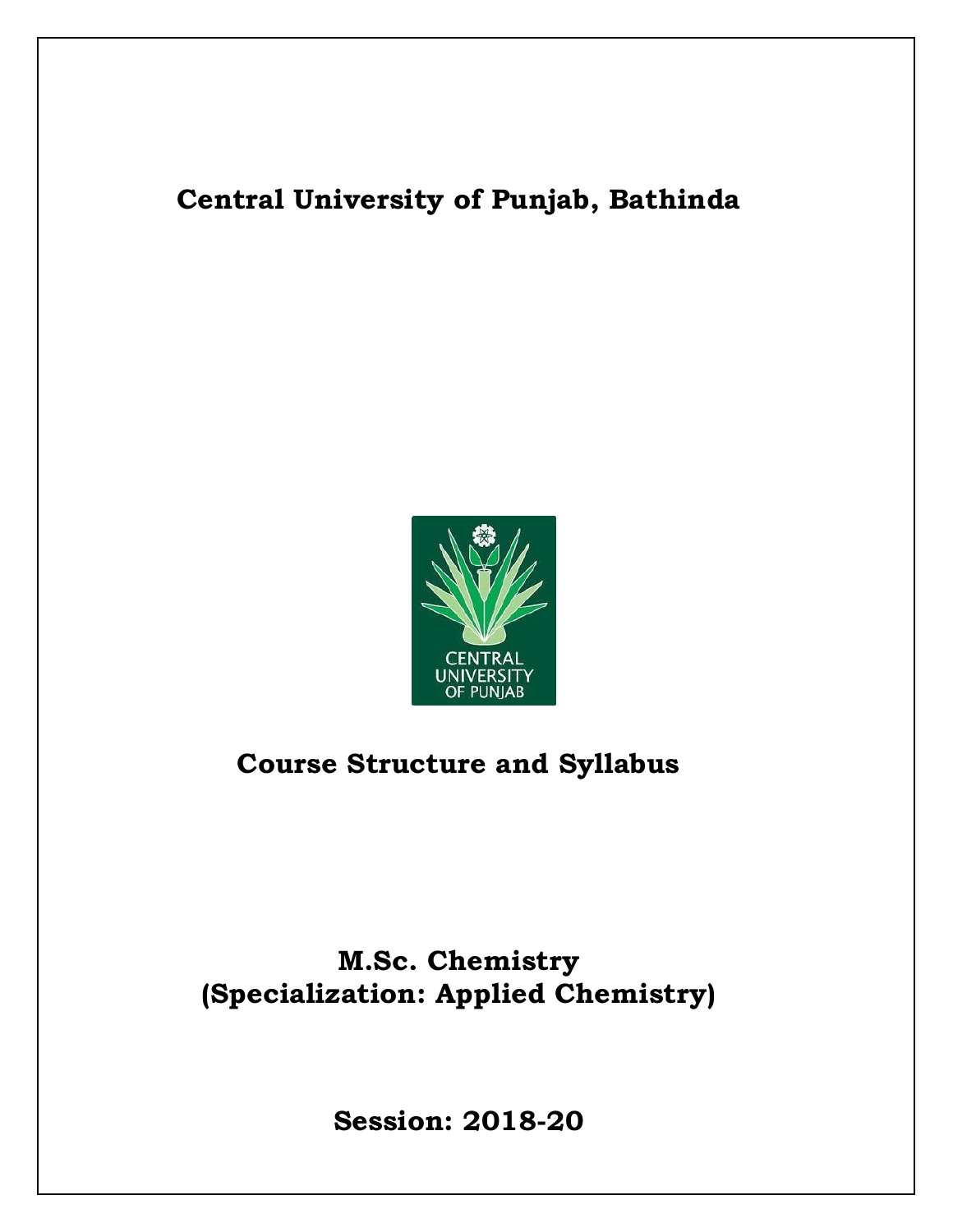### **SEMESTER 1**

| S.  | <b>Paper Code</b> |                 | <b>Course Title</b>              |           | <b>Course</b>          |    |                          |    | Сr |
|-----|-------------------|-----------------|----------------------------------|-----------|------------------------|----|--------------------------|----|----|
| No. |                   |                 |                                  |           | Type                   |    |                          |    |    |
|     | CHM.506           |                 | Fundamental Biology (Non-medical |           | CF                     |    |                          |    | 2  |
|     |                   | group)          |                                  |           |                        |    |                          |    |    |
|     | CHM.507           |                 | Fundamental Mathematics (Medical |           |                        |    |                          |    |    |
|     |                   | group)          |                                  |           |                        |    |                          |    |    |
|     | CHM.508           | Analytical      | Chemistry                        | and       | $\overline{\text{CF}}$ | 3  |                          |    | 3  |
|     |                   |                 | <b>Instrumental Methods</b>      |           |                        |    |                          |    |    |
| 3   | <b>CHM.509</b>    |                 | Inorganic Chemistry-1            |           | $\overline{CC}$        | 3  |                          |    | 3  |
| 4   | CHM.510           |                 | Organic Chemistry-I              |           | $\overline{CC}$        | 3  |                          |    | 3  |
|     | CHM.511           |                 | Physical Chemistry-I             |           | $\overline{\text{CC}}$ | 3  |                          |    | 3  |
|     | CHM.512           |                 | Quantum Chemistry                |           | $\overline{CC}$        | З  | Ξ.                       |    | 3  |
|     | CHM.513           | Applied         | Practical                        | Inorganic | CC                     |    |                          | 4  | 2  |
|     |                   | Chemistry-1 (P) |                                  |           |                        |    |                          |    |    |
|     | CHM.514           | Applied         | Practical                        | Organic   | CC                     |    | $\overline{\phantom{a}}$ | 4  | 2  |
|     |                   | Chemistry-I (P) |                                  |           |                        |    |                          |    |    |
|     |                   |                 |                                  |           |                        |    |                          |    |    |
|     | <b>XXX</b>        |                 | Inter-Disciplinary Course (ID)   |           | EC                     | 2  |                          |    | 2  |
|     |                   |                 | (Opt any one from other          |           |                        |    |                          |    |    |
|     |                   | Departments)    |                                  |           |                        |    |                          |    |    |
|     |                   |                 |                                  |           |                        |    |                          |    |    |
| 10. | CAC.541           | Seminar         |                                  |           | EC                     |    |                          |    |    |
|     |                   |                 |                                  |           |                        |    |                          |    |    |
|     |                   |                 | Total                            |           |                        | 20 | 0                        | 18 | 24 |

**CC**: Core Course, **EC**: Elective Course, **CF**: Compulsory Foundation

## **L: Lectures T: Tutorial P: Practical Cr: Credits**

 $\sim$  $\frac{1}{2}$ 

**Mode of Transaction:** Lecture, Demonstration, Lecture cum demonstration, Dialogue Mode, Experimentation, Brain storming, Problem solving, Seminar. $\mathcal{L}^{\text{max}}$  and  $\mathcal{L}^{\text{max}}$  $\mathcal{L}^{\text{max}}_{\text{max}}$  and  $\mathcal{L}^{\text{max}}_{\text{max}}$  $\sim 10^{-1}$  $\mathcal{L}(\mathcal{L})$  .  $\mathcal{L}^{\text{max}}$ 

 $\mathcal{L}^{\text{max}}_{\text{max}}$  , where  $\mathcal{L}^{\text{max}}_{\text{max}}$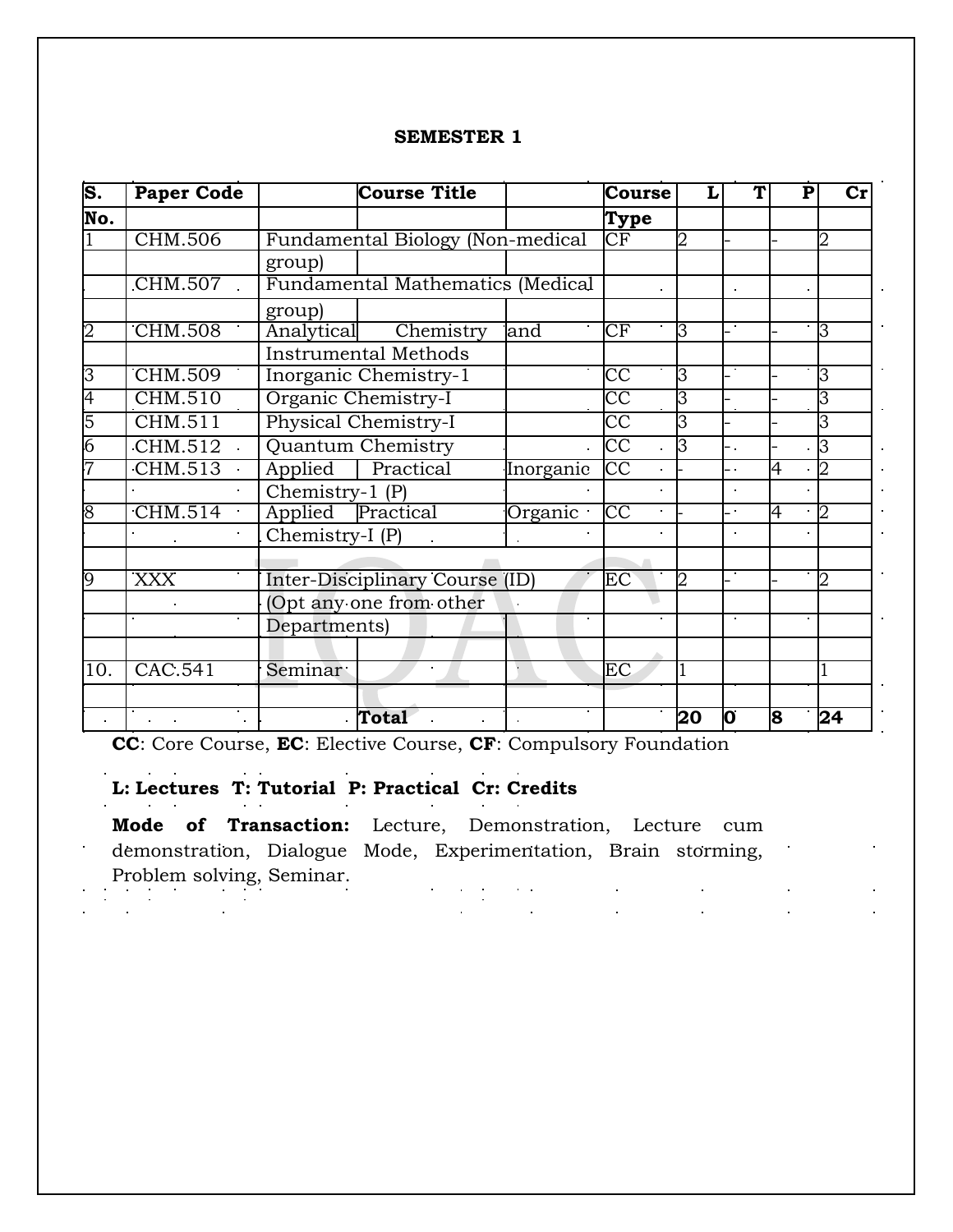**CC**: Core Course, **EC**: Elective Course, **CF**: Compulsory Foundation, **EF**: Elective Foundation

 $\label{eq:2.1} \begin{split} \mathbf{y} &= \mathbf{y} + \mathbf{y} + \mathbf{y} + \mathbf{y} + \mathbf{y} + \mathbf{y} \\ \mathbf{y} &= \mathbf{y} + \mathbf{y} + \mathbf{y} + \mathbf{y} + \mathbf{y} + \mathbf{y} + \mathbf{y} + \mathbf{y} + \mathbf{y} + \mathbf{y} + \mathbf{y} + \mathbf{y} + \mathbf{y} + \mathbf{y} + \mathbf{y} + \mathbf{y} + \mathbf{y} + \mathbf{y} + \mathbf{y} + \mathbf{y} + \mathbf{y} + \mathbf$ 

 $\frac{1}{2} \sum_{i=1}^n \frac{1}{2} \sum_{j=1}^n \frac{1}{2} \sum_{j=1}^n \frac{1}{2} \sum_{j=1}^n \frac{1}{2} \sum_{j=1}^n \frac{1}{2} \sum_{j=1}^n \frac{1}{2} \sum_{j=1}^n \frac{1}{2} \sum_{j=1}^n \frac{1}{2} \sum_{j=1}^n \frac{1}{2} \sum_{j=1}^n \frac{1}{2} \sum_{j=1}^n \frac{1}{2} \sum_{j=1}^n \frac{1}{2} \sum_{j=1}^n \frac{1}{2} \sum_{j=$ 

 $\sim 100$ 

 $\frac{1}{2}$ 

**Mode of Transaction:** Lecture, Demonstration, Lecture cum demonstration, Dialogue Mode, Experimentation, Brain storming, Problem solving, Seminar.

 $\hat{\mathbf{r}}$ 

 $\mathbf{r}$  .

 $\mathcal{L}^{\text{max}}_{\text{max}}$ 

 $\mathcal{L}_{\text{max}}$ 

 $\mathcal{L}$ 

 $\mathbf{r}$ 

|    |            | S. No. Paper Code Course Title                                             | <b>Course</b><br>Type | L              | T            | $\mathbf{P}$   | $cr$           |
|----|------------|----------------------------------------------------------------------------|-----------------------|----------------|--------------|----------------|----------------|
| 1. | CHM.521    | Inorganic Chemistry-                                                       | CC                    | 3              |              |                | 3              |
| 2. | CHM.522    | Organic Chemistry-II                                                       | CC                    | 3              |              |                | 3              |
| 3. | CHM.523    | Physical Chemistry-II                                                      | CC                    | 3              |              |                | 3              |
| 4. | CHM.524    | Spectroscopic<br>Analysis                                                  | CF                    | 3              |              |                | 3              |
| 5. | CHM.525    | Molecular<br>Spectroscopy                                                  | CC                    | 3              |              |                | 3              |
| 6. | CHM.526    | <b>Applied Practical</b><br>Inorganic Chemistry-II<br>(P)                  | CC                    |                |              | $\overline{4}$ | $\overline{2}$ |
| 7. | CHM.527    | <b>Applied Practical</b><br>Inorganic Chemistry-II<br>(P)                  |                       |                |              | $\overline{4}$ | $\overline{2}$ |
| 8. | CAC-542    | Seminar                                                                    | <b>EC</b>             |                | $\mathbf{1}$ |                | $\mathbf{1}$   |
| 9. | <b>XXX</b> | Inter-Disciplinary<br>Course (ID) Opt any<br>one from other<br>Departments | <b>EC</b>             | $\overline{2}$ |              |                | $\overline{2}$ |
|    | 10. XXX    | Value Based Course                                                         | EF                    | 1              |              |                | $\mathbf{1}$   |
|    |            | <b>Total</b>                                                               |                       | 18             | 1            | 8              | 23             |

### **SEMESTER 2**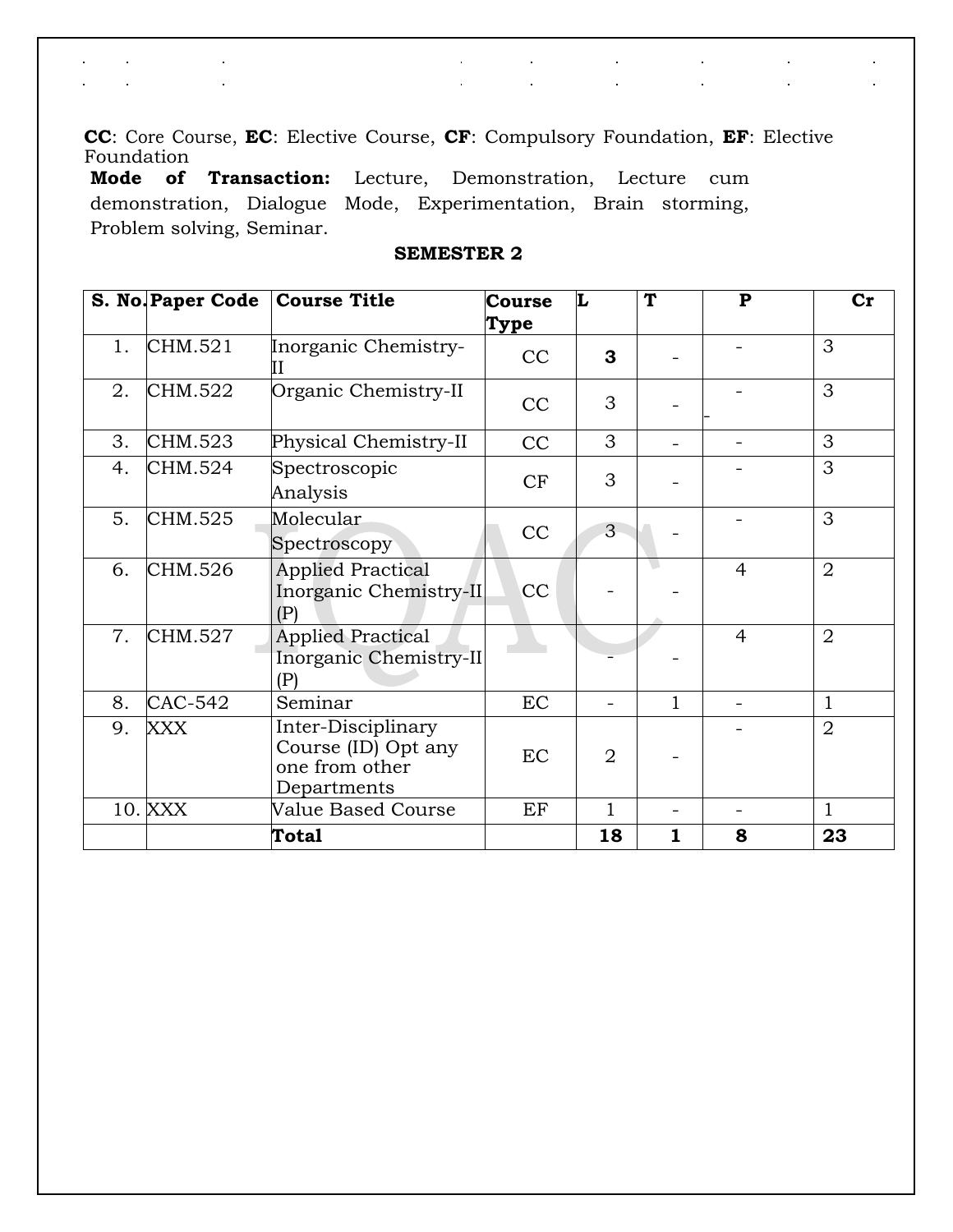### **SEMESTER 3**

|            | S No. Paper Code Course Title     | <b>Course</b><br>Type |  |    |  |
|------------|-----------------------------------|-----------------------|--|----|--|
| 1. CHM.556 | Research Methodology              | CC                    |  |    |  |
| 2. CHM.551 | Inorganic Chemistry-III           | CC                    |  |    |  |
| 3. CHM.552 | Organic Chemistry-III             | CC                    |  |    |  |
| 4. CAC.551 | Quality Control in laboratory     | <b>CC</b>             |  |    |  |
| 5. CAC.552 | Applied Chemistry Practical-I(P)  | CC                    |  |    |  |
| 6. CAC.553 | Applied Chemistry Practical-II(P) | CC                    |  |    |  |
| 7. XXX     | Value Based Course                | ΕF                    |  |    |  |
| 8. CAC.599 | Project                           | EС                    |  | 12 |  |

## **Opt any one of the following courses:**

|    | CAC.554      | Applied Electrochemistry            |    |    |  |  |
|----|--------------|-------------------------------------|----|----|--|--|
| 9. | CAC.555      | Applied Chemistry and Air Pollution |    |    |  |  |
|    |              | Control                             | EС |    |  |  |
|    | CAC.557      | Chemo and Biosensor                 |    |    |  |  |
|    | CAC.558      | Pharmaceutical Products             |    |    |  |  |
|    | <b>Total</b> |                                     |    | 15 |  |  |

**CC**: Core Course, **EC**: Elective Course, **CF**: Compulsory Foundation, **EF**: Elective Foundation

**Mode of Transactions:** Lecture, Demonstration, Lecture cum demonstration, Experimentation, Problem solving, Brain storming, Tutorial, Case study, Dialogue Mode, Project.

### **SEMESTER 4**

| S.             | Paper   | <b>Course Title</b>              | <b>Course</b>          |  | Сr |
|----------------|---------|----------------------------------|------------------------|--|----|
| No.            | Code    |                                  | Type                   |  |    |
|                | CAC.571 | Applied Polymer Chemistry        | CC                     |  |    |
|                |         |                                  |                        |  |    |
| $\mathbf{2}$ . |         | CHM.572 Concepts in Chemistry-I  | $\overline{\text{CC}}$ |  |    |
|                |         |                                  |                        |  |    |
|                |         | CHM.573 Concepts in Chemistry-II | $\overline{\text{cc}}$ |  |    |
|                |         |                                  |                        |  |    |
| 14.            | CAC.599 | Project                          | ЕC                     |  |    |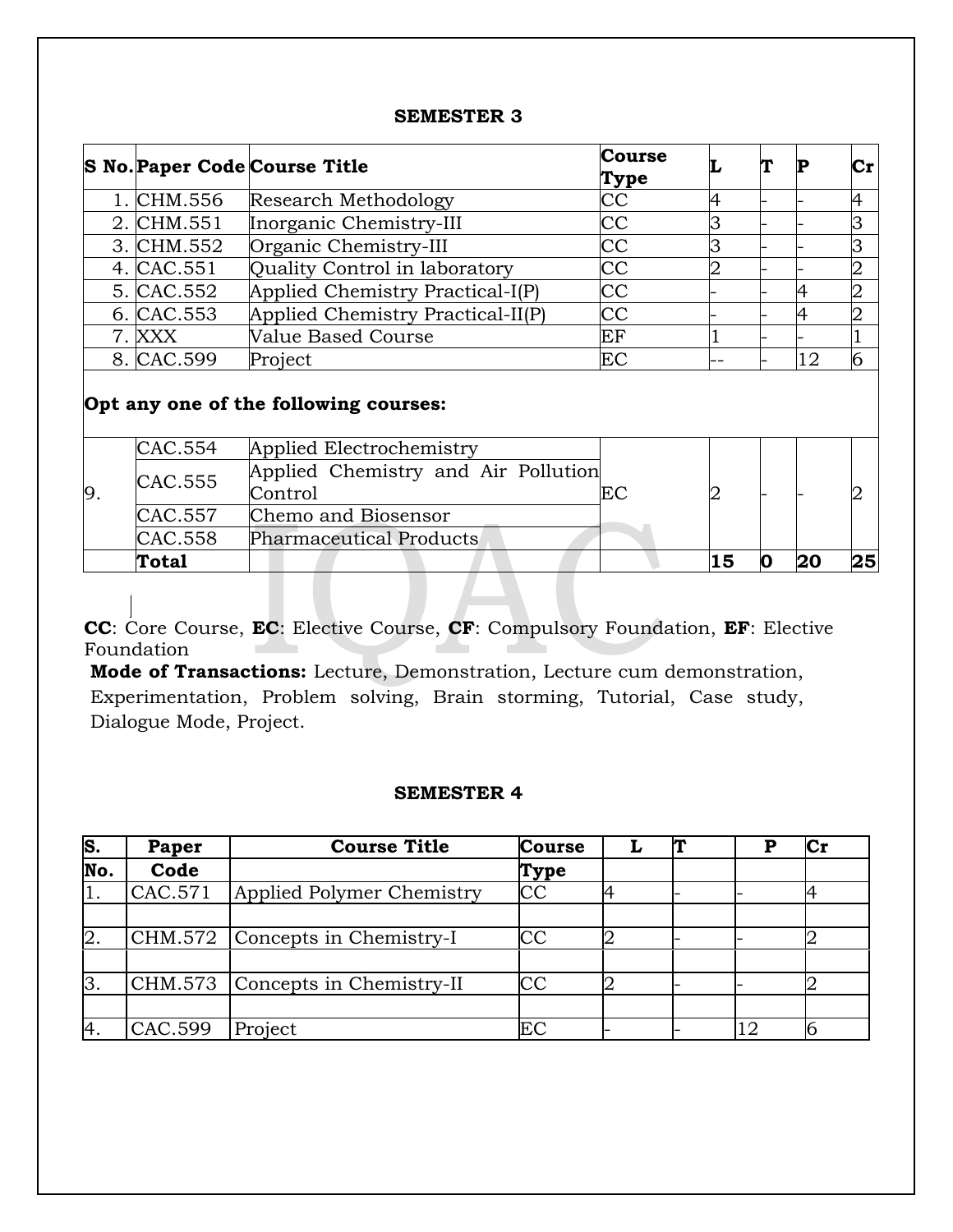|    |         | Opt any one of the following courses:             |    |    |    |    |
|----|---------|---------------------------------------------------|----|----|----|----|
|    |         | CAC.572 Green and Industrial Organic<br>Chemistry |    |    |    |    |
| 5. | CHM.577 | <b>Environmental Chemistry</b>                    | EC | 4  |    | 4  |
|    | CAC.573 | Industrial<br>Inorganic<br>Chemistry              |    |    |    |    |
|    | CHM.581 | Material Chemistry                                |    |    |    |    |
|    |         | Opt any one of t he following courses:            |    |    |    |    |
|    | CAC.574 | Fuel and Energy                                   |    |    |    |    |
|    | CAC.575 | Dyes and Pigments                                 |    |    |    |    |
| 6. | CAC.576 | Petroleum Chemistry                               | EC |    |    |    |
|    | CAC.577 | Advanced<br>Instrumental<br>Analysis              |    |    |    |    |
|    |         | <b>Total</b>                                      |    | 14 | 12 | 20 |

 $\hat{\mathbf{r}}$ 

 $\hat{\mathbf{r}}$ 

 $\ddot{\phantom{1}}$ 

 $\mathbf{r}$ 

 $\ddot{\phantom{1}}$ 

 $\hat{\mathbf{r}}$ 

 $\ddot{\phantom{1}}$ 

 $\hat{\mathbf{r}}$ 

 $\ddot{\phantom{a}}$ 

 $\mathbf{r}$ 

 $\ddot{\phantom{a}}$ 

à.

 $\hat{\mathbf{r}}$ 

l,

 $\ddot{\phantom{1}}$ 

 $\ddot{\phantom{1}}$ 

à.

**CC**: Core Course, **EC**: Elective Course, **CF**: Compulsory Foundation

**Mode of Transactions:** Lecture, Demonstration, Lecture cum demonstration, Experimentation, Problem solving, Brain storming, Tutorial, Case study, Dialogue Mode, Project.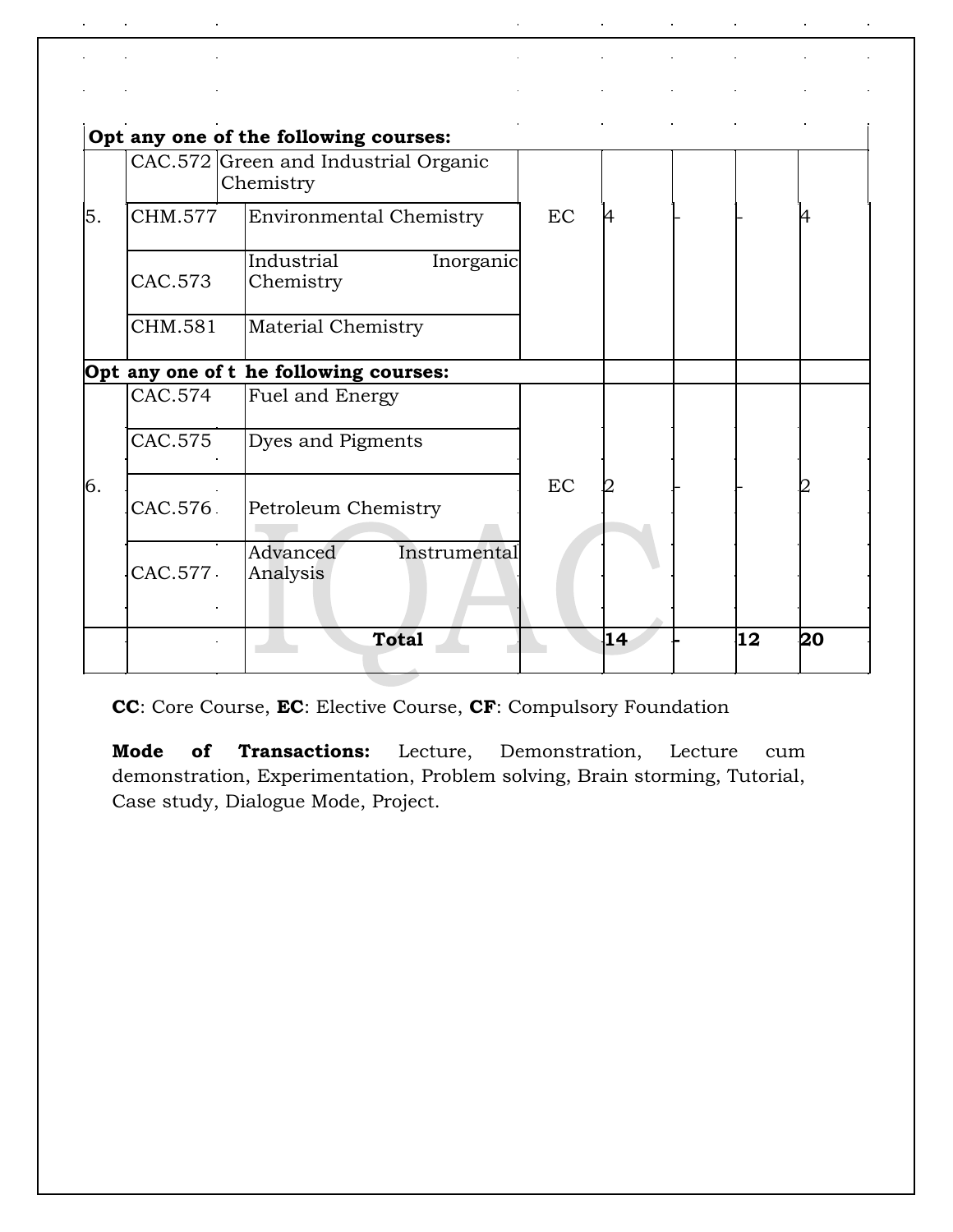## **Course Title: Fundamental Biology (Non-medical group) Paper Code: CHM.506 Total Contact Hours: 30**

**Learning objective:** To impart knowledge of molecular structure and interactions present in various bio-molecules that assist in functioning and organization of biological cell.

Introduction: Cell structure and functions, thermodynamics and kinetics of biological processes, ATP. Water – physical properties and structure of water molecules, Interactions in aqueous solutions, Role of water in life, pH, Acidic and basic buffers, Biological buffers, solution equilibria, Henderson-Hasselbalch equation, Hofmeister series, Chaotropic and kosmotropic ions/cosolvents.

## **Unit 2 7 Hours**

**Amino Acids and Peptides:** Classification and properties of amino acids, peptide and polypeptides, primary structures, structure of peptide bond, synthesis of peptides, N-terminal, C-terminal and sequence determination.

**Carbohydrates:** Biologically important monosaccharides, disaccharides and polysaccharides, glycoproteins, role of sugars in biological recognition.

**Proteins:** Secondary structure of proteins with emphasize on supramoelcular characteristics of  $\Box$ -helix,  $\Box$ -sheets, supersecondary structure and triple helix structure of collagen, tertiary structure of protein-folding, quaternary structure of protein, in-vivo and in-vitro protein folding, protein misfolding and conformational diseases.

**Nucleic Acids:** Purine and pyrimidine bases, nucleotides, nucleosides, base pairing via H-bonding, structure of ribonucleic acids (RNA) and deoxyribonucleic acids (DNA), double helix model of DNA, different types of RNA and their functions, the chemical basis for heredity, overview of replication of DNA, transcription, translation and genetic code, genome sequencing and PCR techniques.

**Lipids:** Lipid classification, lipid bilayers, liproproteins-composition. high density (HDL) and low-density (LDL) lipoproteins and function, membrane proteins - integral membrane proteins.

## **Course Outcome:**

After this course completion, the students will acquire knowledge of

### **Unit 3 8 Hours**

## **Unit 1 7 Hours**

## **Unit 4 8 Hours**

## $T | P | Cr$  $2$   $2$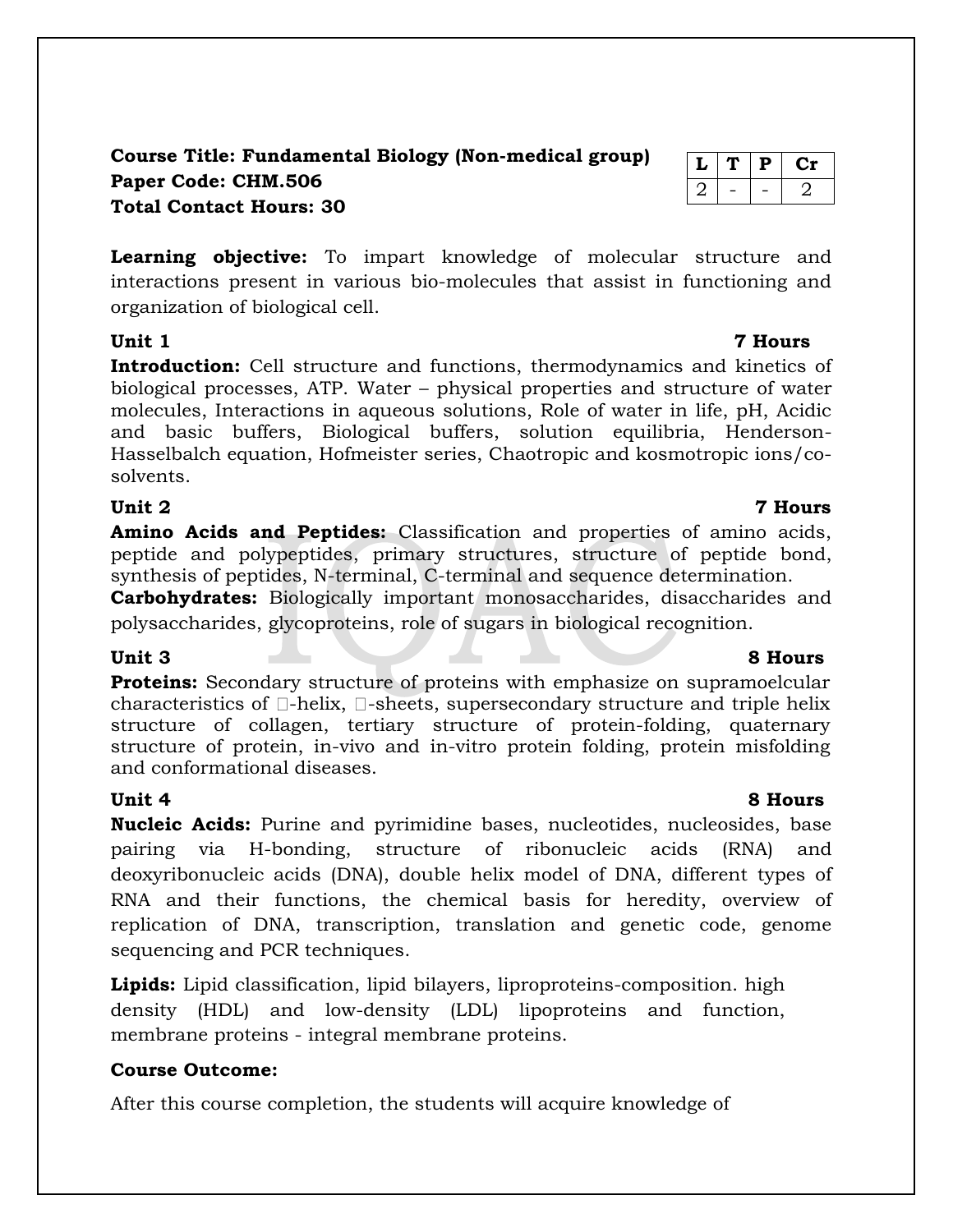- 1. Molecular structure and interactions present in proteins, nucleic acids, carbohydrates and lipids.
- 2. Organization and working principles of various components present in living cell.
- 3. Physical principles of structure, function, and folding of biomolecules.

## **SUGGESTED READINGS**

- 1. Voet, D., Voet, J. G., and Pratt, C. W. (2008). *Principle of Biochemistry*. John Wiley and Sons .
- 2. Berg, J. M., Stryer, L., and Tymoczko, J. L. (2015). *Stryer Biochemie*. Springer-Verlag.
- 3. Garrett, R. H., and Grisham, C. M. (2013). *Biochemistry*, Brooks/Cole, Cengage Learning.
- 4. Conn, E., and Stumpf, P. (2009). *Outlines of Biochemistry*. John Wiley and Sons.

## **Course Title: Fundamental Mathematics (Medical group)**

| ΞЬ. | т. | Р | U 21 |  |
|-----|----|---|------|--|
|     |    |   |      |  |

## **Paper Code: CHM.50**

## **Total Contact Hours: 30**

**Learning objective:** To provide students with knowledge, abilities and insight in mathematics so that they can understand, correlate and quantify the physical principles of chemical system.

### **Trigonometry and Algebra**

Trigonometric functions of sum and differences of angles, addition and subtraction formulas.

Quadratic equations and their solutions: binomial theorem, binomial expansion, finding middle term, general term. Common series and expansions used in chemistry.

**Complex Algebra:** complex numbers, the graphical interpretation of complex numbers, characterizations of the exponential function, the trigonometric functions of complex argument ( $e^{i\Box}$ ,  $e^{-i\Box}$ ).

## **Differential Calculus**

Functions, limits, L'Hospital rule and its application, differentiation, physical significance, basic rules of differentiation, maxima and minima, exact and inexact differentials, partial differentiation.

**Marix Algebra:** Addition and multiplication; inverse, adjoint and transpose of matrices, matrix equation, Introduction to vector spaces, matrix eigen values and eigen vectors, diagonalization, determinants (examples from Huckel theory).

## **Unit 1 7 Hours**

## **Unit-2 8 Hours**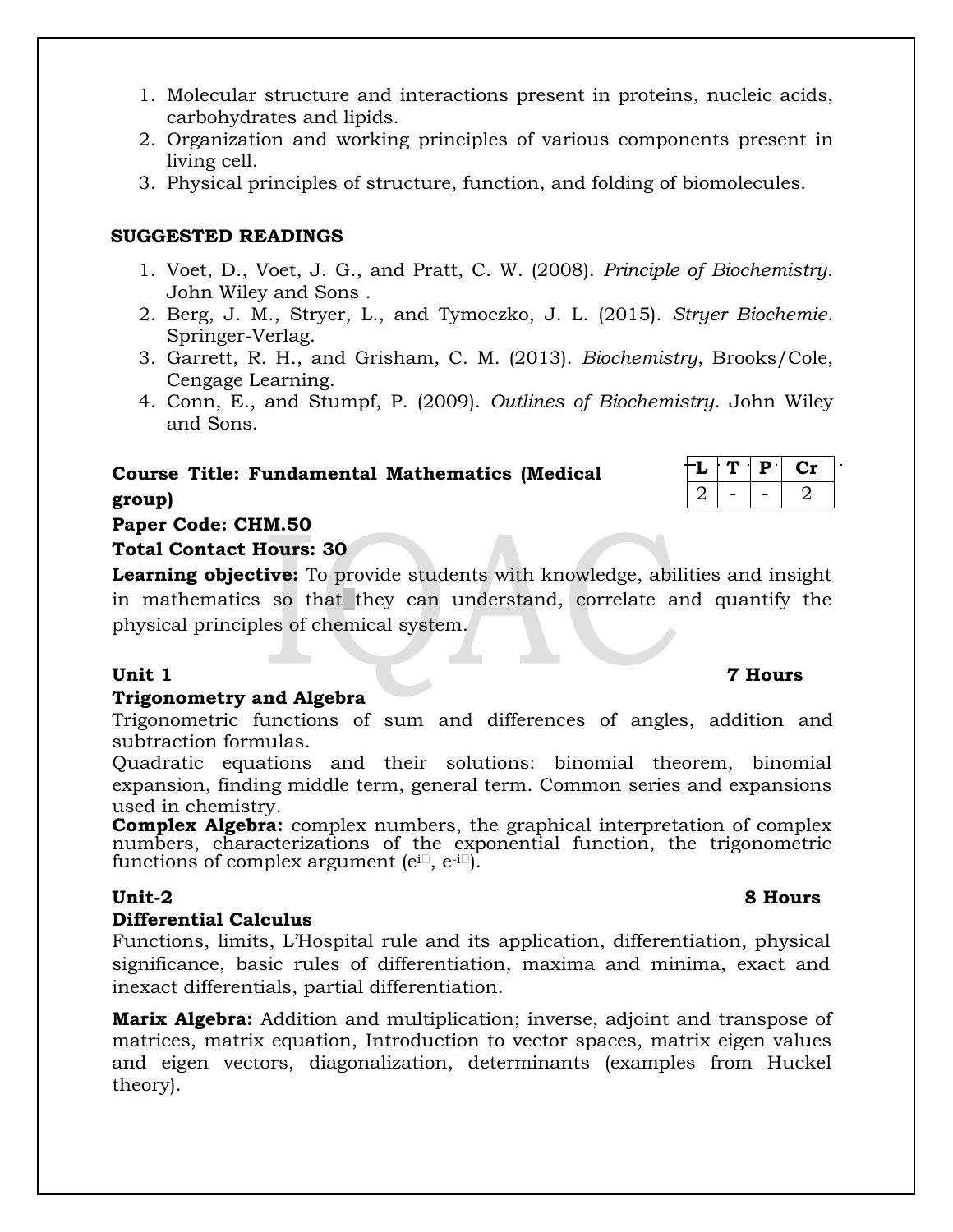### **Unit 3 8 Hours Integral Calculus**

Basic rules for integration, integration by parts, partial fraction and substitution, definite integrals, evaluation of definite and some standard integrals related to chemistry

### **Unit 4 7 Hours**

## **Elementary Differential Equations**

Variables-separable and exact, first-order differential equations, homogenous, exact and linear equations. Applications to chemical kinetics, quantum chemistry, etc. solutions of differential equations by the power series method, spherical harmonics, second order differential equations and their solutions.

### **Course Outcome:**

1. The completion of this course will enable the students to solve the complex problems in quantum chemistry, statistical thermodynamics, molecular spectroscopy, chemical kinetics, group theory, etc in the latter stage of M.Sc. chemistry programme.

## **SUGGESTED READINGS**

- 1. Steiner, E. (2008). *The Chemistry Maths Book*. Oxford University Press.
- 2. Doggett, G., and Sutcliffe, B. T. (1995). *Mathematics for Chemistry*. Longman Pub Group.
- 3. Daniels, F. (2003). *Mathematical Preparation for Physical Chemistry*. McGraw Hill Publishers.
- 4. Tebbutt, P. (1998). *Basic Mathematics for Chemists*. Chichester: Wiley.

## **Course Title: Analytical Chemistry and Instrumental Methods**

## **Paper Code: CHM.508**

**Total Contact Hours: 45**

**Learning objective:** To impart knowledge of various analytical and instrumental methods for chemical characterization and analysis.

**Unit 1 11 Hours**

**L T P Cr**  $3$  | - | - | 3

**Errors in Quantitative Analysis:** Accuracy, precision, sensitivity, specificity, mean and standard deviation, classification of errors and their minimization, significant figures, linear regression, covariance and correlation coefficient. Standard reference materials, criteria for selection of analytical method.

**Quantitative Analysis:** Concepts important to quantitative analysis, classification of methods for quantitative analysis, choice of method for analysis, theory of volumetric and gravimetric methods of analysis.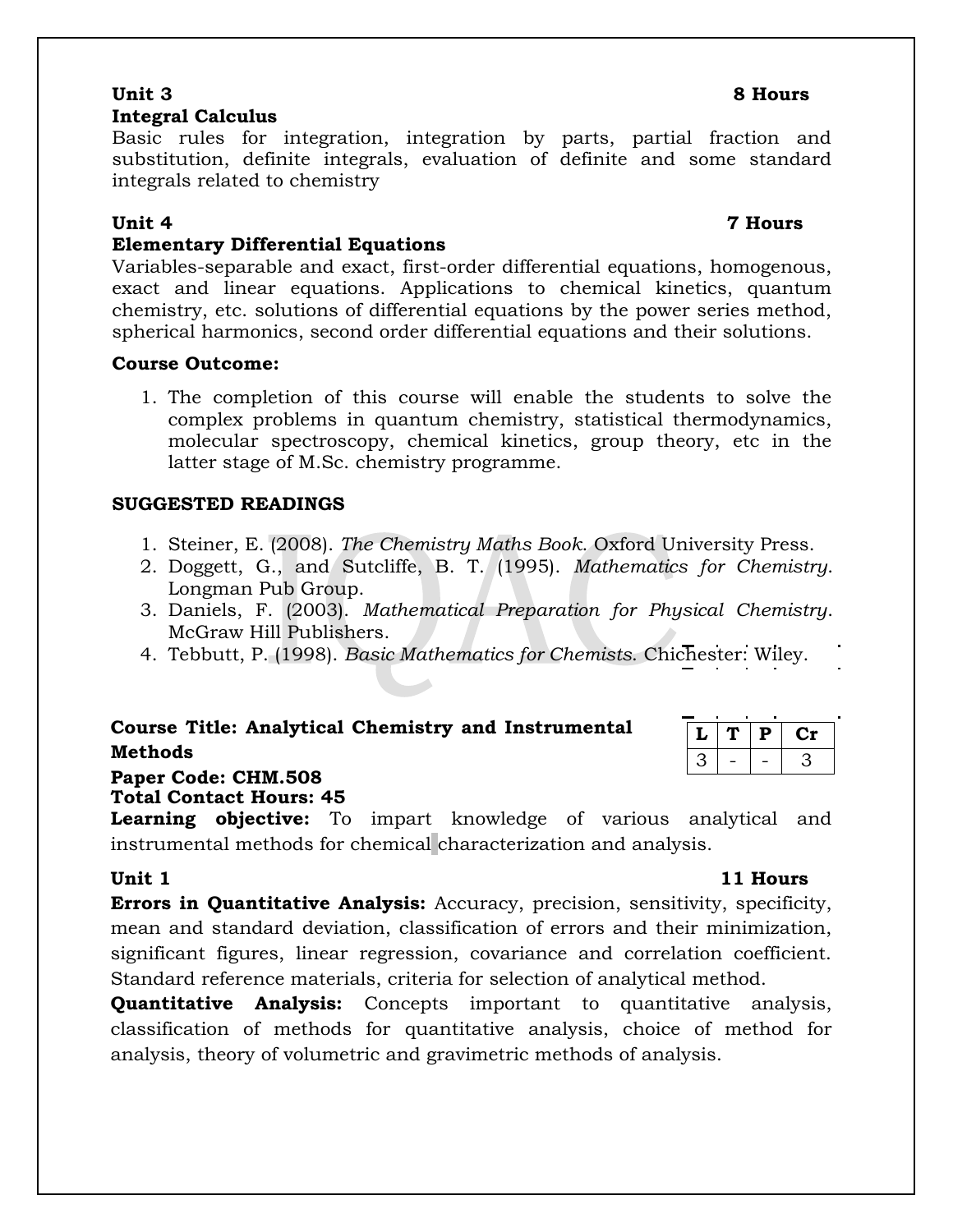## **Unit 2 11 Hours**

**Analytical Spectroscopy:** Principle, applications and limitations of spectrophotometery, Beer-Lambert law, analysis of mixtures, sources and treatment of interferences and detection limits to be considered in each of the techniques, fluorescence spectrometry, atomic absorption spectrometry (AAS); flame AAS, electrothermal AAS (ETAAS).

**Thermogravimetry:** TGA, DTA, DSC - Instrumentation, methodology, applications.

**Unit 3 12 Hours Potentiometry –** General principles, reference electrodes, ion selective electrodes, ion selective electrode construction, membrane electrode, glass electrodes, liquid membrane electrodes, biosensors ISFET and MOSFETS.

**Coulometry:** Basic principles of electrogravimetry, ohmic potential, kinetic and concentration polarization, overpotential, constant current and constant potential coulometry. coulometric titrations and application.

**Voltammetry:** Principles, dropping mercury electrode (DME), polarography, half-wave potential, diffusion current and Illkovic equation, different wave forms–linear scan, square scan and triangular scan, cyclic voltammetry, voltammograms. Anion/cation striping voltametry and its applications.

## **Unit 4 11 Hours**

**Chromatography:** Partition and distribution, principles of chromatography, plate and rate theory. retention time and retention factor, resolution and separation factor; general idea about adsorption, partition and column chromatography, paper and thin layer chromatography, gas chromatography (GC) and high performance liquid chromatography (HPLC) - instrumentation, methodology and applications. SFC LC, hyphenated techniques, LC-MS and LC-MS/MS. Ion exchange resins and extraction, Ion Chromatography, anion supressors and ion speciation analysis.

**Course Outcome:** The students will acquire knowledge of

- 1. Various analytical methods and their applications
- 2. Various instrumental methods and their applications.
- 3. Further the student should be able to figure out the analytical process and instrumental method to be advised for a particular problem in hand

## **SUGGESTED READINGS**

- 1. Skoog, D. A., Holler, F. J., and Crouch, S. R. (2017). *Principles of Instrumental Analysis*. Cengage learning.
- 2. Willard, H. H., Merritt Jr, L. L., Dean, J. A., and Settle Jr, F. A. (1988). *Instrumental Methods of Analysis.* CBS Publishers.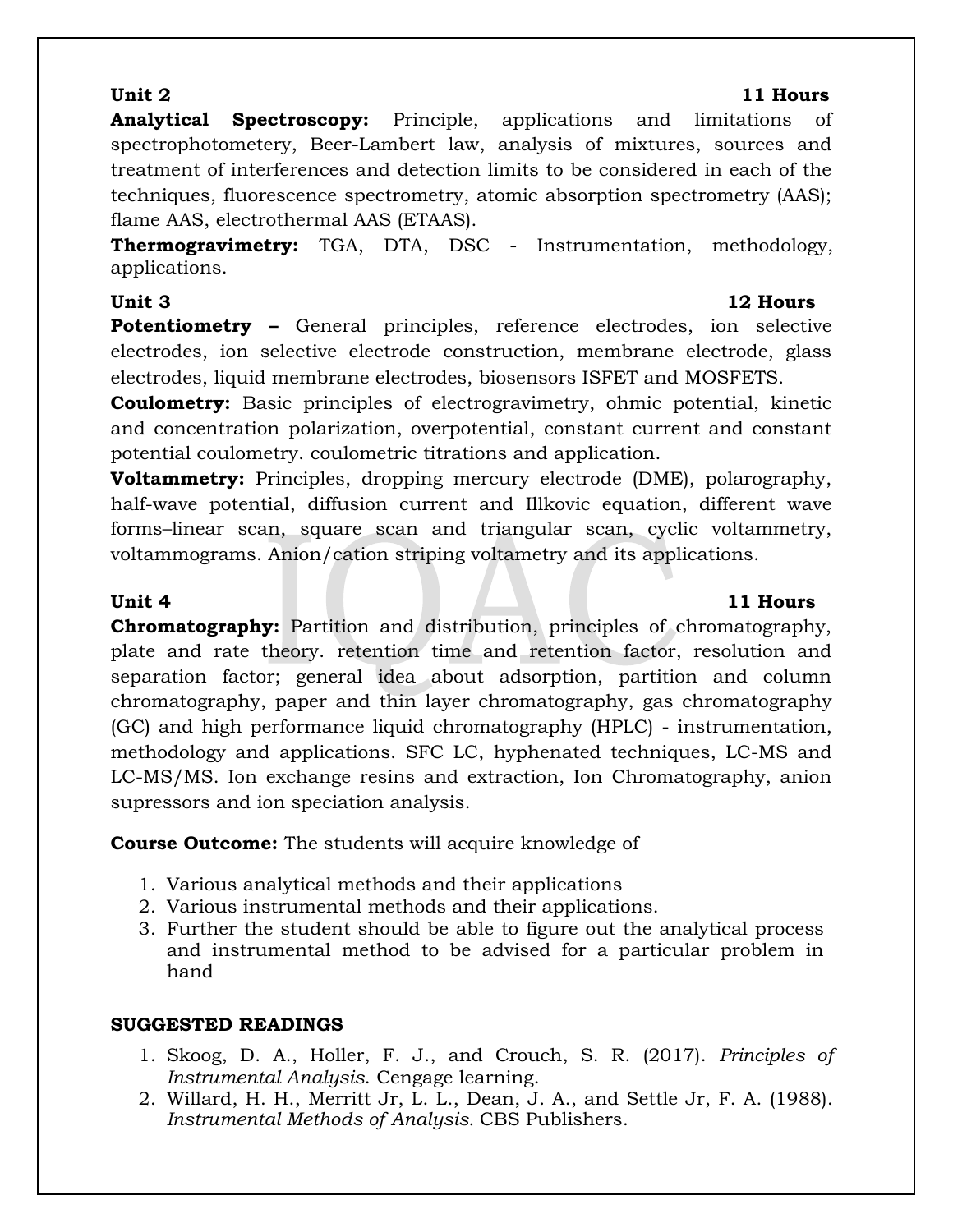- 3. Mendham, J., Denney, R. C., Barnes, J. D., and Thomas, M. J. K. (2008). *Vogel's Textbook of Quantitative Chemical Analysis*, Dorling Kindersley.
- 4. Skoog, D. A., West, D. M., Holler, F. J., and Crouch, S. (2013). *Fundamentals of Analytical Chemistry*. Nelson Education.
- 5. Christian, G. D. (1994). *Analytical Chemistry*. John Wiley and Sons, USA, 331.
- 6. Bard, A. J., and Faulkner, L. R. (2001). *Electrochemical Methods*, 2nd. John Wiley New York, *669*.
- 7. Rouessac, F., and Rouessac, A. (2013). *Chemical Analysis: Modern Instrumentation Methods And Techniques*. John Wiley and Sons.
- 8. Danzer, K. (2007). *Analytical Chemistry: Theoretical and Metrological Fundamentals*. Springer Science and Business Media.

## **Course Title: Inorganic Chemistry - I L T P Cr Paper Code: CHM.509**

## **Total Contact Hours: 45**

**Learning objective:** To introduce theories, reaction mechanism and stability of the coordination complexes, and theirmagnetic and electronic properties.

### **Unit 1 11 Hours**

## **Metal-Ligand Equilibria in Solution**

Stepwise and overall formation constant and their interaction, trends in stepwise constants,factors affecting the stability of metal complexes with reference to the nature of metal ionand ligand, chelate effect and its thermodynamic origin, determination of binary formationconstants by spectrophotometry and potentiometric (pH) methods.

### **Reaction Mechanisms of Transition Metal Complexes**

Introduction,potential energy diagram and reactivity of metal complexes, ligand substitution reactions, labile and inert metal complexes, acid hydrolysis, factors affecting acid hydrolysis, base hydrolysis, conjugate base mechanism, anation reaction, substitution reactions in square planar complexes, trans effect, mechanism of the substitution reaction reactions without metal ligand bond cleavage, electron transfer processes outer and inner sphere.

Ligand field theory and molecular orbital theory; nephelauxetic series, structural distortion and lowering of symmetry, electronic, steric and Jahn-Teller effects on energy levels, conformation of chelate ring, structural equilibrium, magnetic properties of transition metal ions and free ions presentive, effects of L-S coupling on magnetic properties, quenching of orbital

## **Unit 2 11 Hours**

### **Unit 3 12 Hours**

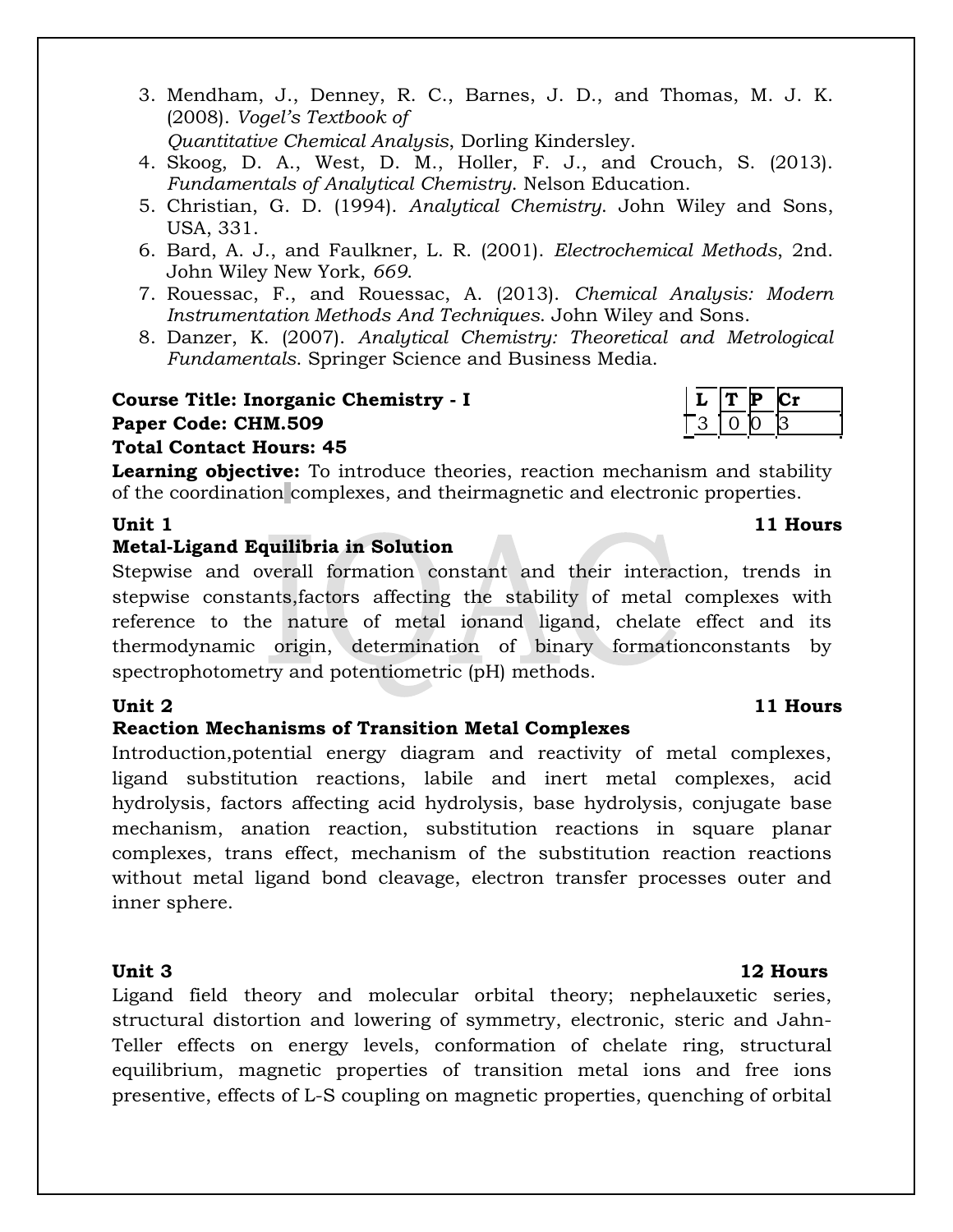angular momentum by crystal fields in complexes in terms of splitting. effect of spin-orbit coupling and A, E and T states mixing.

## **Unit 4** 11 Hours **Crystal Fields Splitting**

Spin-spin, orbital-orbital and spin orbital coupling, LS and J-J coupling schemes, determination of all the spectroscopic terms of  $p<sup>n</sup>$ ,  $d<sup>n</sup>$  ions, determination of the ground state terms for  $p^n$ ,  $d^n$ ,  $f^n$  ions using L.S.

scheme, determination of total degeneracy of terms, order of interelectronic repulsions and crystal field strength in various fields, spin orbit coupling parameters (λ) energy separation between different j states,

the effect of octahedral and tetrahedral fields on S, P, D and F terms. Splitting patterns of and G, H and I terms. selection rules of electronic transitions in transition metal complexes, relaxation of the selection rule in centrosymmetric and non-centrosymmetric molecules, Orgel diagrams, Tanabe Sugano diagrams, spectrochemical series, band intensities, factors influencing band widths.

**Course Outcome:** The completion of this course will enable the students toacquire knowledge of

- 1. Reaction mechanism, formation constant and stability of the coordination complexes.
- 2. Interpretation of the electronic and magnetic properties.

### **SUGGESTED READINGS**

- 1. Cotton, F. A., and Wilkinson, G. (1988). *Advanced Inorganic Chemistry* (Vol. 545). New York: Wiley.
- 2. Huheey, J. E., Keiter, E. A., Keiter, R. L., and Medhi, O. K. (2006). *Inorganic Chemistry: Principles of Structure and Reactivity*. Pearson Education India.
- 3. Greenwood, N. N., and Earnshaw, A. (2012). *Chemistry of the Elements*. Elsevier.
- 4. Miessler, G. L. and Tarr, D. A. (2011) *Inorganic Chemistry*, Pearson Education.
- 5. Atkins, P. (2010). *Shriver and Atkins' Inorganic Chemistry*. Oxford University Press, USA.
- 6. Dutta, R. L., and Syamal, A. (1993). *Elements of Magnetochemistry*. Affiliated East-West Press.
- 7. Drago, R. S. (1992) *Physical Methods for Chemists*. Saunders College Publishing.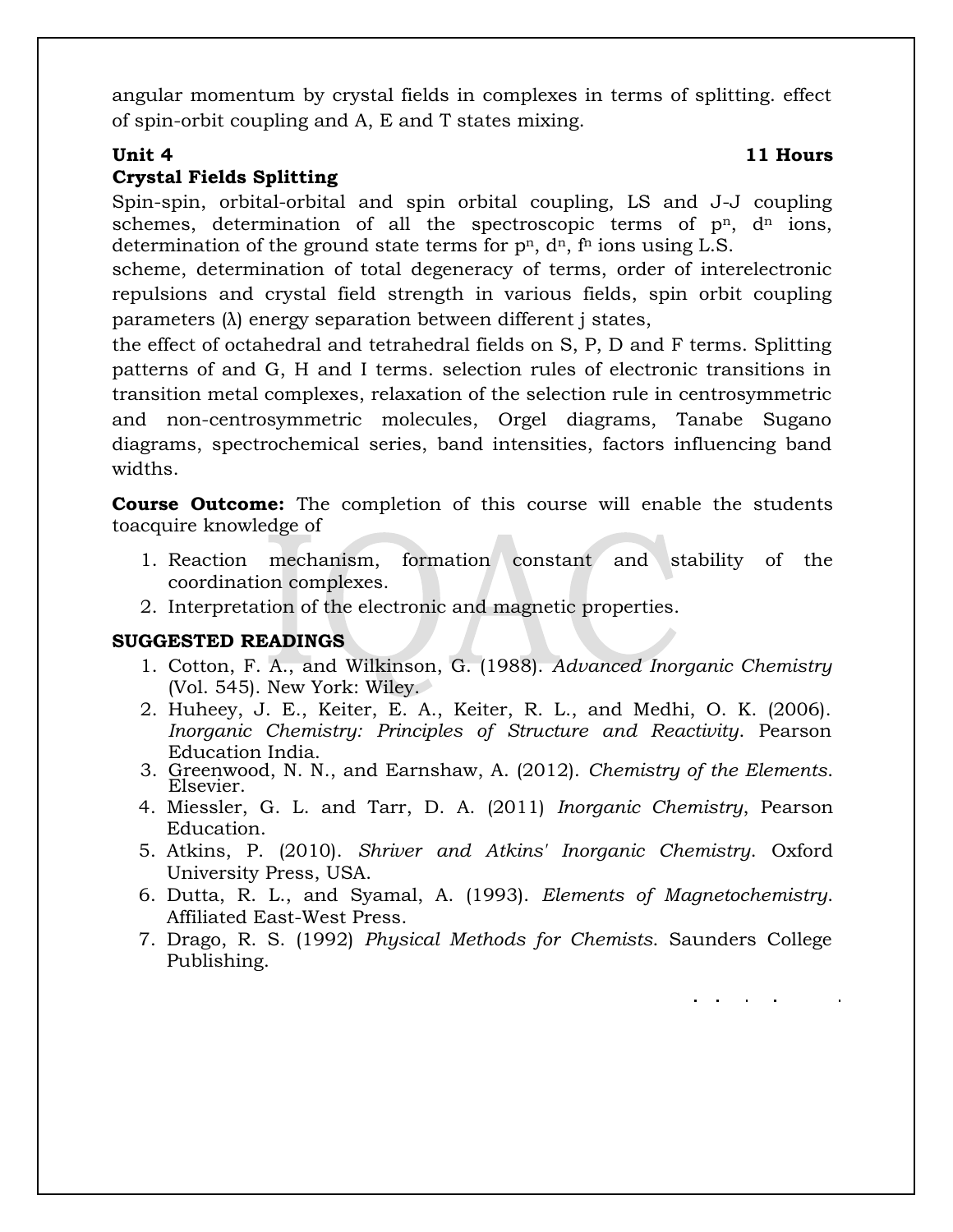## **Course Title: Organic Chemistry-I**  $|L|T|P|$  Cr **Paper Code: CHM.510** 3 0 0 3 **Total Contact Hours: 45**

**Learning objective:** To impart knowledge of structure reactivity relationship, reactive intermediates and mechanism of general organic reactions including substitution, elimination and addition.

**Unit 1 11 Hours Reaction mechanism, structure and reactivity:** Classification and determination of reaction mechanisms, kinetic and thermodynamic control, Hammond's postulate, Curtin-Hammett principle, methods of determining mechanisms, isotope effects, effect of structure on reactivity:Hammett equation, Taft equation.

**Reactive intermediates:** Generation, structure and reactions of carbocations, carbanions, free radicals, carbenes, nitrenes and benzynes. Neighbouring group participation, classical and non-classical carbocations, phenonium ions and norbornyl system.

**Aromaticity:** Aromaticity in benzenoid and non-benzenoid compounds,antiaromaticity, homoaromatic compounds.

**Aliphatic nucleophilic substitution reaction:** The  $\text{Sn}^2$ ,  $\text{Sn}^1$ , mixed  $\text{Sn}^2$  and  $S_N$ <sup>1</sup>, the  $S_N$ <sup>i</sup> mechanism. nucleophilic substitution at an allylic, aliphatic and vinylic carbon. reactivity effects of substrate structure, attacking nucleophile, leaving group and reaction medium, ambident nucleophile, regioselectivity, competition betweenS $N^2$  and  $S_N^1$  mechanisms.

**Aromatic nucleophilic substitution:** The S<sub>N</sub>Ar, bimolecular displacement mechanism and benzyne mechanism, reactivity effect of substrate structure, leaving group and attacking nucleophile.

**Aromatic electrophilic substitution:** The arenium ion mechanism, orientation and reactivity, energy profile diagrams, *ortho/para* ratio, *ipso* attack, orientation in other ring systems, quantitative treatment of reactivity in substrates and electrophiles.

## **Unit 3 12 Hours**

**Elimination reactions:** E2, E1 and E1cB mechanisms and their spectrum, orientation of the double bond, effects of substrate structures, attacking base, the leaving group and the medium, mechanism and orientation in pyrolytic elimination.

**Addition to carbon-carbon multiple bonds:** Mechanistic and stereochemical aspects of addition reactions involving electrophiles, nucleophiles and free radicals, addition of halogen polar reagents to alkenes, Regio- and chemoselectivity, orientation and reactivity, hydroboration, epoxidation and hydroxylation.

## **Unit 2 11 Hours**

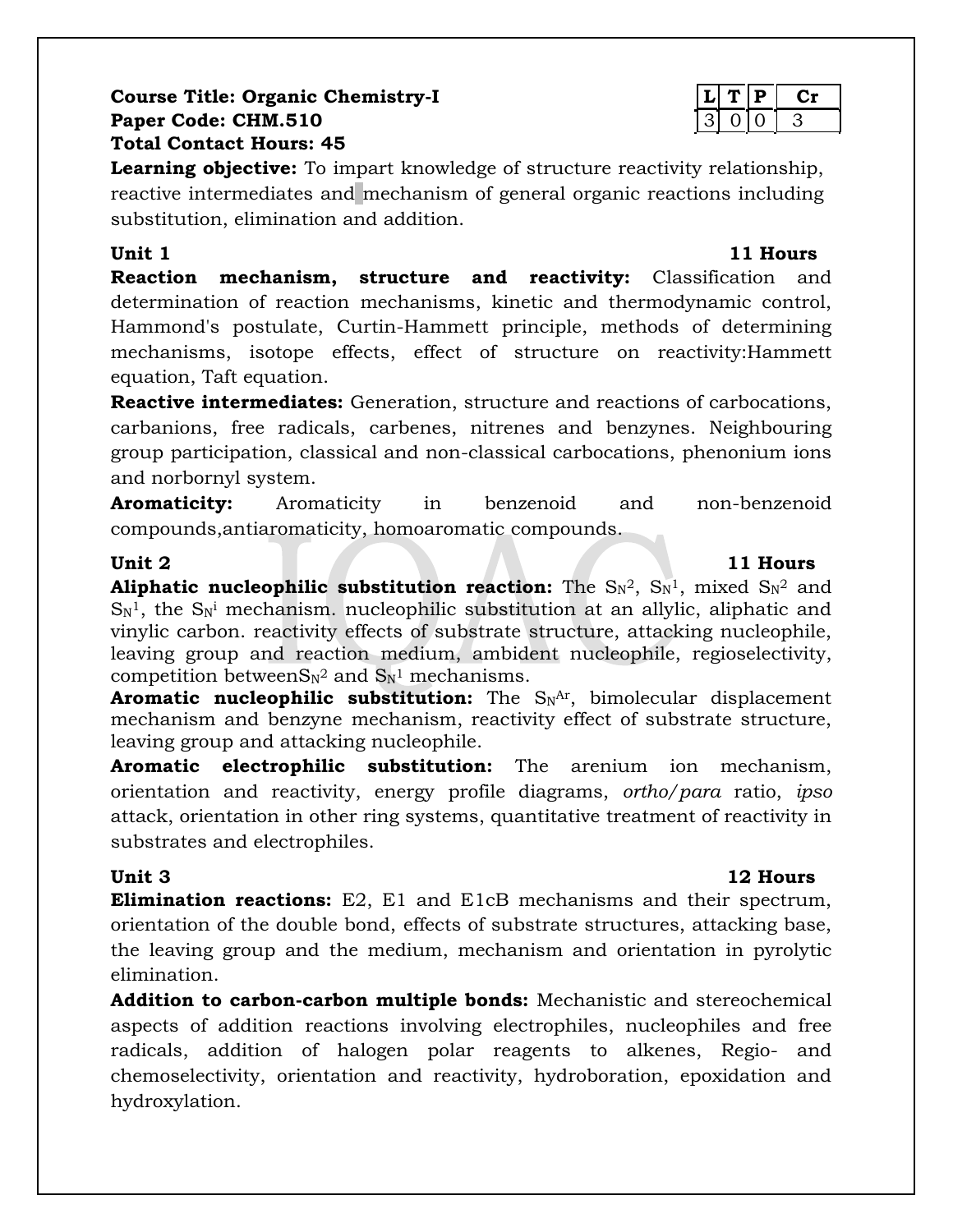### **Addition to carbon-hetero multiple bonds:**

Structure and reactivity of carbonyl group towards nucleophilic addition: addition of CN, ROH, RSH,  $H<sub>2</sub>O$ , hydride ion, ammonia derivatives, LiAlH<sub>4</sub>, NaBH4, organozinc and organolithium reagents to carbonyl and conjugated carbonyl compounds, Arndt-Eistert synthesis.Mechanism of condensation reactions involving enolates: Aldol, Knoevenagel, Claisen, Dieckmann, Mannich, Benzoin, Perkin and Stobbe reactions.Carboxylic acids and derivatives,hydrolysis of esters and amides, ammonolysis of esters.

**Course Outcome:**Students will acquire the knowledge of

- 1. Structure activity relationship and methods for determination of mechanism of various organic reactions.
- 2. Mechanistic aspects in nucleophilic and electrophilic substitution.
- 3. Mechanistic aspects in addition and elimination reactions.

### **SUGGESTED READINGS**

- 1. Clayden, J., Greeves, N., Warren, S. and Wothers, P. (2012) *Organic Chemistry,* Oxford University Press.
- 2. Finar, I. L. (1996). *Textbook Of Organic Chemistry*. ELBS, Pearson Education UK.
- 3. McMurry, J. (1996). *Organic Chemistry*, Brooks. Cole, New York, 657.
- 4. Smith, M. B., and March, J. (2013). *March's Advanced Organic Chemistry: Reactions, Mechanisms, and Structure*. John Wiley and Sons.
- 5. Ahluwalia, V. K., and Parashar, R. K. (2011). *Organic Reaction Mechanisms*. Narosa Publishing House (P) Ltd.
- 6. Bansal, R. K. (2012). *A Textbook of Organic Chemistry*. New Age International.
- 7. Bansal R.K. (2010) *Organic Reaction Mechanism.* New Age International (P) Ltd.
- 8. Kalsi, P.S. (2010) *Organic Reactions and Their Mechanisms.* New Age International, New Delhi.
- 9. Lowry, T. H. and Richardson K. S. (1998) *Mechanism and Theory in Organic Chemistry,* Addison-Wesley Longman Inc., New York.
- 10. Morrison, R.T. and Boyd, R.N. (2011) *Organic Chemistry,* Prentice- Hall of India.
- 11. Mukherjee, S.M. and Singh, S.P. (2009) *Reaction Mechanism in Organic Chemistry.* Macmillan India Ltd., New Delhi.
- 12. Robert, J. D. and Casereo, M.C. (1977) *Basic Principle of Organic Chemistry***.** Addison-Wesley.
- 13. Solomon, T.W.G, Fryhle, C.B. and Snyder, S. A. (2013) *Organic Chemistry*. John Wiley and Sons, Inc.
- 14. Sykes, P. A. (1997) *Guide Book to Mechanism in Organic Chemistry,* Prentice Hall.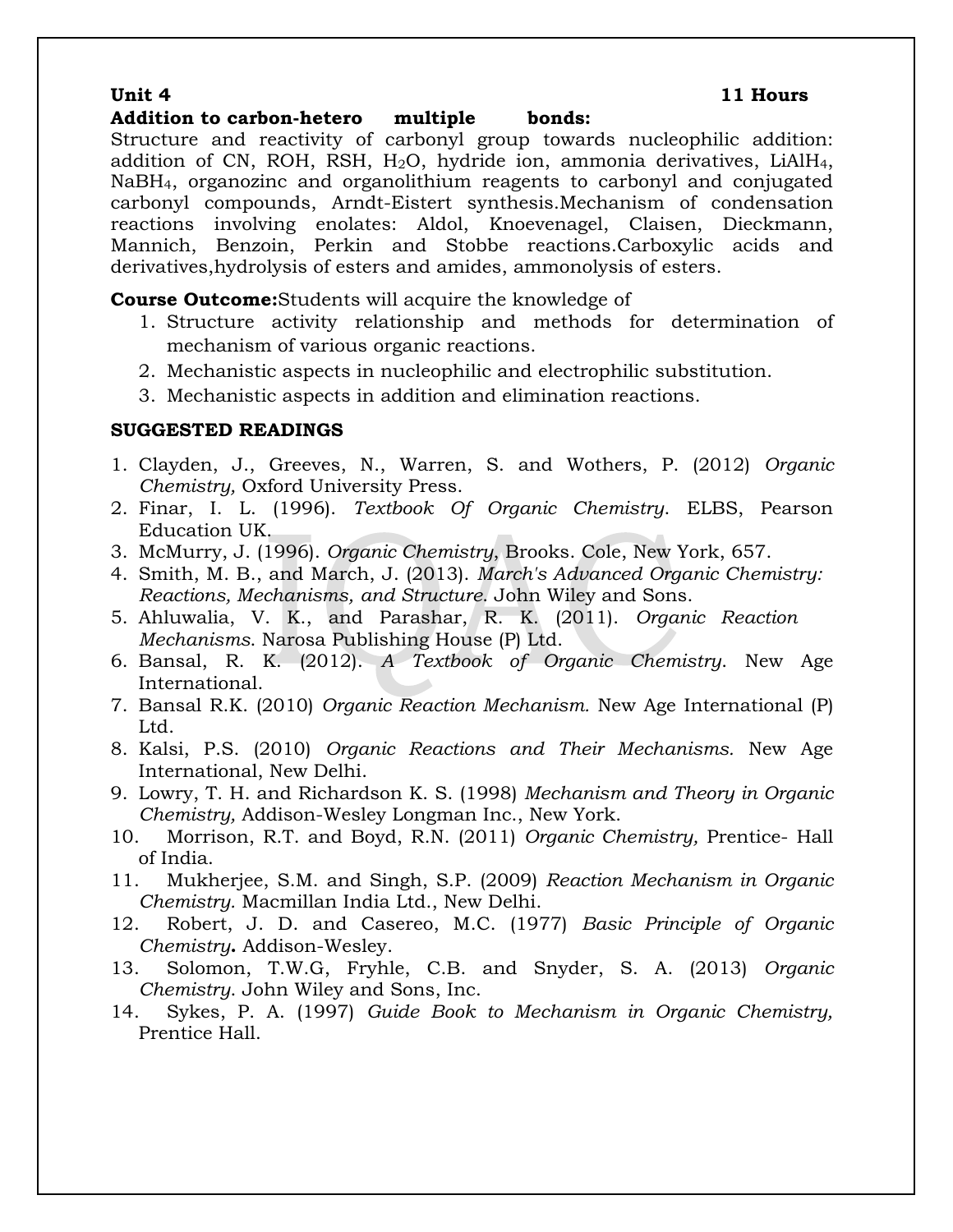## **Course Title: Physical Chemistry-I**  $\vert L \vert T \vert P \vert Cr$ **Paper Code: CHM.511 Total Contact Hours: 45**

**Learning objective:** To impart knowledge of advanced classical and statistical thermodynamics. **Unit 1 11 Hours**

**Thermodynamics:** Concepts involved in first, second and third law of thermodynamic, Maxwell relations, Helmholtz and Gibbs Energies, equilibrium constant, temperature-dependence of equilibrium constant and Van't Hoff equation.

**Partial Molar Properties and Fugacity:** Partial molar properties. Chemical potential of a perfect gas, dependence of chemical potential on temperature and pressure, Gibbs- Duhem equation, fugacity, its importance and determination, standard state for gases.

**Unit 2 11Hours Thermodynamics of Simple Mixtures:** Thermodynamic functions for mixing of perfect gases. Chemical potential of liquids. Raoult's law, thermodynamic functions for mixing of liquids (ideal solutions only).

Real solutions and activities. Activity coefficient; determination of activity and activity coefficients.

**Solid-Liquid Solutions:** Solutions of nonelectrolytes and electrolytes. Colligative properties of solutions, such as osmotic pressure, depression of the freezing point and elevation of the boiling point.

**Phase transition:** Phase rule, water, CO<sub>2</sub> phase transition, binary and ternary component phase transitions. Clausius-Clapeyron equation and its application to solid-liquid, liquid-vapour and solid-vapour equilibria.

**Statistical Thermodynamics:** Statistical concepts and examples, Thermodynamic probability and entropy, Partition function, molar partition function, thermodynamic properties in term of molecular partition function for diatomic molecules, monoatomic gases, rotational, translational, vibrational and electronic partition functions for diatomic molecules, calculation of equilibrium constants in term of partition function.

**Theories of Statistical Thermodynamics:** Concept of Maxwell-Boltzmann, Bose-Einstein and Dermi-Dirac statistics, Difference between Maxwell-Boltzmann, Bose-Einstein and Fermi-Dirac statistics, Applications of Maxwell-Boltzmann, Bose-Einstein and Fermi-Dirac statistics., Monoatomic solids, theories of specific heat for solids.

**Course Outcome:** The students will acquire knowledge of

## **Unit 3 12 Hours**

## **Unit 4 11 Hours**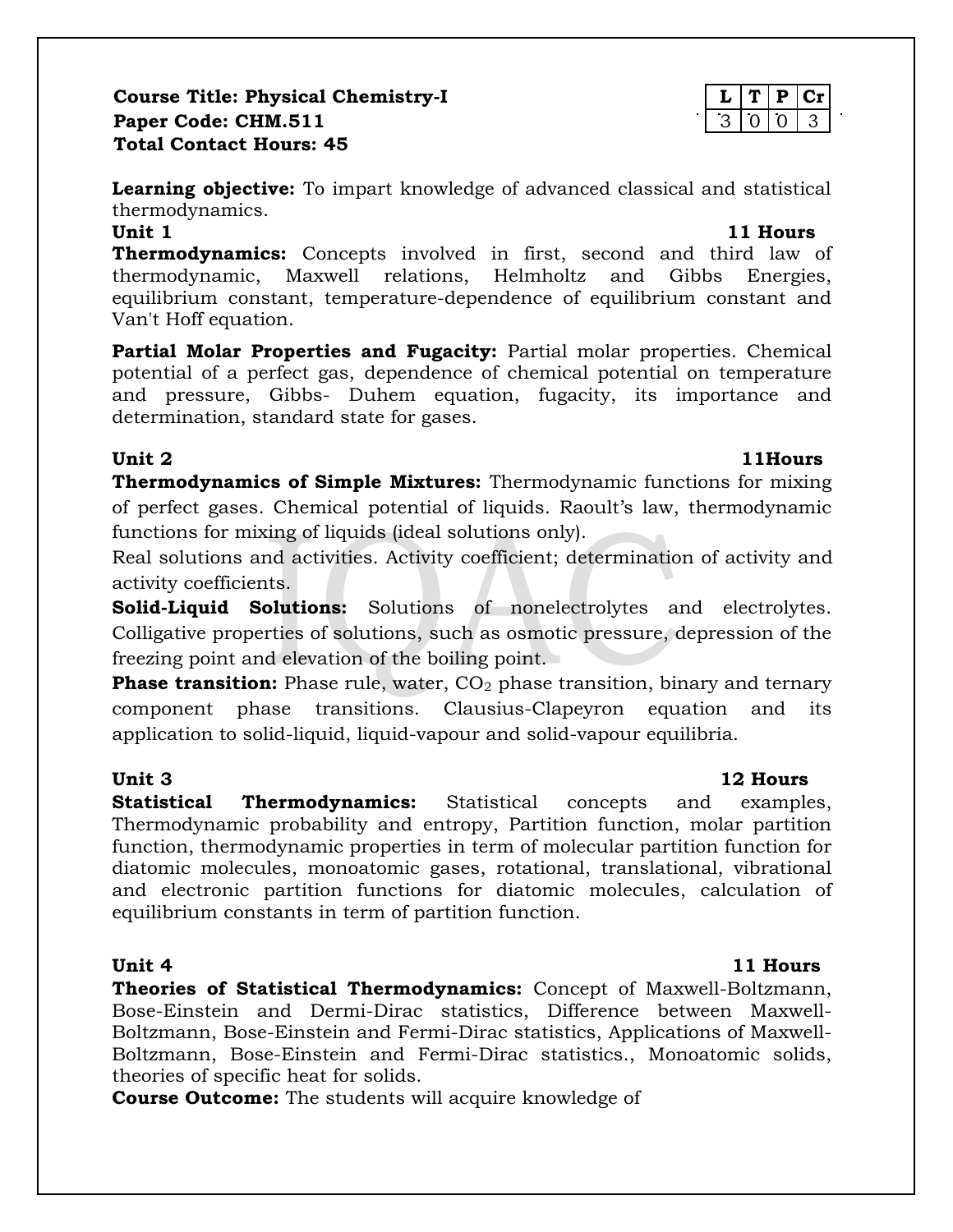- 1. Classical thermodynamics and understanding thermodynamic phenomenon in a chemical system
- 2. Statistical thermodynamics and understanding thermodynamic properties in terms of partition functions,
- 3. Maxwell-Boltzmann, Bose-Einstein and Fermi-Dirac statistics, theories of specific heat for solids.

### **SUGGESTED READINGS**

- 1. Barrow, G. M. (2007) *Physical Chemistry*. Tata McGraw-Hill Publishers.
- 2. Kapoor, K. L. (2011) *Text Book of Physical Chemistry*. 3/5, Macmillan Publishers.
- 3. Atkins, P. and De Paula, J. (2009) *Atkins' Physical Chemistry.* Oxford University Press.
- 4. McQuarrie, D. A. and Simon, J. D. (1998) *Physical Chemistry: A Molecular Approach*. Viva Books.
- 5. Moore, J. W. and Pearson, R. G.(1981) *Kinetics and Mechanism.* John Wiley and Sons.
- 6. Silbey, R. J. Alberty, R. A. and Bawendi, M. G. (2004) *Physical Chemistry*. Wiley-Interscience Publication.
- 7. Engel, T., Reid, P. and Hehre, W. (2012) *Physical Chemistry*. Pearson Education.
- 8. Puri, B.R., Sharma L.R. and Pathania, M.S. (2013) *Principles of Physical Chemistry.* Vishal Publishing Company.
- 9. Rastogi, R. P. and Mishra, R. R. (2013) *An Introduction to Chemical Thermodynamics.* Vikas Publishing
- 10. Rajaram, J. and Kuriacose, J. C.(2013) *Chemical Thermodynamics, Classical, Statistical and Irreversible Thermodynamics*. Pearson Education.
- 11. Laurendeau N. M.(2005) *Statistical Thermodynamics: Fundamentals and Applications*. Cambridge University Press.
- 12. Nash, L. K. (2012) *Elements of Statistical Thermodynamics*. Dover Publication Inc.
- 13. Hill, T. L. (1986) *An Introduction to Statistical Thermodynamics*. Dover Publications Inc.

**Course Title: Quantum Chemistry Paper Code: CHM.512 Total Contact Hours: 45**

**Learning objective:** To acquire knowledge of the quantum chemical description of chemical bonding, reactivity and their applications in molecular spectroscopy and inorganic chemistry.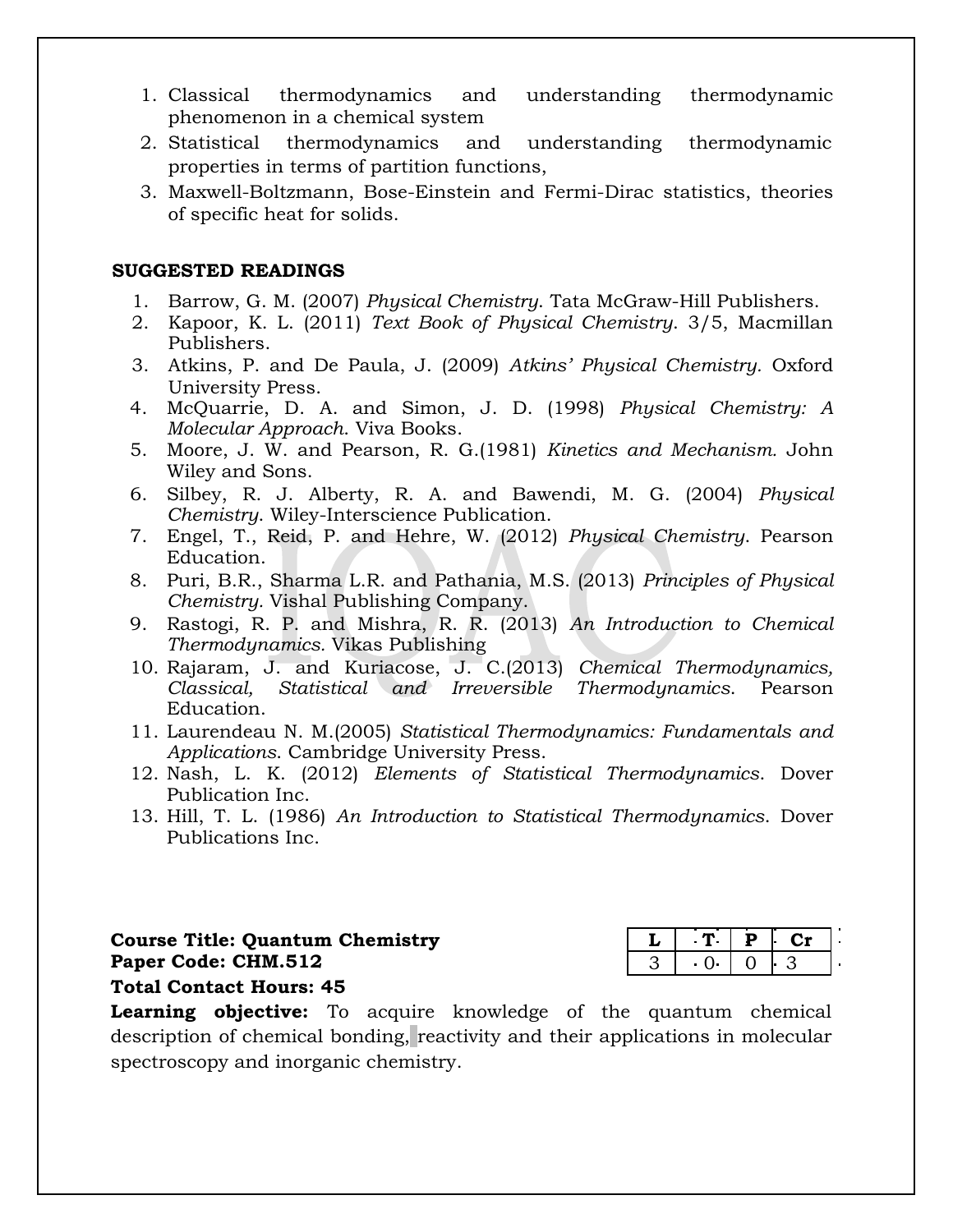**Fundamental Background:** Review of essential mathematical concepts required for quantum chemistry, Postulates of quantum mechanics, Eigen values and Eigen functions, operators, Schrodinger equation-Free particle and particle in a box and its application (*i.e.,* quantum tunnelling effect), onedimensional harmonic oscillator and rigid rotor, particle in a ring, particle on a sphere, hydrogen like atoms.

## **Unit 2 11 Hours**

**Approximate Methods:** The variation theorem and its application, linear variation principle, perturbation theory up to second order in energy and its applications.

**Unit 3 12 Hours Angular Momentum:** Ordinary angular momentum, generalized angular momentum, Eigen functions and Eigen values for angular momentum, Ladder operator, addition of angular momenta, spin, antisymmetry and Pauli exclusion principle, Slatter determinantal wave functions.

**Electronic Structure of Atoms:** Electronic configuration, term symbols and spectroscopic states,

Russell-Saunders terms and J-J coupling schemes, Term separation energies of pn and dn configurations,

Magnetic effects: spin-orbit coupling and Zeeman splitting.

## **Unit 4 11 Hours**

**Born-Oppenheimer Approximation:** LCAO-MO and VB treatments of the H<sub>2</sub><sup>+</sup> and  $H_2$ , hybridization and valence MOs of  $H_2O$  and NH<sub>3</sub>. Huckel Theory of acyclic and cyclic conjugated systems, bond order and charge density calculations. Introduction to the SCF.

**Course Outcome:** The students will acquire knowledge of

- 1. Schrodinger equation for a particle in a box and quantum chemical description.
- 2. Electronic and Hamiltonian operators for molecules.
- 3. Quantum chemical description of angular momentum and term symbols for a one and many-electron systems.
- 4. Born-Oppenheimer approximation, the Pauli principle, Hund's rules, Hückel theory and the variation principle.

## **SUGGESTED READINGS**

- 1. Levine, I.N. (2000) *Quantum Chemistry*. Pearson Education Inc.
- 2. Chandra, A.K. (1994) *Introductory Quantum Chemistry*. Tata Mcgraw-Hill.
- 3. Prasad, R.K., (2009) *Quantum Chemistry*. New Age Science.

## **Unit 1 11 Hours**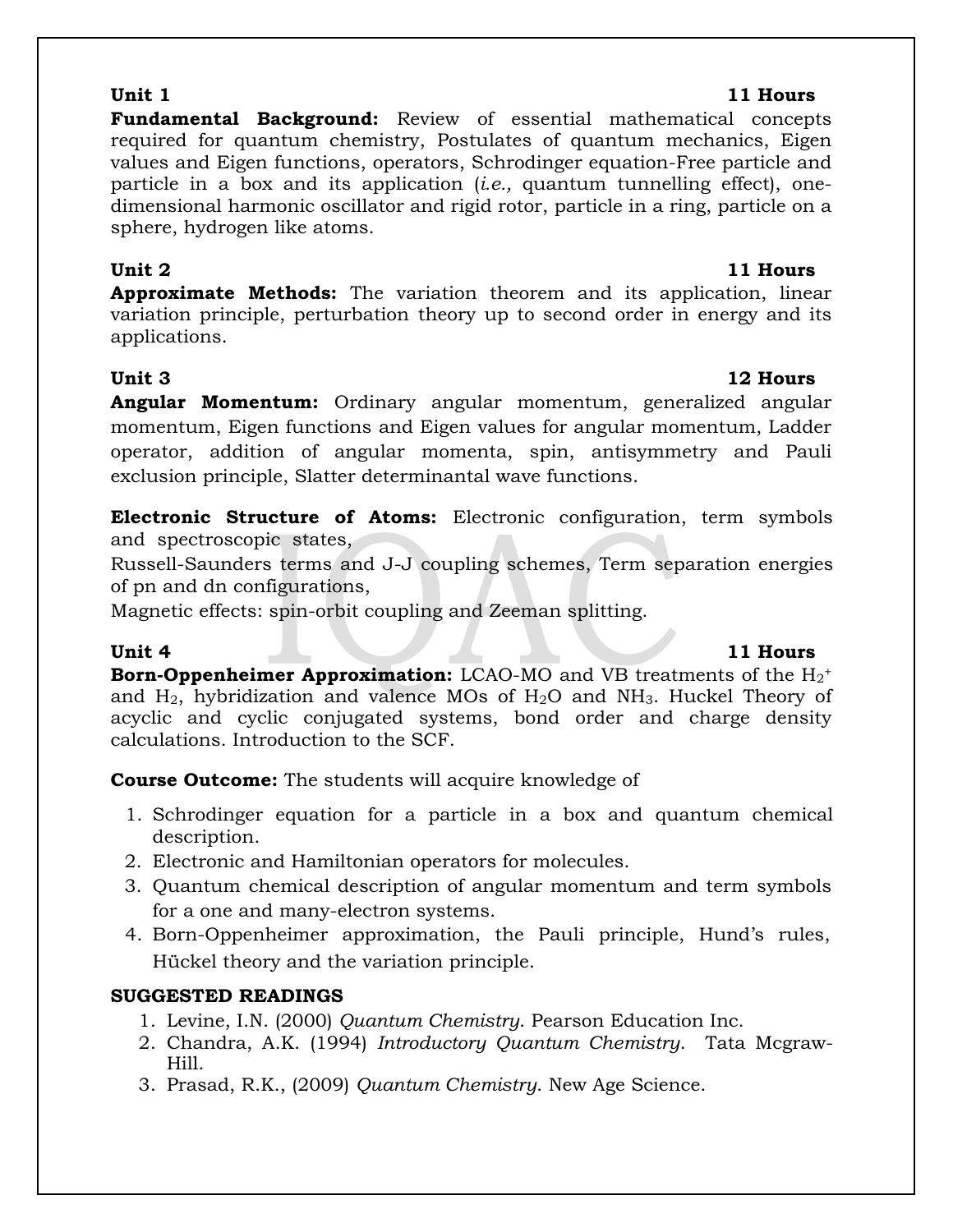- 4. McQuarrie, D. A. and Simon, J. D. (1998) *Physical Chemistry: A Molecular Approach.* Viva Books.
- 5. Murrell, J.N., Kettle S.F.A. and Tedder, J. M. (1965) *Valence Theory*. John Wiley Publishers.
- 6. Lowe, J. P. and Peterson, K., (2006). *Quantum Chemistry*. Academic Press.

## **Course Title: Applied Practical Inorganic Chemistry-I (P) Paper Code: CHM.513**

|  | ш |  |
|--|---|--|
|  | ж |  |

## **Contact Hours: 60**

**Learning objective:** To impart knowledge of various techniques for analysis of inorganic compounds.

## **Experiments:**

## **Introduction to good laboratory practices in chemistry.**

## **Gravimetric Estimation**

- 1. Determination of Ba<sup>2+</sup> as its Sulphate / chromate.
- 2. Estimation of lead as its lead sulfate.
- 3. Estimation of Nickel (II) as its nickel dimethyl glyoximate.
- 4. Estimation of  $Cu^{2+}$ as cuprous thiocyanate.

## **Complexometric Titrations**

- 1. Determination of Water Hardness using complexometric titrations.
- 2. Determination of aluminium and Magnesium ions using EDTA titration
- 3. Complexometric Titration of Zn(II) with EDTA

## **Precipitation Titrations**

- 1. AgNO<sub>3</sub> standardization by Mohr's method.
- 2. Volhard's method for Cl- determination.

## **Oxidation-Reduction Titrations**

- 1. Standardization of KMnO<sub>4</sub> with sodium oxalate and determination of  $Ca^{2+}$ ion.
- 2. Standardization of ceric sulphate with Mohr's salt and determination of  $Cu<sup>2+</sup>$ , NO<sub>2</sub> and C<sub>2</sub>O<sub>4</sub><sup>-2</sup> ions.
- 3. Standardization of  $K_2Cr_2O_7$  with  $Fe^{2+}$  and determination of  $Fe^{3+}$  (Ferric alum)
- 4. Standardization of hypo solution with potassium iodate /  $K_2Cr_2O_7$  and determination of available  $Cl_2$  in bleaching powder, Sb<sup>3+</sup> and Cu<sup>2+</sup>.
- 5. Determination of hydrazine with  $KIO<sub>3</sub>$  titration.

## **Course outcome:** The students will acquire knowledge of

- 1. Volumetric and gravimetric analysis of cations and anions.
- 2. Standardization and titrations of various inorganic compounds.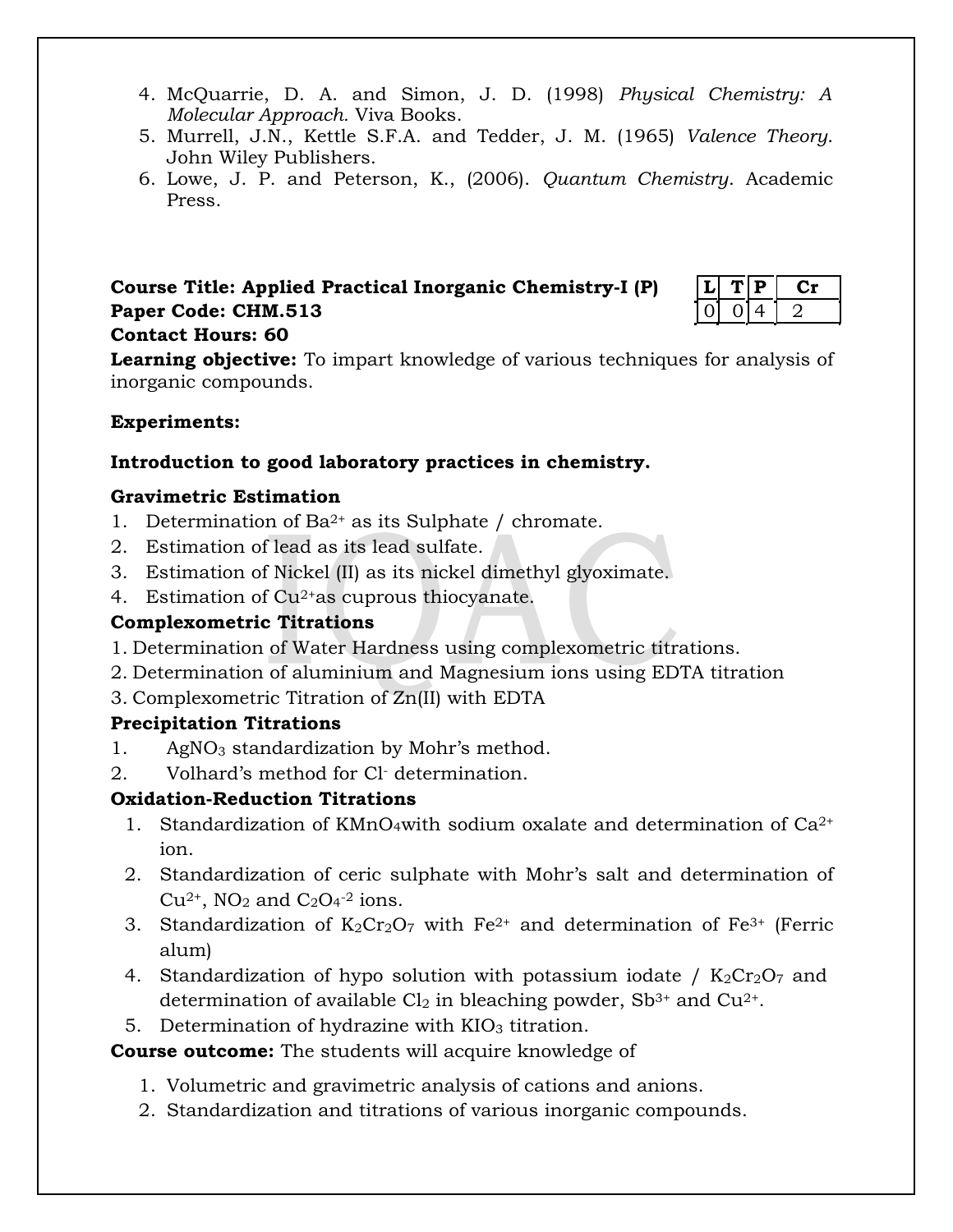### **SUGGESTED READINGS**

- 1. Pass, G. and Sutcliffe H. (1979) *Practical Inorganic Chemistry*. Chapman and Hall Ltd.
- 2. Jolly, W.L. (1961) *Synthetic Inorganic Chemistry*. Prentice Hall, Inc.
- 3. Nakamoto, K. (1997) *Infrared and Raman Spectra of Inorganic and Coordination Compounds: Part A and B*. John Wiley and Sons,.
- 4. Mendham, J., Denney, R.C., Barnes, J.D. and Thomas, M. J. K. (2000) *Vogel's Textbook of*

*Quantitative Chemical Analysis.* Pearson Education Ltd.

- 5. Svehla, G. and Sivasankar, B. (1996) *Vogel's Qualitative Inorganic Analysis*. Pearson Education Ltd.
- 6. Skoog, D.A., Holler, F.J. and Crouch, S.R. (2007) *Principles of Instrumental Analysis*. Thomson Learning.

## **Course Title: Applied Practical Organic Chemistry-I (P) Paper Code: CHM.514**

|  | u |  |
|--|---|--|
|  |   |  |

**Total Contact Hours: 60**

**Learning objective:** To develop experimental skills of various separation, drying, purification techniques and their application in synthesis.

### **Experiments:**

### **Safety and Handling of hazardous chemicals:**

- (i) Good laboratory practices, handling and disposal of hazardous chemicals.
- (ii) Awareness about different types of glassware, heating devices, how to conduct organic reaction etc.

**Solvent Drying**: Use of sodium metal for drying of toluene and precautions while quenching the residual sodium. Drying of DCM using  $P_2O_5$  and safe disposal of residual  $P_2O_5$ .

## **A. Techniques**:

**Chromatography:** Thin layer chromatography (TLC): Monitoring the progress of chemical

reactions,  $R_f$  values: identification of unknown organic compounds by comparing the  $R_f$  values with known standards. Column chromatography.

**Purification Techniques**: crystallization, distillation, sublimation.

Determination of melting point and mixed melting point.

- **B. Single Stage Synthesis**: Synthesis of compounds and their purification, aspects such as conversion, theoretical yield and percentage yield should be paid attention. (Attempt any seven)
	- 1. Synthesis of chalcones*via*Claisen-Schmidt condensation.
	- 2. Reduction of benzophenone to benzhydral using NaBH4.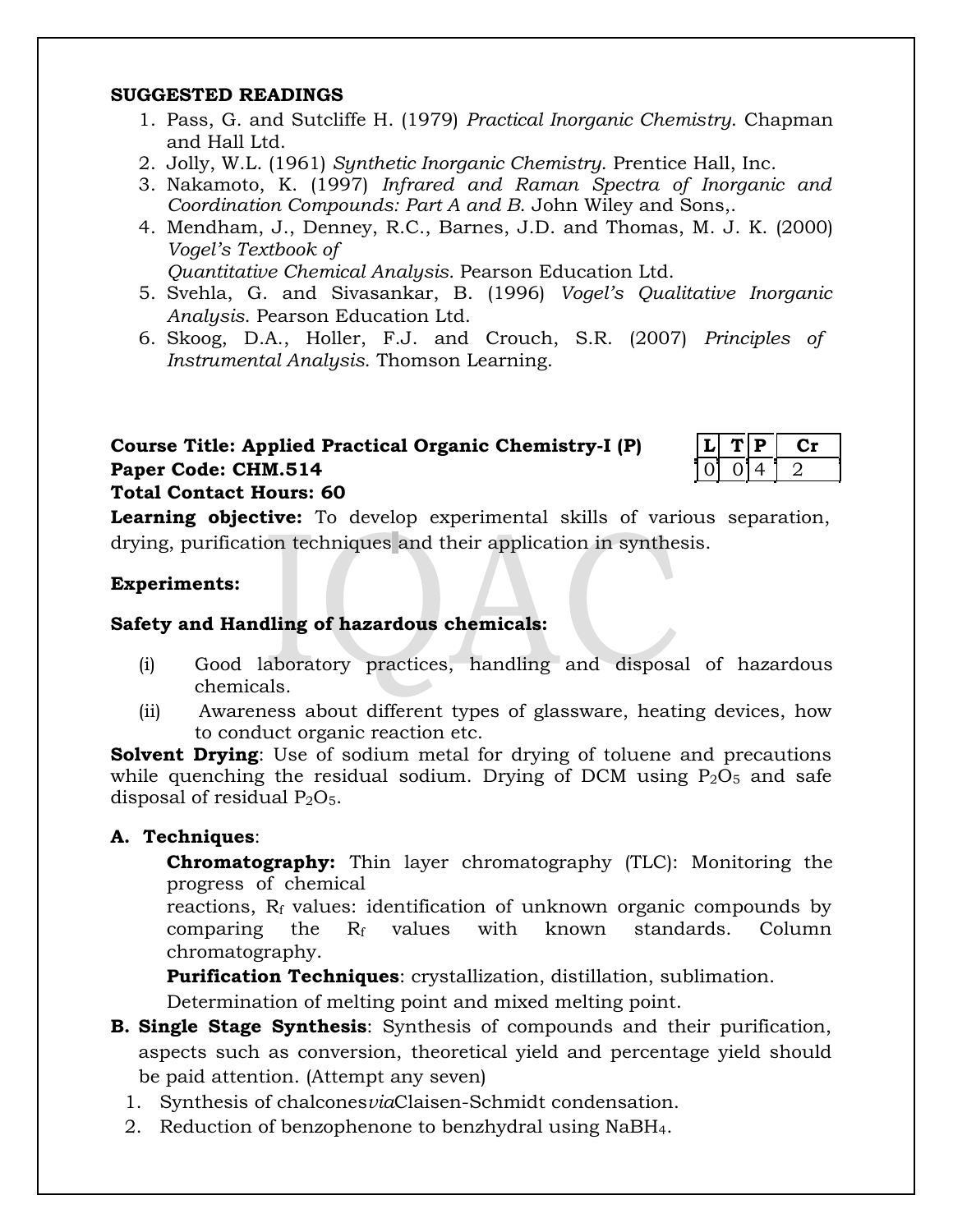- 3. Conversion of benzaldehyde to cinnamic acid (Knoevenagel condensation)
- 4. Conversion of benzaldehyde to dibenzylidene acetone (Aldol condensation)
- 5. To prepare phenylpropene*via* dehydration of corresponding phenylpropanol
- 6. Preparation of bromohydrin from phenylpropene.
- 7. To prepare ethyl cinnamate*via* acid catalyzed esterification of cinnamic acid.
- 8. Conversion of phthalic anhydride to phthalimide
- 9. Synthesis of Phenytoin
- 10. Synthesis of alcohol *via* addition of Grignard reagent to an aldehyde.
- 11. ChemDraw-Sketch: Draw the structure of simple aliphatic, aromatic, heterocyclic organic compounds with substituents. Get the correct IUPAC name and predict the UV, IR and 1H-NMR signal analysis.

**Course Outcome:** The students will acquire knowledge of

- 1. Good laboratory practices including safe handling of hazardous chemicals, laboratory glassware and equipment(s).
- 2. Drying of various solvents using sodium metal and  $P_2O_5$  and their disposal.
- 3. Various techniques such as thin layer chromatography, column chromatography besides extraction/workup of reaction mixture, distillation and crystallization.
- 4. Importance of reaction conditions for a particular reaction and their mechanism.

### **SUGGESTED READINGS**

- 1. Harwood, L.M. and Moody, C.J. (1989) *Experimental Organic Chemistry*. Blackwell Scientific Publishers.
- 2. Vogel, A.I. (1978) *Textbook of Practical Organic Chemistry*. ELBS, Longman Group Ltd.
- 3. Mann, F.G. and Saunders, B.C. (1975) *Practical Organic Chemistry*. Orient Longman Pvt. Ltd.
- 4. Leonard, J. and Lygo, B.(1995) *Advanced Practical Organic Chemistry*. Chapman and Hall,.
- 5. Armarego, W.L. and Chai, C. (2012) *Purification of Laboratory Chemicals*. Butterworth-Heinemann.
- 6. Young, J.A. (1991) *Improving Safety in the Chemical Laboratory: A Practical Guide.* Wiley Publishing.

 $C$  **Course Title: Seminar Paper Code: CAC.541 Total Contact Hours: 15**

**Learning objective:** The course would develop scientific aptitude, critical thinking, research writing and research presentation.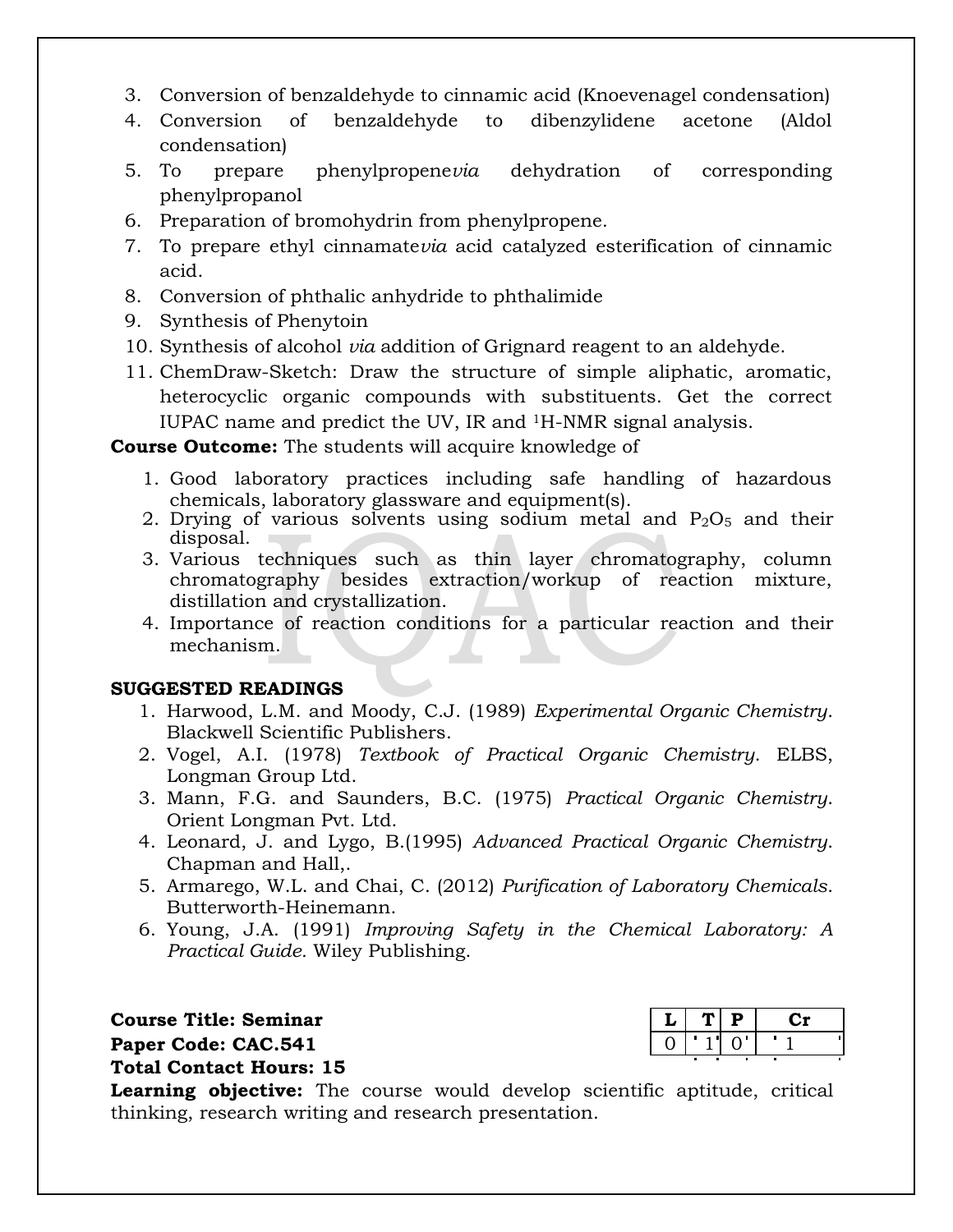The seminar must include discussion on topics such as awareness about weapons of mass destruction (chemical, biological, radiological, and nuclear weapons), disarmament, peaceful uses of chemistry, International Regulation of Biological and Chemical or Weapons of Mass Destruction.

**Course Outcome:** The student would be able to

- 1. Investigate various aspects related to the chemistry problem.
- 2. Appreciate the literature and its relevance to his/her topic of interest
- 3. Technical write and presentation of the chemical problem in hand.
- 4. Should generate interest in current topics of research and commercial worth of chemistry.

### **Course Title: Inorganic Chemistry-II LECTE THE R P Cr Paper Code: CHM.521 Total Contact Hours: 45**

**Learning objective:** To introduce the concepts and importance of symmetry and group theory in solving chemical problems and clusters of boranes, orgnaometallics, inorganic chains, rings and cages.

### **Unit 1 11 Hours Symmetry**

Symmetry elements, symmetry operations and their matrix representation, group postulates and types, multiplication tables, point group determination,

## **Group theory**

Determination of reducible and irreducible representations, character tables, construction of character tables for  $C_2v$ ,  $C_3v$ , use of symmetry in obtaining symmetry of orbitals in molecules.

## **Unit3 12 Hours**

## **MetalComplexes**

Organic-transition metal chemistry, complexes with π-acceptor and σ-donor ligands, 18-electron and 16-electron rules, isolobal analogy, Synthesis and important reaction of metal carbonyls.Structure and bonding of metal carbonyls,metal nitrosyl, dinitrogen and dioxygencomplexes, tertiary phosphine as ligand andvibrational spectra of metal carbonyls for bonding and structure elucidation.

## **Inorganic cages**

Metallocenes, metal cluster compounds, metal-metal bond, and non-carbonyl clusters, fluxional molecules.

Cage compoundsof boron: boron cage

## **Unit2 11 Hours**

## **Unit4 11 Hours**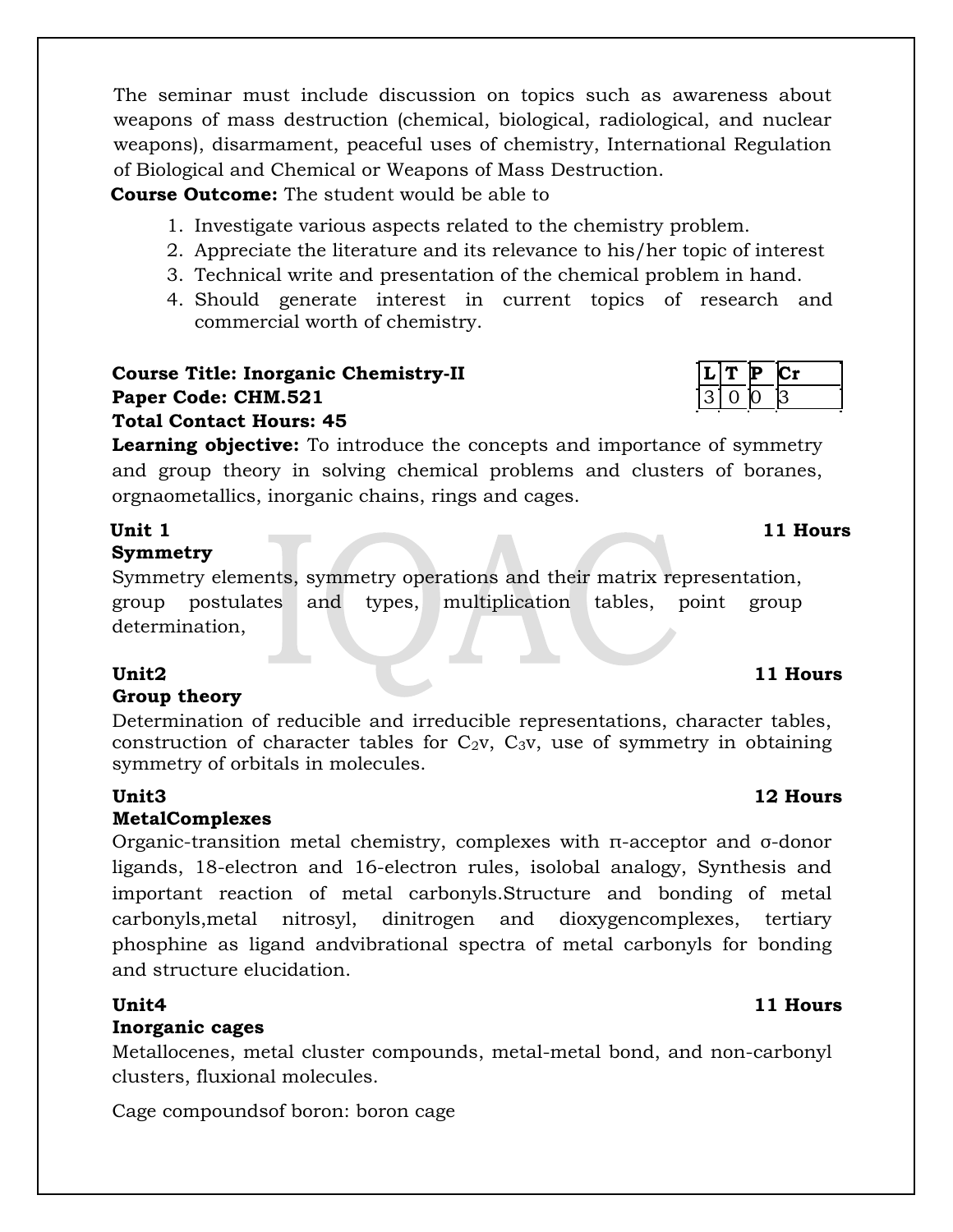compounds, boranes, carboranes and metallocenecarboranes.

**Course Outcome:**The students will acquire knowledge of

- 1. Concepts to realize point group withinchemical structure, character tables and projection operator techniques.
- 2. Application of symmetry and group theory in spectroscopy.
- 3. Structural properties of organometallic complexes and their uses.

### **SUGGESTED READINGS**

- 1. Cotton, F. A., and Wilkinson, G. (1988). *Advanced inorganic chemistry* (Vol. 545). New York: Wiley.
- 2. Huheey, J. E., Keiter, E. A., Keiter, R. L., and Medhi, O. K. (2006). *Inorganic chemistry: principles of structure and reactivity*. Pearson Education India.
- 3. Greenwood, N. N., and Earnshaw, A. (2012). *Chemistry of the Elements*. Elsevier.
- 4. Lever, A.B.P. (1984) *Inorganic Electronic Spectroscopy*. Elsevier Science Publishers B.V.
- 5. Atkins, P. (2010). *Shriver and Atkins' inorganic chemistry*. Oxford University Press, USA.
- 6. Dutta, R. L., and Syamal, A. (1993). *Elements of magnetochemistry*. Affiliated East-West Press.

## **Course Title: Organic Chemistry-II**

### **Paper Code: CHM.522**

### **Total Contact Hours: 45**

**Learning objective:** To impart knowledge of stereochemical aspects of organic compounds, pericyclic, photochemical reactions and molecular rearrangements.

**Stereochemistry:** chirality, projection formulae, configurational and conformational isomerism in acyclic and cyclic compounds; stereogenicity, stereoselectivity, diastereoselectivity, D/L, R/S, *E*/*Z* and *cis*/*trans* configurational notations, *threo* and *erythro* isomers, optical purity, enantiotopic and diastereotopic atoms, groups and faces, stereospecific and stereoselective synthesis, optical activity in the absence of chiral carbon (biphenyls, allenes and spiranes), chirality due to helical shape, conformational analysis of cyclic compounds such as cyclopentane, cyclohexane, cyclohexanone derivatives, decalins, 1,2, 1,3-, 1,4-disubstituted cyclohexane derivatives and D-Glucose, effect of conformation on reactivity,

**Photochemistry:** Jablonski diagram, singlet and triplet states, photosensitization, quantum efficiency,

## **Unit 1 11 Hours**

### **Unit 2 11 Hours**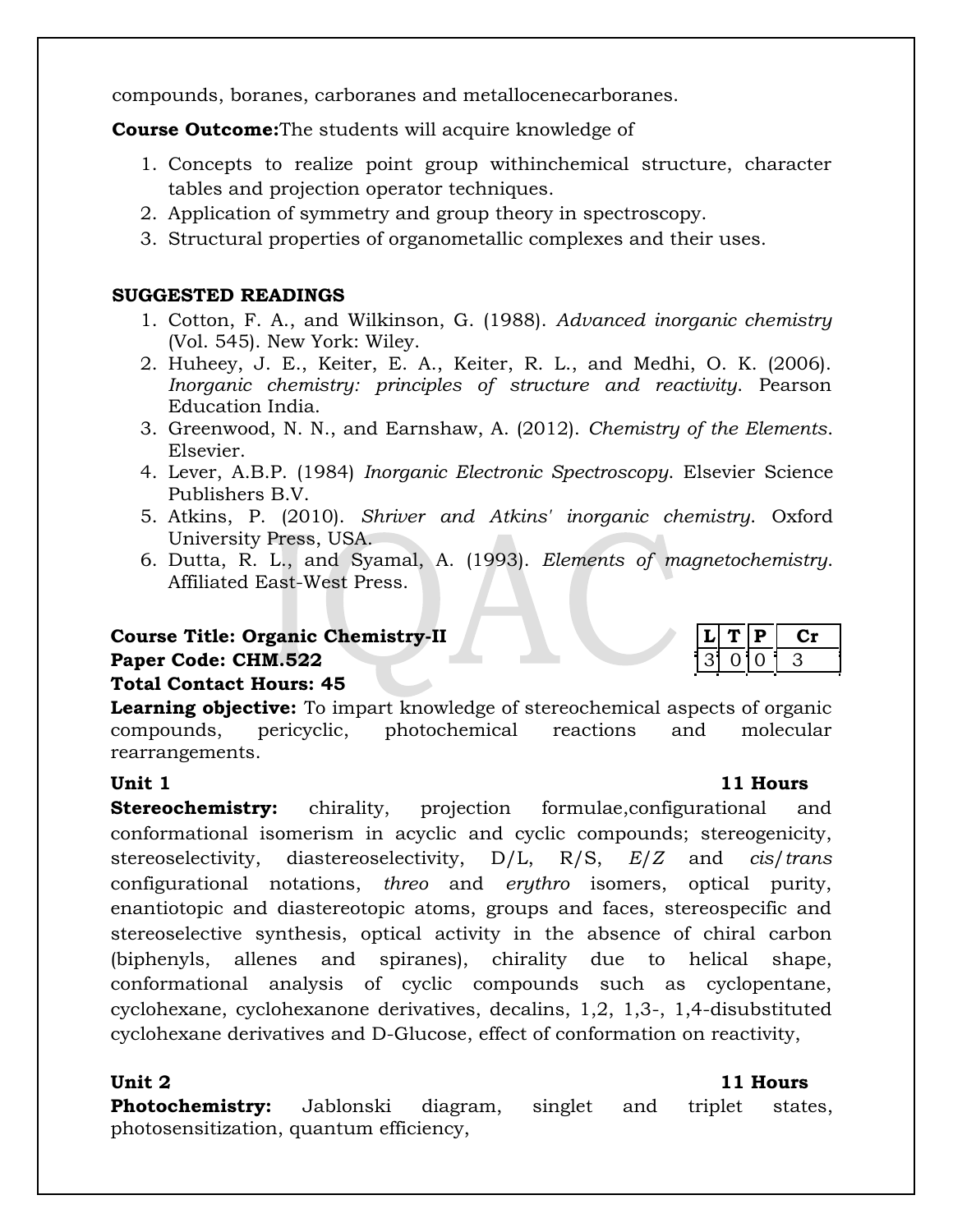photochemistry of carbonyl compounds, Norrish type-I and type-II cleavages, Paterno-Buchi reaction, Photoreduction, Di  $\pi$  – methane rearrangement.

Photochemistry of aromatic compounds, Photo-Fries reactions of anilides, Photo-Fries rearrangement, Barton reaction, Singlet molecular oxygen reactions.

## **Pericyclic chemistry:**

Introduction, Phases, nodes and symmetry properties of molecular orbitals in ethylene, 1,3-butadiene, 1,3,5- hexatriene, allyl cation, allyl radical, pentadienyl cation and pentadienyl radical.

**Electrocyclic reactions**: Conrotation and disrotation, 4n and 4n+2 systems. Woodward-Hoffmann rules.(i) Symmetry properties of HOMO of open chain partner (ii) Conservation of orbital symmetry and correlation diagrams.

**Cycloaddition reactions**: Suprafacial and antarafacial interactions.  $π<sup>2</sup> + π<sup>2</sup>$ and  $\pi^4$  +  $\pi^2$  cycloadditions and stereochemical aspects. Diels-Alder reaction.Woodward-Hoffmann Selection rules. Explanation for the mechanism by (i) Conservation of orbital symmetry and correlation diagrams (ii) FMO theory **Sigmatropic reactions**: [1,j] and [i,j] shifts; suprafacial and antarafacial, selection rules for [l, j] shifts; Cope and Claisen rearrangements; explanation for the mechanism by (i) symmetry properties of HOMO (ii) Introduction to cheletropic reactions and the explanation of mechanism by FMO theory.

### **Unit4 11 Hours**

**Rearrangements:** General mechanistic considerations-nature of migration, migratory aptitude, mechanistic study of the following rearrangements: Pinacol-pinacolone, Wagner-Meerwein, Benzil-Benzillic acid, Favorskii, Neber, Beckmann, Hofmann, Curtius, Schmidt, Carroll, Claisen, Cope, Gabriel– Colman, Smiles and Sommelet–Hauser rearrangements.

**Selective Name Reactions**: Ene/Alder-ene reaction, Dakin reaction, Reformatsky, Robinson annulation, Michael addition,Hofmann-Loffler Fretag,Chichibabin reaction.

**Course Outcome:** The students will acquire knowledge of

- 1. Conformational analysis of cyclic and acyclic compounds, chirality and reactivity.
- 2. Basic principles of photochemical reactions, photochemistry of carbonyl and aromatic compounds.
- 3. Various thermally or photochemically driven pericyclic reactions and explanation for their stereochemical aspects.
- 4. Various molecular rearrangements and their application in organic synthesis for the conversion of different functional group.

## **Unit 3 12 Hours**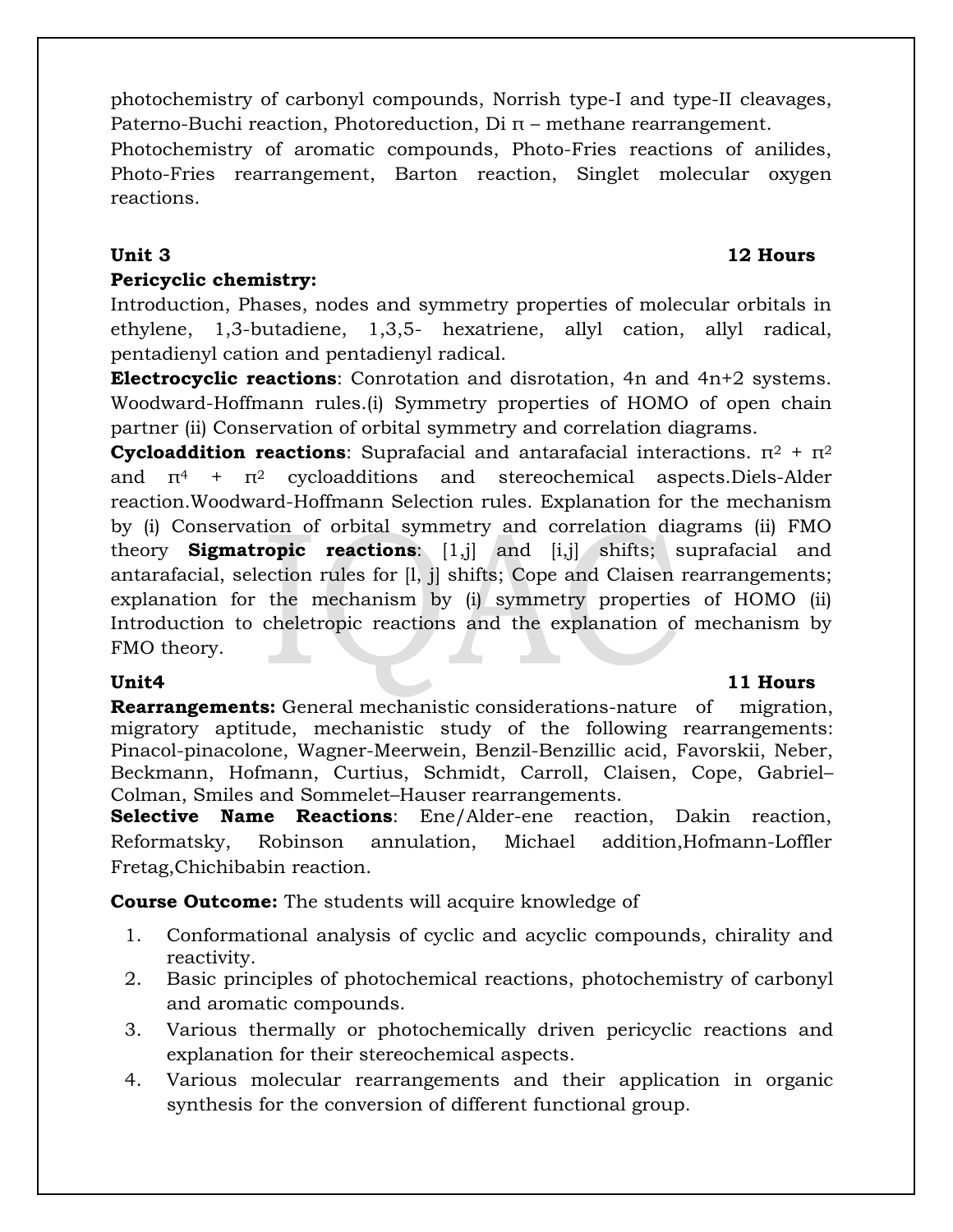### **SUGGESTED READINGS**

- 1. Clayden, J., Greeves, N., Warren, S. and Wothers, P. (2012). *Organic Chemistry.* Oxford University Press.
- 2. Bansal, R. K. (2012). *A Textbook of Organic Chemistry*. New Age International.
- 3. Carey, F. A., and Sundberg, R. J. (2007). *Advanced Organic Chemistry: Part A: Structure and Mechanisms.* Springer Science and Business Media.
- 4. Kalsi, P. S. (2010). *Stereochemistry Conformation and Mechanism*. New Age International.
- 5. Eliel, E. L., and Wilen, S. H. (2008). *Stereochemistry of Organic Compounds*. John Wiley and Sons.
- 6. Carey, F. A., and Sundberg, R. J. (2007). *Advanced Organic Chemistry: Part B*. Springer Science and Business Media.
- 7. Finar, I. L. (1996). *Textbook of Organic Chemistry*. *ELBS*, Pearson Education UK.
- 8. Katritzky, A. R., Ramsden, C. A., Joule, J. A., and Zhdankin, V. V. (2010). *Handbook of Heterocyclic Chemistry*. Elsevier.
- 9. Norman, R.O.C. and Coxon, J.M. (1998). *Principles of Organic Synthesis*. Blackie Academic and Professional.
- 10. Fleming, I. (2015). *Pericyclic Reactions*. Oxford University Press.
- 11. Singh, J. (2005). *Photochemistry and Pericyclic Reactions*. New Age International.
- 12. McMurry, J. (1996). *Organic Chemistry*, Brooks. *Cole, New York*, 657.

| <b>Course Title: Physical Chemistry-II</b> | $ L $ T $ P $ Cr |  |  |
|--------------------------------------------|------------------|--|--|
| Paper Code: CHM.523                        | $ 3  -  -3 $     |  |  |
| <b>Total Contact Hours: 45</b>             |                  |  |  |

**Learning objective:** To impart knowledge of applications of electrochemistry, reaction kinetics, surface reaction, adsorption and catalysis.

### **Unit 1 12 Hours**

**Electrochemistry:** Ionic equilibria, electrolytic conductance –Kohlrausch's Law, activity-coefficients, mean activity coefficients; Debye-Huckel treatment of dilute electrolyte solutions, derivation of Debye-Huckel limiting law, extended Debye-Huckel law and conductometric titrations.

**Electrochemical Cells:** Nernst equation, redox systems, electrochemical cells, application of electrochemical cell, concentration cells with and without liquid junction, thermodynamics of reversible electrodes and reversible cells, potentiometric titration.

**Reaction Kinetics:** Introduction, rates of chemical reactions, complex reactions, steady state approximation, determination of mechanisms of

## **Unit 2 11 Hours**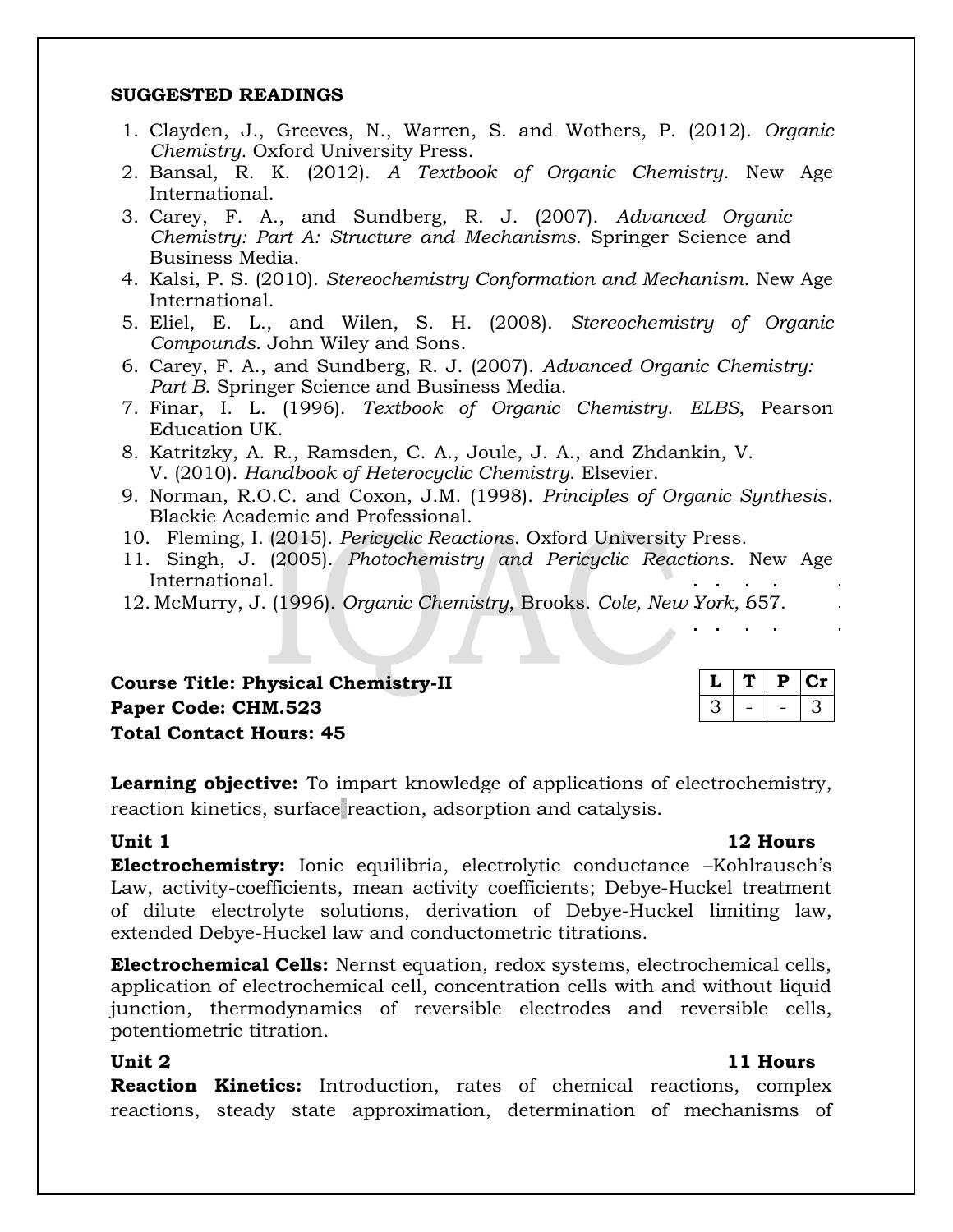chemical reactions, temperature dependence of rate constant, Arrhenius and Eyring equations and their applications, collision and transition state theories of rate constant, treatment of unimolecular reactions, steric factor, ionic reactions: salt effect,.

## **Unit 3 11 Hours**

**Photochemical Reactions and Processes:** Laws of photochemistry and kinetics of photochemical reactions, measurement of fluorescence and phosphorescence lifetimes and photoinduced electron transfer rates, photosensitization, quenching and photodimerization.

**Fast Reaction Kinetics:** Introduction to time-resolved techniques for absorption and emission measurements, plug flow reactor, continuous stirred flow reactor, relaxation method, study of kinetics of fast reactions by millisecond stopped-flow, nanosecond flash photolysis techniques, detection and kinetics of reactive intermediates,

### **Unit 4 11 Hours**

**Adsorption and Catalysis:** Colloids and their stability, Adsorption of solids, Gibbs adsorption isotherm,

BET adsorption isotherm, Langmuir and Fredulich Isotherms. Homogeneous catalysis and heterogeneous

catalysis, enzyme catalysis. Michealis-Menten mechanism, Lineweaver-Burk Plot, competitive, non-

competitive and uncompetitive bindings, kinetics of catalytic reactions.

**Course Outcome**: The students will acquire knowledge of

- 1. Redox processes in electrochemical systems, Debye-Huckel theory and determination of activity and activity coefficient.
- 2. Mechanism for chemical reactions for optimizing the experimental conditions,
- 3. Kinetics of fast reactions by ultrafast methods and techniques
- 4. Application of homogeneous and heterogeneous catalysis in chemical synthesis
- 5. Importance of adsorption process and catalytic activity at the solid surfaces

## **SUGGESTED READINGS**

- 1. Laidler, K. J. (1987). *Chemical Kinetics*. Pearson Education Ltd.
- 2. Atkins, P. and De Paula, J. (2009) *Atkins' Physical Chemistry.* Oxford University Press.
- 3. Silbey, R. J. Alberty, R. A. and Bawendi, M. G. (2004) *Physical Chemistry*. Wiley-Interscience Publication.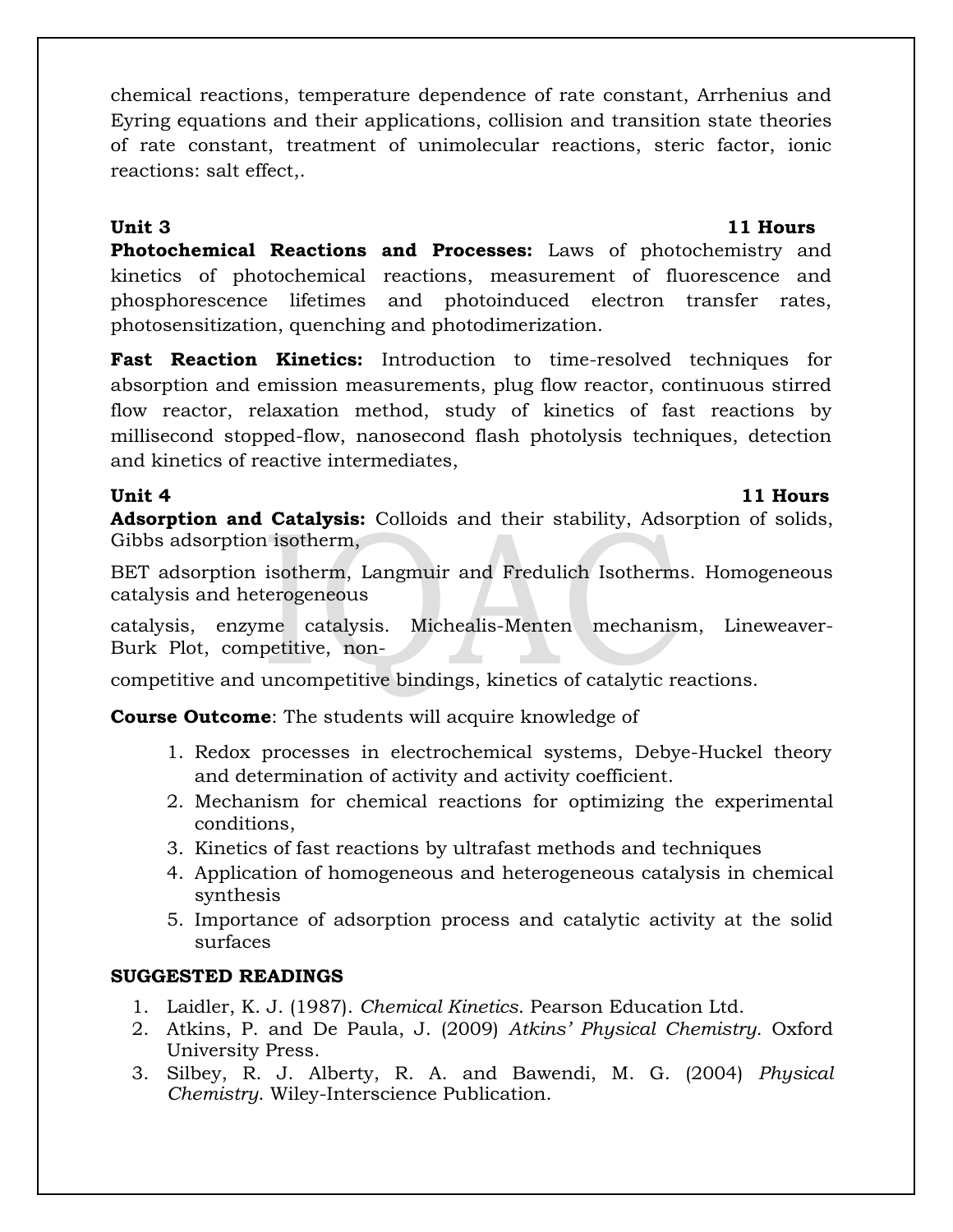- 4. Engel, T. and Reid, P. (2012). *Thermodynamics, Statistical Thermodynamics, and Kinetics*. Pearson Education.
- 5. Lakowicz, J. R. (2006). *Principles of Fluorescence Spectroscopy*. Springer.
- 6. Barrow, G. M. (2007) *Physical Chemistry*. Tata McGraw-Hill Publishers.
- 7. Kapoor, K. L. (2011) *Text Book of Physical Chemistry*. 3/5, Macmillan Publishers.
- 8. McQuarrie, D. A. and Simon, J. D. (1998) *Physical Chemistry: A Molecular Approach*. Viva Books.
- 9. Moore, J. W., and Pearson, R. G. (1981). *Kinetics and Mechanism*. John Wiley and Sons.
- 10. Raj, G. (2002). *Surface Chemistry (Adsorption)*. Goel Publishing House.
- 11. Moore, J. W. and Pearson, R. G.(1981) *Kinetics and Mechanism.* John Wiley and Sons.
- 12. Puri, B.R., Sharma L.R. and Pathania, M.S. (2013) *Principles of Physical Chemistry.* Vishal Publishing Company.

### **Course Title: Spectroscopic Analysis Paper Code: CHM.524 Total Contact Hours: 45**

conjugated dienes and carbonyl compounds

**Learning objective:**To get familiarized with various spectroscopic techniques such as UV, IR, NMR and Mass spectroscopy and illustrate their application for structural elucidation of organic molecules.

**Unit 1 11 Hours UV-Visible spectroscopy**: Introduction, role of solvents, chromophores and their interaction with UV-visible radiation. Woodward-Fieser rule for

**Infrared Spectroscopy:** Infrared radiation and its interaction with organic molecules, vibrational mode of bonds, effect of hydrogen bonding and conjugation on absorption bands, interpretation of IR spectra. FTIR.

### **Unit 2 12 Hours**

**Nuclear magnetic resonance spectroscopy**: Introduction, chemical shift, isotopic nuclei, reference standards and solvents. 1H- NMR spectra: spin-spin coupling, effect of deuteration, coupling constants, integration of signals, interpretation of spectra, decoupling, double resonance and shift reagent methods, long range coupling, resonance of other nuclei e.g. 19F, 15N, 31P.

**<sup>13</sup>C NMR**: Introduction, nuclear overhauser enhancement (NOE), DEPT techniques, 2D NMRCorrelation spectroscopy (COSY), Homo COSY (1H-<sup>1</sup>H COSY), Hetro COSY (1H-<sup>13</sup>C COSY, HMQC), long range <sup>1</sup>H-<sup>13</sup>C COSY (HMBC), NOESY, 13C NMR spectra, their interpretation and applications.

 $L | T | P | Cr$  $3 - - - 3$ 

### **Unit 3 11 Hours**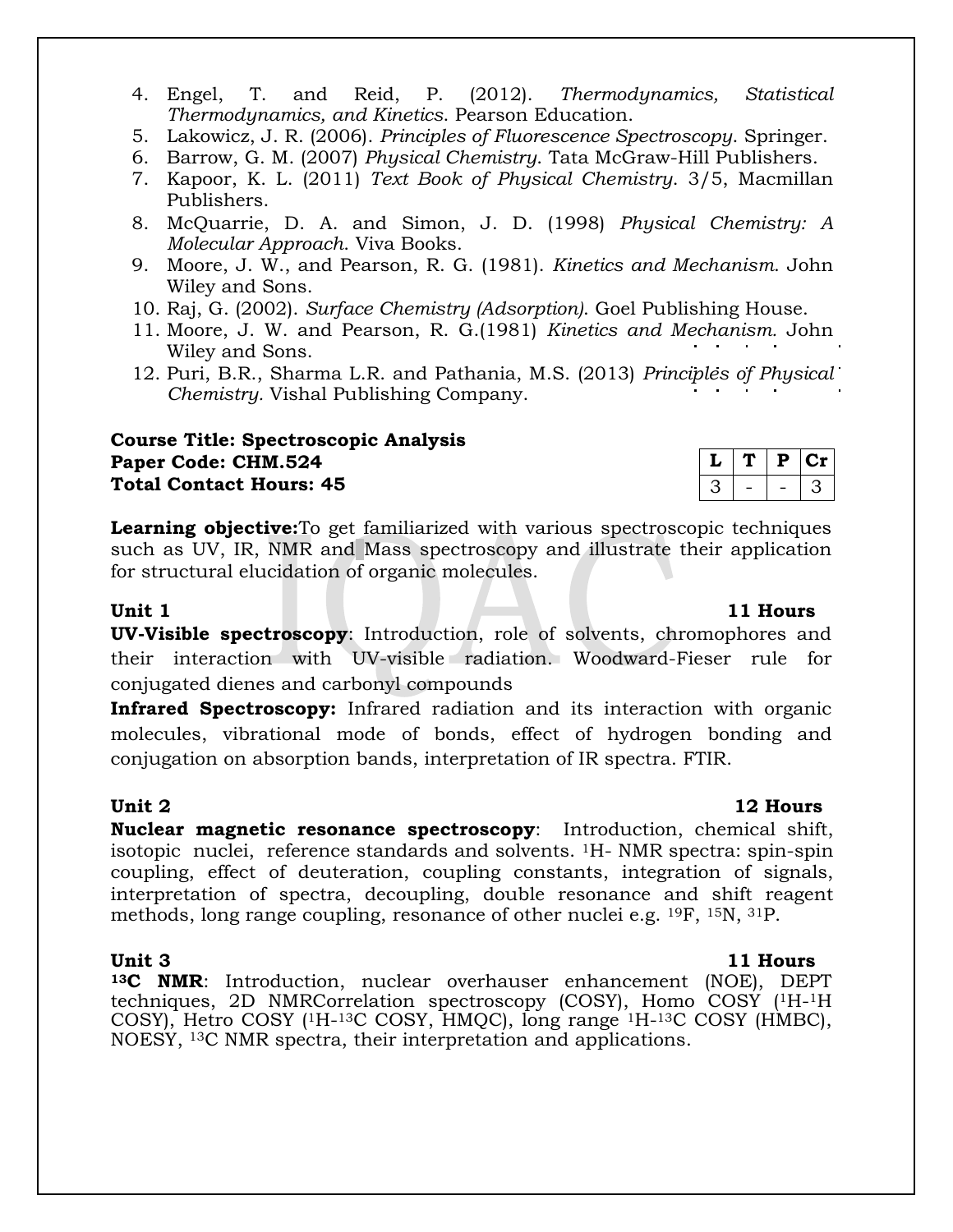### **Unit 4 11 Hours**

**Mass spectrometry**: Basic principles and brief outline of instrumentation. Ion formation: EI, CI, FAB, MALDI, ESI, metastable ion, McLafferty rearrangement, nitrogen rule, fragmentation process of organic molecules in relation to molecular structure determination.Relative abundance of isotopes, High resolution mass spectrometry (HRMS).Recent advances in mass spectrometry.

## **Course Outcome**: The students will be able to

- 1. Understand the importance of various methods of spectroscopy analysis (UV, IR, NMR and MS)
- 2. Solve the structural problems based on UV-Vis, IR, 1H NMR, 13C NMR and mass spectral data.

## **SUGGESTED READINGS**

- 1. Banwell, C. N., and McCash, E. M. (1994). *Fundamentals of Molecular Spectroscopy* (Vol. 851). New York: McGraw-Hill.
- 2. Dyer, J. R. (1965). *Applications of Absorption Spectroscopy of Organic Compounds*. Phi Learning.
- 3. Kalsi, P. S. (2007). *Spectroscopy of Organic Compounds*. New Age International.
- 4. Kemp, W. (1998). *Organic Spectroscopy*, ELBS.
- 5. Khopkar, S. M. (1998). *Basic Concepts of Analytical Chemistry*. New Age International.
- 6. Melinda, J.D. (2010). *Introduction to Solid NMR Spectroscopy*. Wiley India Pvt Ltd.
- 7. Mendham, J., Denney, R. C., Barnes, J. D., and Thomas, M. J. K. (2008). *Vogel's Textbook of Quantitative Chemical Analysis*, Dorling Kindersley.
- 8. Pavia, D. L., Lampman, G. M., Kriz, G. S., and Vyvyan, J. A. (2008). *Introduction to Spectroscopy*. Cengage Learning.
- 9. Silverstein, R. M., Webster, F. X., Kiemle, D. J., and Bryce, D. L. (2014). *Spectrometric Identification of Organic Compounds*. John wiley and sons.
- 10. Gross, J. H. (2006). *Mass Spectrometry: A Textbook*. Springer Science and Business Media.

## **Course Title: Molecular Spectroscopy Paper Code: CHM.525 Total Contact Hours: 45**

|  | u | ٠<br>. . |  |
|--|---|----------|--|
|  |   |          |  |

**Learning objective:** To impart the knowledge of principles of electronic, rotation, vibration, laser, NMR, FTIR spectroscopy and their applications.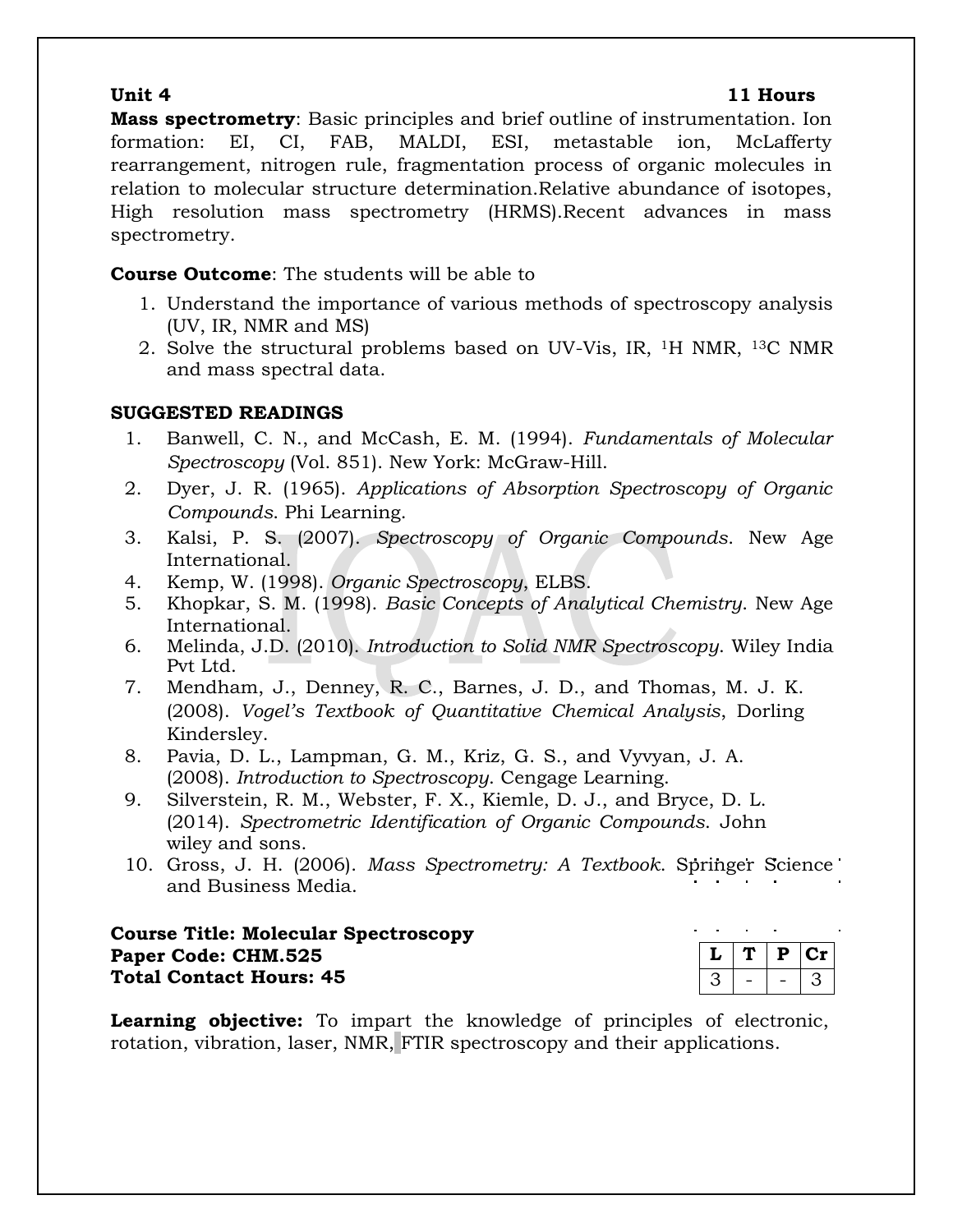## **Unit 1 11 Hours**

**Electronic Spectroscopy:** Electronic transition, energy of electronic transition, selection rules, the Franck-Condon principle.

**Microwave Spectroscopy:** Classification of molecules, rigid rotor model, effect of isotopic substitution on the transition frequencies, intensities of spectral lines, non-rigid rotor, Stark effect, applications.

**Vibrational Spectroscopy:** Review of harmonic oscillator, Selection rules, vibrational energies of diatomic molecules, zero point energy, force constant and bond strength, anharmonicity, vibration-rotation spectroscopy, Morse potential energy diagram, P, Q, R branches, vibrations of polyatomic molecules, overtones, hot bands and applications.

**Raman Spectroscopy** - Classical and quantum theories of Raman Effect, pure rotational, vibrational and vibrational-rotational Raman spectra, selection rules, mutual exclusion principle, resonance Raman Spectroscopy, surface enhanced Raman spectroscopy, coherent anti stokes Raman spectroscopy.

**Unit 3 11 Hours Nuclear Magnetic Resonance (NMR) Spectroscopy:** Basic principles, instrumentation, magnetization vector and relaxation, NMR transitions, Bloch equation, relaxation effects and mechanism, double resonance and spin tickling, effect of quadrapole nuclei, nuclear overhauser effect (NOE), multiple pulse methods, NMR in medical diagnostics.

## **Unit 4 11 Hours**

**Lasers and Laser Spectroscopy:** Principles of laser action, pulsed lasers, examples of lasers: He-Ne, Nd-YAG, dye lasers.

**Photoelectron spectroscopy**: The photoelectric effect, UV photoelectron spectroscopy UPES, X-ray photoelectron spectroscopy XPES.

**Course Outcome**: The students will acquire knowledge of

- 1. Principles of microwave, infrared-vibration-rotation Raman and infra-red Spectroscopy and their applications for chemical analysis
- 2. Electronic spectroscopy of different elements and simple molecules.
- 3. Physical principles of nuclear magnetic and electron spin resonance spectroscopy and their application in medical diagnostics.

## **SUGGESTED READINGS**

- 1. Hollas, J. M. (2004). *Modern Spectroscopy*. John Wiley and Sons.
- 2. Lakowicz, J. R. (2006). *Principles of Fluorescence Spectroscopy*. Springer.
- 3. Barrow, G. M. (2007) *Physical Chemistry*. Tata McGraw-Hill Publishers.

## **Unit 2 12 Hours**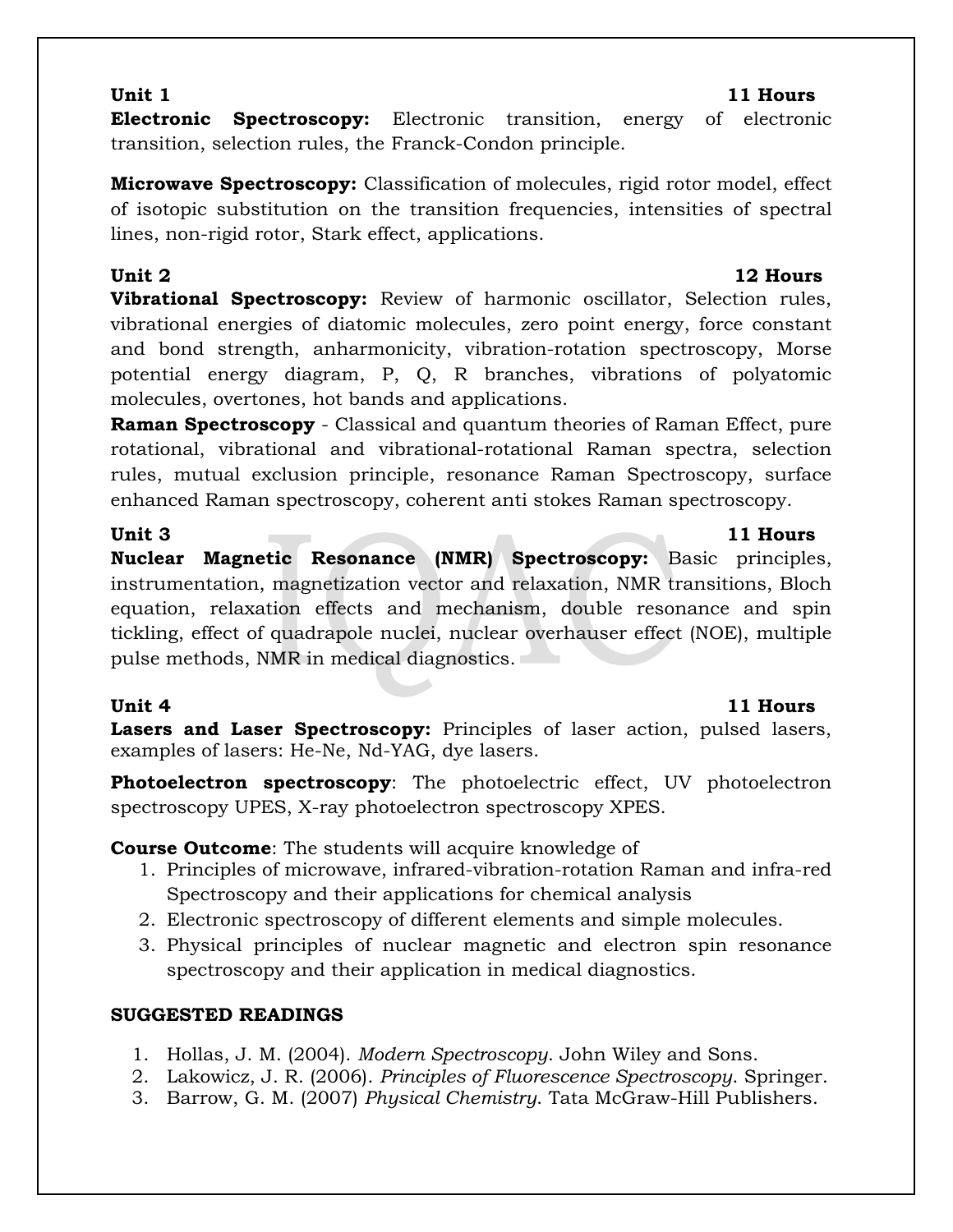- 4. Banwell, C. N., and McCash, E. M. (1994). *Fundamentals of Molecular Spectroscopy* (Vol. 851). New York: McGraw-Hill.
- 5. Carrington, A., and McLachlan, A. D. (1967). *Introduction to Magnetic Resonance: With Applications to Chemistry and Chemical Physics.*  Chapman and Hall, London.
- 6. Lynden-Bell, R. M., and Harris, R. K. (1969). *Nuclear Magnetic Resonance Spectroscopy*. Appleton-Century-Crofts.
- 7. Reilley, C. N., Everhart, D. S., and Ho, F. F. L. (1982). *Applied Electron Spectroscopy for Chemical Analysis. Chemical Analysis, 63, 105*. John Wiley.
- 8. Chang, R. (1971). *Basic Principles of Spectroscopy*. McGraw-Hill.
- 9. Ghosh, P. K. (1983). *Introduction to Photoelectron Spectroscopy*. John Wileyand Sons, New York.
- 10. Günther, H. (2013). *NMR Spectroscopy: Basic Principles, Concepts and Applications in Chemistry*. John Wiley and Sons.

### **Course Title: Applied Practical Inorganic Chemistry –II (P) Paper Code: CHM.526 Total Lectures: 60**

|  | Р   | 1 I L |
|--|-----|-------|
|  | . . |       |

**Learning objective:** To teach the synthesis of inorganic complexes and their characterization with instrumental techniques.

- 1. Preparation of Chloropentaammine cobalt (III) Chloride and its IR measurements.
- 2. Preparation of  $[Co(en)_2Cl_2 \, ]$  Cl, Na<sub>2</sub>  $[Fe(CN)_5 \, NH_3]$ . H<sub>2</sub>O,  $[UO_2]$  $(NO<sub>3</sub>)<sub>2</sub> Py<sub>2</sub>$ , Cu<sub>2</sub> (CH3COO)<sub>4</sub> (H<sub>2</sub>O)<sub>2</sub>.
- 3. Preparation of  $Hg[Co(CNS)_4]$  and used as standard for the magnetic moment measurement
- 4. Preparation of cis-and trans-K  $[Cr (C_2O_4)_2 (H_2O)_2]$  and its IR study.
- 5. Preparation of bis(2,4-pentanedione)vanadium(IV) acetate and its piperidine or pyridine complex. Study of both the complexes with the help of infrared, UV-vis spectroscopy and magnetic susceptibility.
- 6. Preparation of lead tetraacetate.
- 7. Preparation and separation of isomers of  $K_3[Fe(C_2O_4)_3]$ , Cu(II) and Ni(II) complexes of Schiff base.
- 8. Determination of the acid value and saponification value fat/oil.
- 9. Determination of Chlorophyll content
- 10. Determination of gross calorific value (GCV) for fuels.
- 11. Determination of pour point, flash point and cloud point of liquid fuel.

**Course Outcome:** The students will acquire knowledge of

- 1. Preparation and purification of different inorganic complexes.
- 2. Application of UV-Vis, FT-IR, Magnetic moment measurement, Conductivity measurements, NMR and Thermogravimetric analysis for characterization of coordination complexes.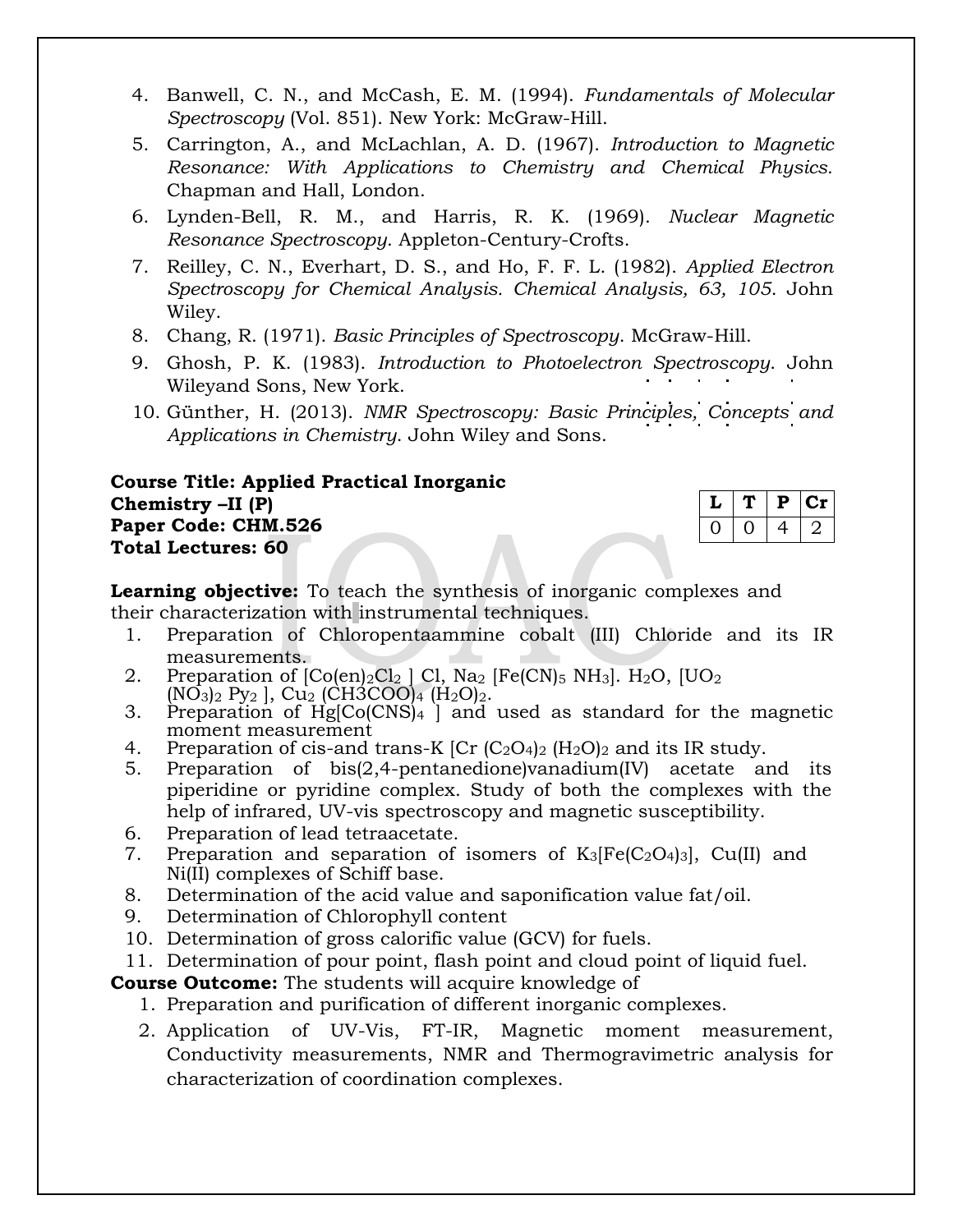### **SUGGESTED READINGS**

- 1. Pass, G. and Sutcliffe H. (1979). *Practical Inorganic Chemistry*. Chapman and Hall Ltd.
- 2. Nakamoto, K. (1997). *Infrared and Raman Spectra of Inorganic and Coordination Compounds: Part A and B*. John Wiley and Sons,.
- 3. Mendham, J., Denney, R.C., Barnes, J.D. and Thomas, M. J. K. (2000). *Vogel's Textbook of Quantitative Chemical Analysis,* Pearson Education Ltd.
- 4. Kolthoff, I. M., and Sandell, E. B. (1944). *Text Book of Quantitative Inorganic Analysis*. The Macmillan; New york.
- 5. Marr, G., and Rockett, B. W. (1960). *Practical Inorganic Chemistry*. John Wiley and Sons.
- 6. Jolly, W.L. (1961). *Synthetic Inorganic Chemistry*. Prentice Hall, Inc.

## **Course Title: Applied Practical Physical Chemistry-II (P) Paper Code: CHM.527**

| ٠ | ₽ | $C_{\mathbf{I}}$ |
|---|---|------------------|
|   |   |                  |

## **Total Contact Hours: 60**

**Learning objective:** To impart knowledge and hand-on experiences of different analytical and thermodynamic techniques for chemical and biochemical analysis

- 1. Determination of strength of a given base by titrating with an acid conductometrically.
- 2. Determination of solubility and solubility product of sparingly soluble salts (e.g., PbSO4, BaSO4) conductometrically.
- 3. Determination standard electrode potential of  $Fe^{2+}/Fe^{3+}$  system by potentiometer using potassium permanganate solution.
- 4. Determination of pKa of acetic acid and glycine by pH meter using NaOH.
- 5. Determination of relative and absolute viscosity of a given liquid.
- 6. Determination of surface tension of alcohols.
- 7. Determination of refractive indices of given liquids.
- 8. Determination of concentrations of heme proteins using spectrophotometer
- 9. Preparation of buffers and measurement of their pH
- 10. Verification of the Lambert Beer's law.
- 11. Structural analysis of amino acids and proteins using CD spectrometer.
- 12. Structural analysis of amino acids and proteins using CD and Fluorescence spectrometer.
- 13. Study of chemical and thermal denaturation ( $T_m$  and  $\Box H_m$ ) of proteins and DNA using UV-Visible and CD spectrometer.
- 14. Molecular weight of a non-electrolyte by cryoscopy method.
- 15. Determination of stability constant of Fe(III)-salicyclic acid complex by spectrophotometer.
- 16. Determination of mean, median, standard errors, standard deviation, coefficient of variance using software.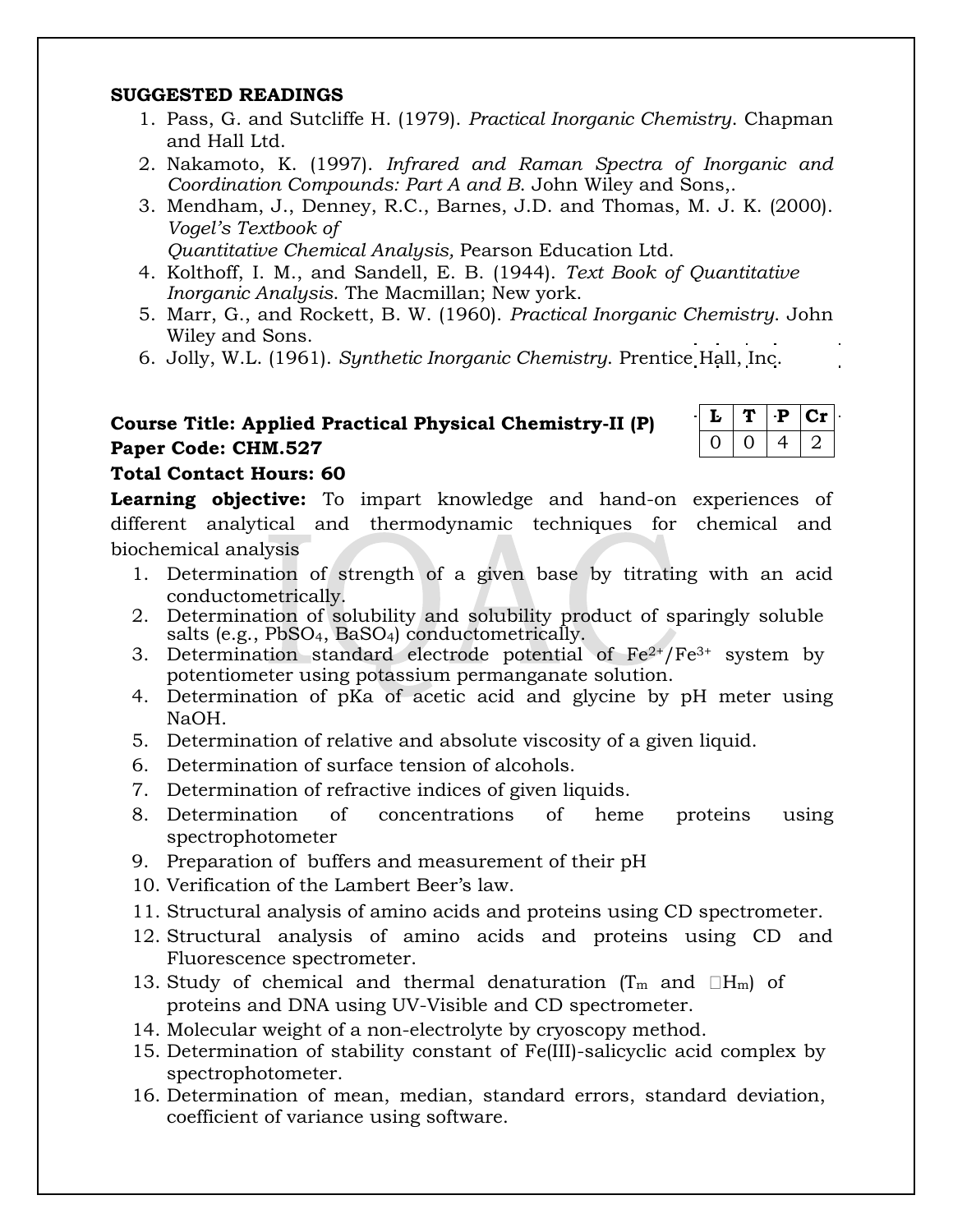**Course Outcome:** The students will acquire knowledge of development of experimental skills on conductivity meter, potentiometer, pH meter, viscometer, refractometer, spectrophotometer, CD and FTIR for different applications.

### **SUGGESTED READINGS**

- 1. Nad, A. K., Mahapatra, B. and Ghoshal, A. (2014). *An Advanced Course in Practical Chemistry*. New Central Book Agency (P) Ltd.
- 2. Maity S., and Ghosh, N.(2012). *Physical Chemistry Practical*. New Central Book Agency (P) Ltd.
- 3. Elias, A. J. (2002). *A Collection of Interesting General Chemistry Experiments*. Universities Press.
- 4. Khosla, B.D., Garg, V.C., and Gulati A.R. (2007). *Senior Practical Physical Chemistry*. S. Chand and Sons.
- 5. Yadav, J. B. (2006). *Advanced Practical Physical Chemistry*. Krishna Prakashan Media.
- 6. Das, R. C., and Behera, B. (1983). *Experimental Physical Chemistry*. Tata McGraw-Hill.
- 7. Das, R.C., and Behra, B. (1983). *Experimental Physical Chemistry*. 1983, Tata McGraw-Hill.
- 8. James, A. M., and Prichard, F. E. (1974). *Practical Physical Chemistry*. New York: Longman.
- 9. Ghosh, J.C. (1990). *Experiments in Physical Chemistry*, Bharati Bhavan.

### **Course Title: Seminar Paper Code: CAC.542 Total Contact Hours: 15**

|  | a. |
|--|----|
|  |    |

### **Learning objective:**

The course would develop scientific aptitude, critical thinking, research writing and research presentation. Seminar would emphasize on problem solving approach and use of various techniques to prove a chemical process /techniques. The seminar would emphasize upon the writeup of introduction, review of literature and cited references. The presentation would promote the use of graphical features of MS-Office and Chemdraw,® apart from spreadsheets and imaging software

**Course Outcome:** The student would be able to

- 1. Investigate various aspects related to the chemistry problem.
- 2. Appreciate the literature and its relevance to his/her topic of interest
- 3. Technical write and presentation the chemical problem in hand.
- 4. Should generate interest in current topics of research and commercial worth of chemistry.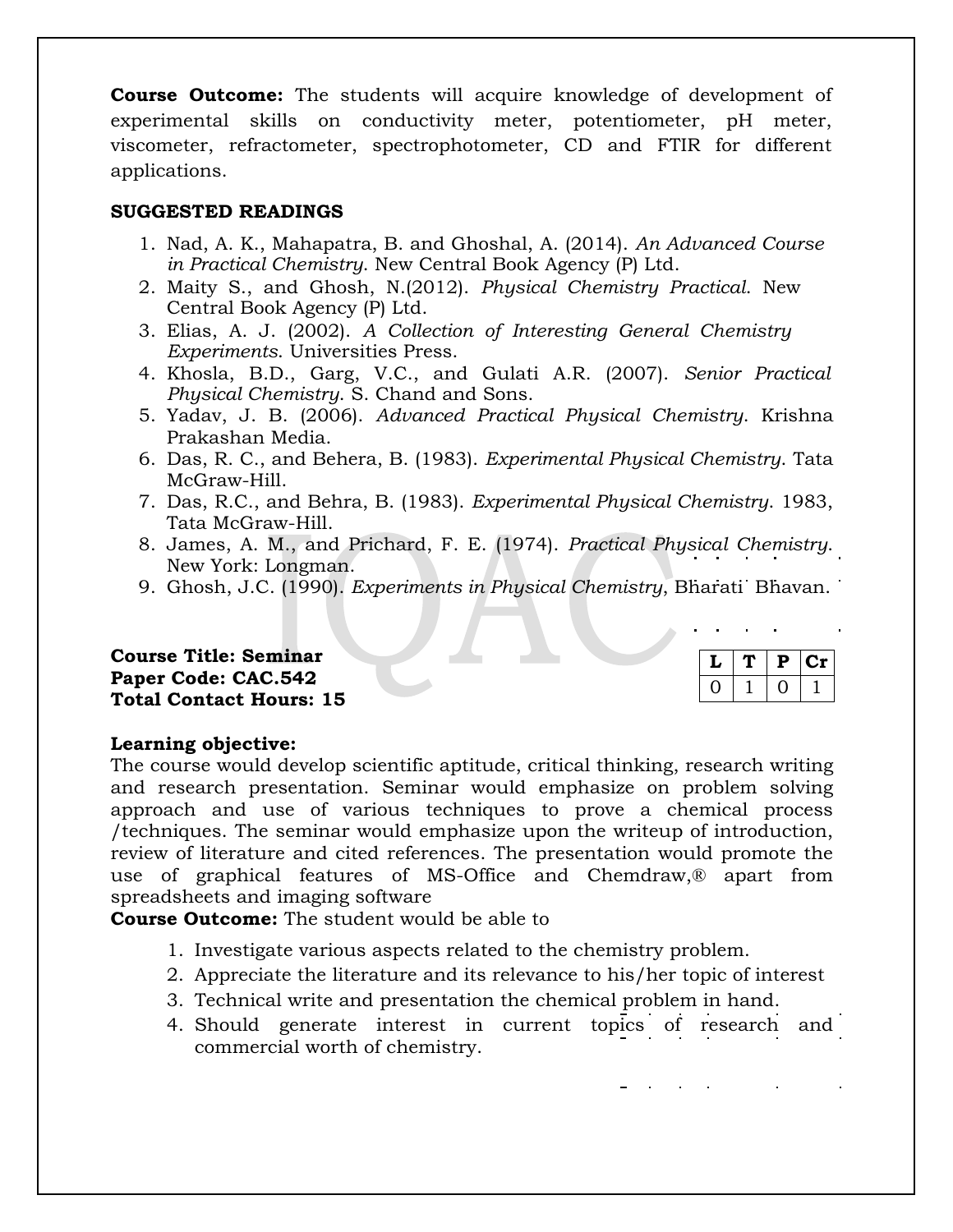**General principles of research:** Meaning and importance of research, Critical thinking, Formulating hypothesis and development of research plan, Review of literature, Interpretation of results and discussion.

**Bibliographic index and research quality parameters**- citation index, impact factor, *h* index, i10 index, etc. Research engines such as google scholar, Scopus, web of science, etc

## **Unit-2 15 Hours**

**Technical and scientific writing:** Technical and Scientific writing - theses, technical papers, reviews, electronic communication, research papers, etc., Poster preparation and Presentation and Dissertation. Reference Management using various softwares such as Endnote, reference manager, Refworks, etc. Communication skills–defining communication; type of communication; technicques of communication, etc.

### **Unit-3 15 Hours**

**Library:** Classification systems, e-Library, Reference management, Web-based literature search engines.

**Plagiarism:** Plagiarism, definition, Search engines, regulations, policies and documents/thesis/manuscripts checking through softwares, Knowing and Avoiding Plagiarism during documents/thesis/manuscripts/ scientific writing.

**Intellectual Property Rights:** Intellectual Property, intellectual property protection (IPP) and intellectual property rights (IPR), WTO (World Trade Organization), WIPO (World Intellectual Property Organization), GATT (General Agreement on Tariff and Trade), TRIPs (Trade Related Intellectual Property Rights), TRIMS (Trade Related Investment Measures) and GATS (General Agreement on Trades in Services), Nuts and Bolts of Patenting, Technology Development/Transfer Commercialization Related Aspects, Ethics and Values in IP.

## **Suggested Readings:**

- 1. Gupta, S. (2005) *Research Methodology and Statistical Techniques*, Deep and Deep Publications (p) Ltd. New Delhi.
- 2. Kothari, C. R. (2008) *Research Methodology(s)*, New Age International (p) Limited.
- 3. Web resources: www.sciencedirect.com for journal references, www.aip.org and www.aps.org for reference styles.

| u   | D | l :r |
|-----|---|------|
| . . |   | ч.   |

### **Unit 1 15 Hours**

### **Unit-4 15 Hours**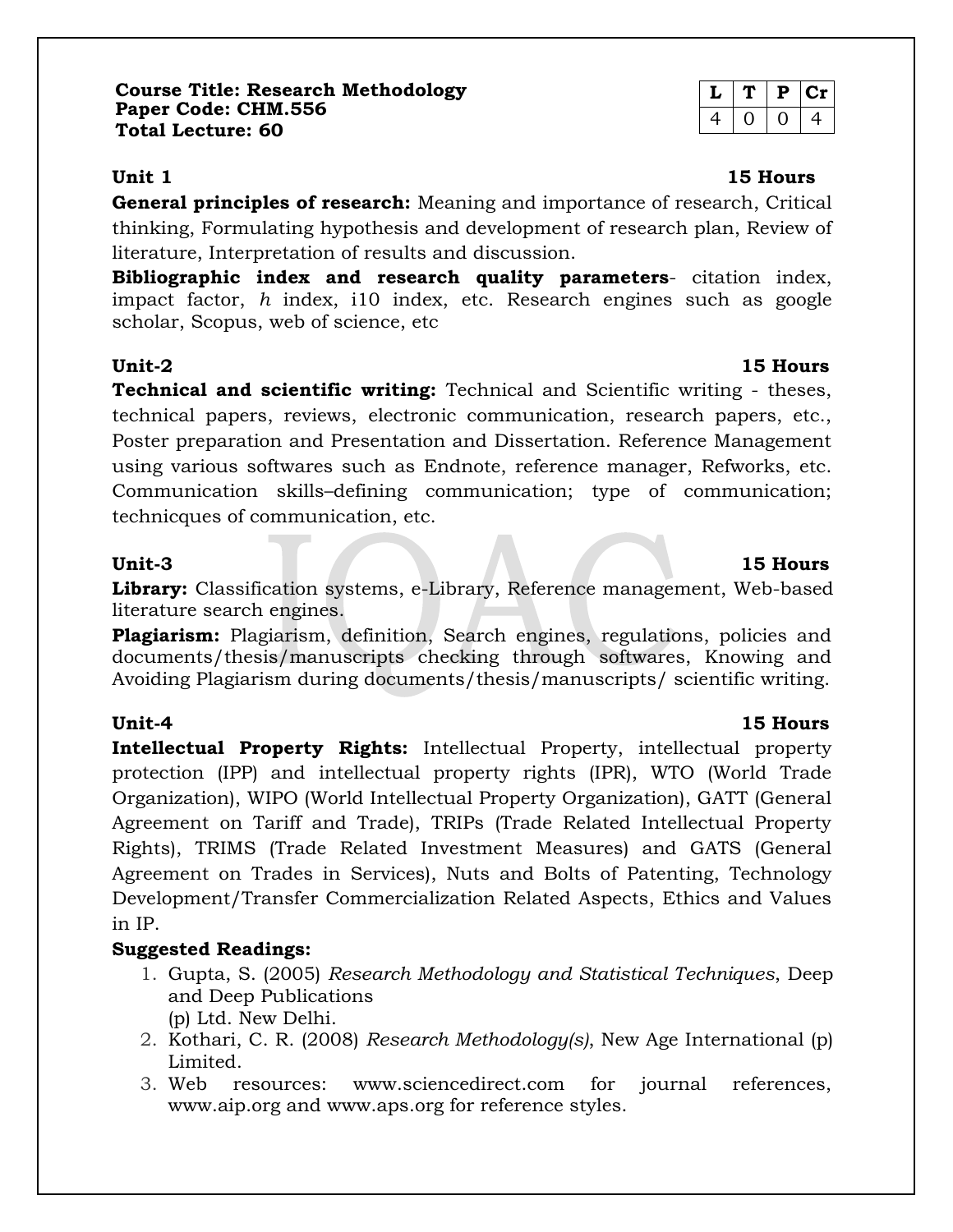4. Web resources: www.nature.com, www.sciencemag.org, www.springer.com, www.pnas.org, www.tandf.co.uk, www.opticsinfobase.org for research updates.

**Course Title: Inorganic Chemistry-III Paper Code: CHM.551** 

## **Total Lectures: 45**

**Learning objective:** To aware the knowledge of coordination chemistry and properties of f-block elements, and spectroscopic techniques to analyse the inorganic compounds

### **Unit 1 11 Hours**

### **Lanthanides, actinides and super-heavy elements**

Coordination chemistry, magnetic and spectral properties, comparison of general properties of lanthanides and actinides, comparison with d-block elements, organo lanthanides and actinides, analytical application of lanthanides and actinides-lanthanides as shift reagents and high temperature super conductors.

### **Unit 2 12 Hours Nuclear Magnetic Resonance (NMR) and Electron Spin Resonance (ESR) Spectroscopy:**

**NMR:** Basic concepts of NMR with emphasis on <sup>1</sup>H, <sup>13</sup>C, <sup>31</sup>P, <sup>19</sup>F, <sup>29</sup>Si, <sup>11</sup>B, <sup>10</sup>B, <sup>57</sup>Se, <sup>125</sup>Te, <sup>95</sup>Mo, <sup>109</sup>Ag, <sup>195</sup>Pt, <sup>119</sup> Sn and an explanations with appropriate examples. NMR study in Fluxional organometallic compounds**.**

**ESR**: Hyperfine coupling, spin polarization for atoms and transition metal ions, spin orbit coupling and significance of *g*-tensors, application of transition metal complexes (having one unpaired electron) including biological systems.

### **Mossbauer Spectroscopy**

Basic principles, spectral parameters and spectrum display, application of the technique to the studies of

(1) bonding and structures of  $Fe^{+2}$  and  $Fe^{+3}$  compounds including those of intermediate spin,  $(2)$  Sn<sup>+2</sup> and Sn<sup>+4</sup> compounds- nature of M-L bond, coordination number, structure and (3) detection of oxidation state and nonequivalent MB atoms.

**Nuclear Chemistry:** Classification of nuclides, nuclear stability, atomic energy, types of nuclear reactions-fission and fusion, nuclear decay laws, radio analytical techniques.

### **Course Outcome:**

The students will acquire knowledge of

1. Details on f-block elements properties

### **Unit 3 11 Hours**

### **Unit 4 11 Hours**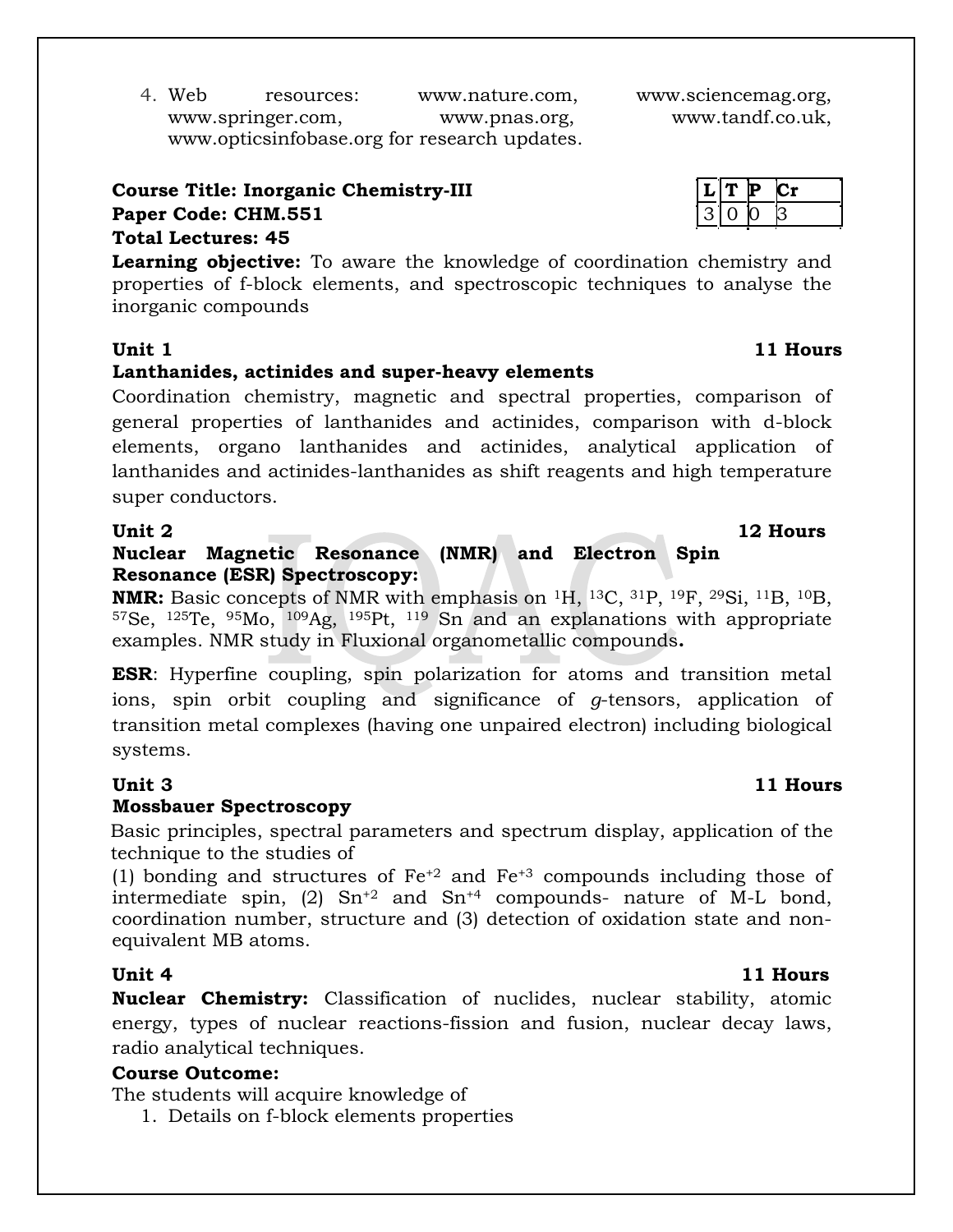2. Structural support to inorganic compounds through spectroscopic techniques

### **SUGGESTED READINGS**

- 1. Cotton, F.A. and Lippard, S.J., *Progress in Inorganic Chemistry*. Wiley Internationals.
- 2. Lever, A.B.P., (1984). *Inorganic Electronic Spectroscopy*. Elsevier Science Publishers B.V.
- 3. Parish, R.V., (1990). *NMR, NQR, EPR and Mossbauer Spectroscopy in Inorganic Chemistry*. Ellis Harwood.
- 4. Silverstein, R.M., Bassler, G.C., and Morrill, T.C. (2002). *Spectrometric Identification of Organic Compounds*. John Wiley and Sons.
- 5. Abraham, R. J., Fisher, J., and Loftus, P. (1988). *Introduction to NMR spectroscopy*. Wiley.
- 6. Martin, M. L., Delpuech, J. J., and Martin, G. J. J. (1980). *Practical NMR spectroscopy*. Heyden.
- 7. Williams, D. H., and Fleming, I. (1980). *Spectroscopic Methods in Organic Chemistry*. McGraw-Hill.
- 8. Greenwood, N. N., and Earnshaw, A. (2012). *Chemistry of the Elements*. Elsevier.

### **Course Title: Organic Chemistry-III Paper Code: CHM.552 Total Contact Hours: 45**

**Learning objective:** To impart knowledge of certain topics such as retrosynthetic analysis, reagents for oxidation and reduction and heterocyclic chemistry.

**Retrosynthesis:** Synthon, synthetic equivalent, functional group interconversion (FGI), functional group addition, functional group elimination, criteria for selection of target, linear and convergent synthesis, retrosynthetic analysis involving chemoselectivity, reversal of polarity (umpolung), importance of the order of events in organic synthesis. One group and two group C-X disconnections, two group C-C disconnections; Diels-Alder reaction, control in carbonyl condensation.

**Metal and non-metal mediated oxidation:** Mechanism, selectivity, stereochemistry and applications of oxidation reactions, Baeyer-Villiger, Oppenauer oxidation, oxidation reactions using DDQ, NBS, Pb(OAc)4, Selenium dioxide, PCC, PDC, Cr and Mn reagents,phase transfer catalysis, Periodic acid, Ceric ammonium nitrate,OsO4, Swern oxidation, hydroboration,

### **Unit 1 11 Hours**

### **Unit 2 12 Hours**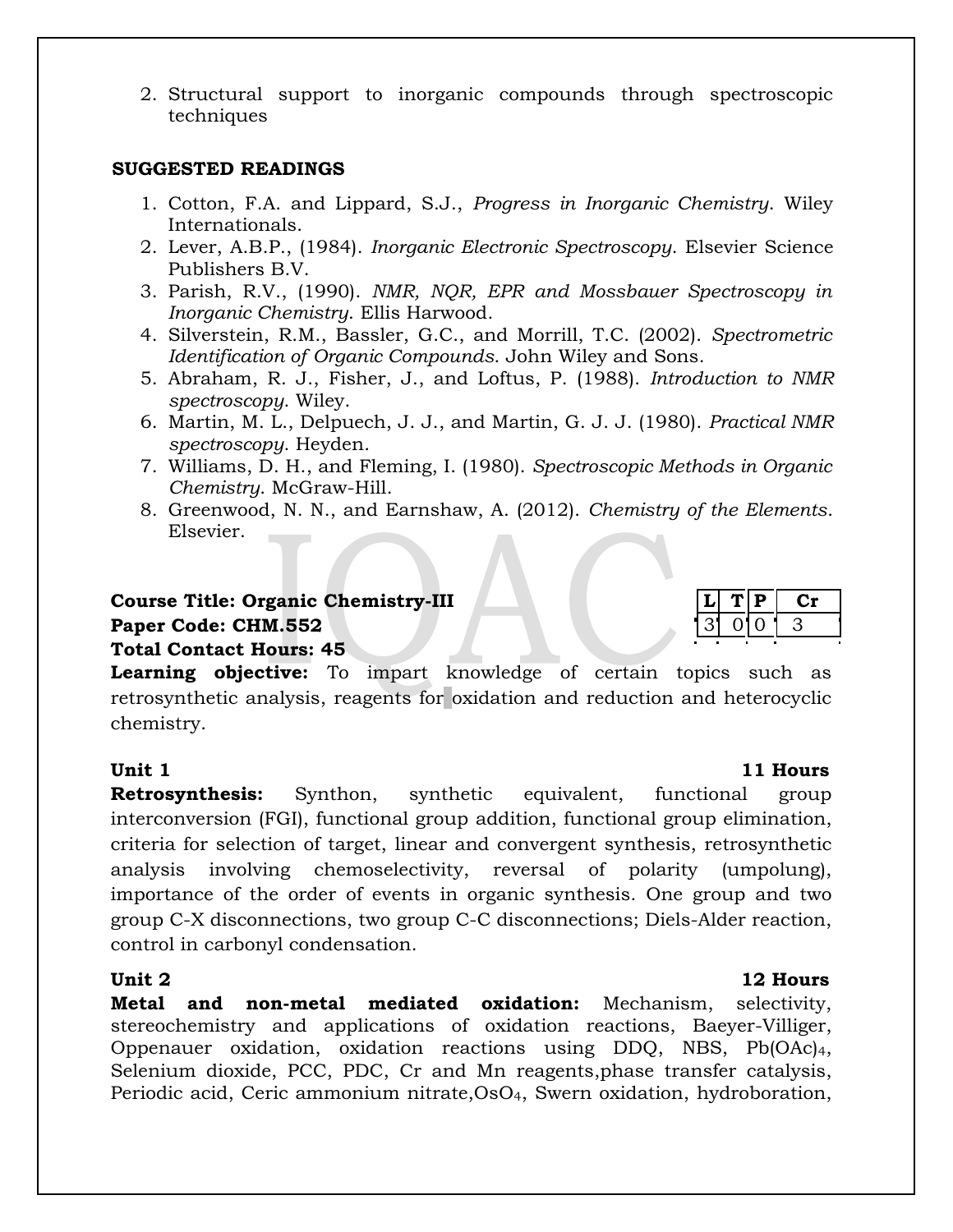Sharpless asymmetric epoxidation, epoxidations using peracids. Recent approaches for oxidation using green oxidants.

**Unit 3 11 Hours Metal and non-metal mediated reduction:** Mechanism, selectivity, stereochemistry and applications of catalytic hydrogenations using Pd, Pt and Ni catalysts (Lindlar, Rosenmund, Adam's catalysts), Clemmensen reduction, Wolff-Kishner reduction, Meerwein-Pondorff-Verley reduction, dissolving metal reductions, metal hydride reductions using  $N$ aBH<sub>4</sub>,  $N$ aBH<sub>3</sub>CN,  $N$ aBH $(OAc)_{3}$ , LiAlH4, DIBAL. Wilkinson's catalysis, Birch reduction.

## **Unit 4 11 Hours**

**Heterocyclic Chemistry:** Systematic nomenclature (Hantzsch-Widman system) for monocyclic, fused

and bridged heterocycles, aromatic heterocycle, non-aromatic heterocycle: bond angle and torsional

strains and their consequences in small ring heterocycles, conformation of sixmembered heterocycles

and their synthesis.

**Three-membered and four-membered heterocycles**: aziridines, oxiranes, thiranes, azetidines, oxetanes.

**Five membered heterocycles containing two heteroatoms (S,N,O)**: Diazoles (imidazole, pyrazole),

triazoles, oxazoles and thiazoles.

**Benzo-fused five-membered and six membered heterocycles**:Indoles, benzofurans and benzimidazoles.

**Six-membered heterocycles**: Synthesis and reactions of coumarins, chromones, pyridine.

**Course Outcome:**The students will acquire knowledge of:

- 1. Designing a retrosynthetic approach for the synthesis of a target molecule.
- 2. Oxidation and reduction reagents and their application for functional group conversion in organic synthesis.
- 3. Nomenclature, synthesis and reactivity of smaller, five and six membered heterocyclic compounds.

## **SUGGESTED READINGS**

- 1. Ahluwalia, V. K., and Parasar R. K., (2011). *Organic Reaction Mechanism***.** Narosa Publishing House (P) Ltd., New Delhi.
- 2. Bansal, R. K. (2012). *A Textbook of Organic Chemistry*. New Age International.
- 3. Carey, F. A., and Sundberg, R. J. (2007). *Advanced Organic Chemistry: Part B*. Springer Science and Business Media.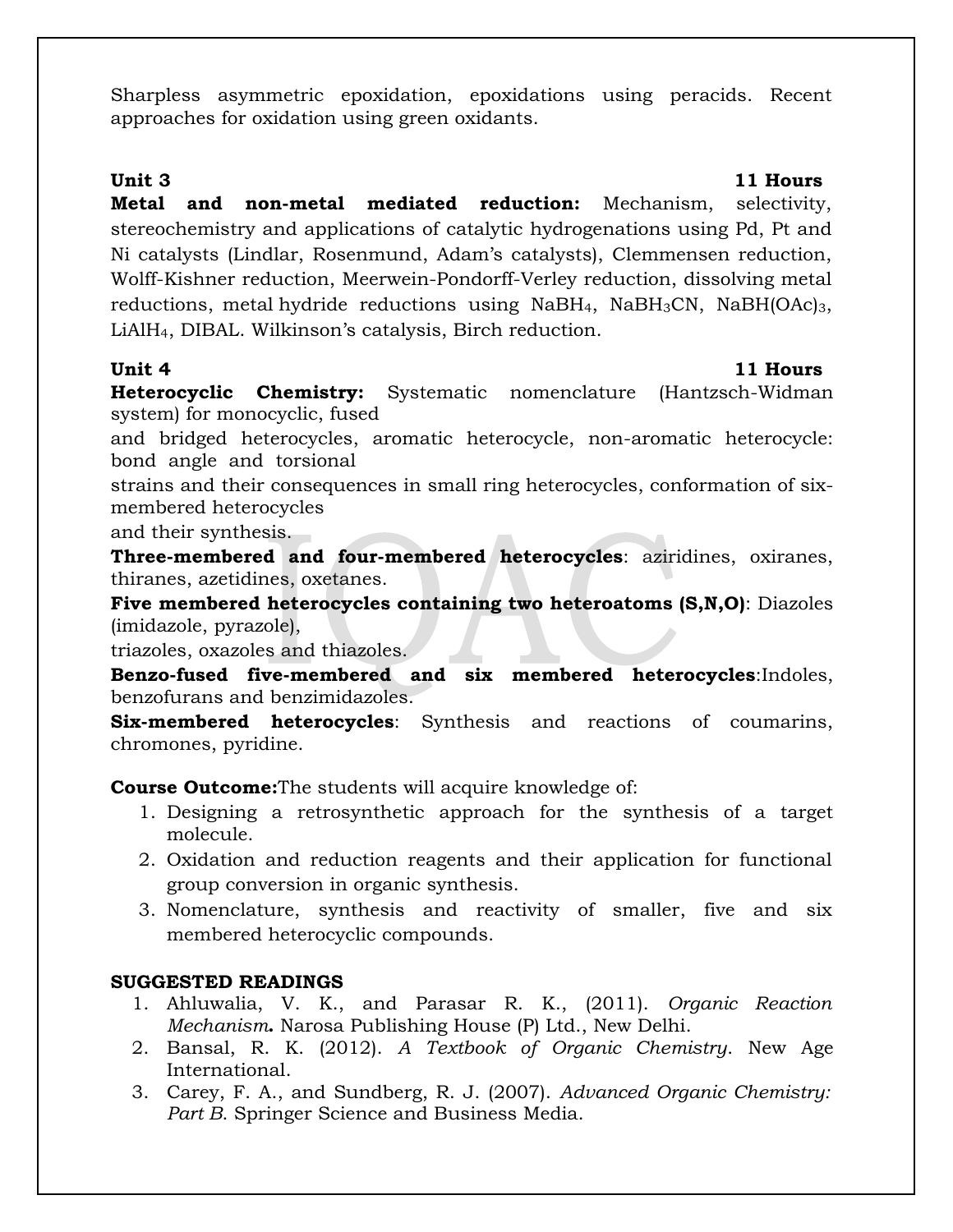- 4. Finar, I. L. (1996). *Textbook of Organic Chemistry*. *ELBS*, Pearson Education UK.
- 5. Gilchrist, T.L., (1997). *Heterocyclic Chemistry*. Addison Wesley Longman Publishers, US.
- 6. Gupta R.R., Kumar M., and Gupta V., (2010). *Heterocyclic Chemistry-II Five Membered Heterocycles*. Vol. 1-3, Springer Verlag, India.
- 7. Joule, J.A., and Mills, K., (2010). *Heterocyc1ic Chemistry*. Blackwell Publishers, New York.
- 8. Smith, M. B., (2013). *March's Advanced Organic Chemistry: Reactions, Mechanisms and Structure*. John Wiley and Sons.
- 9. Warren, S., (2010). *Organic synthesis: The Synthon Approach*. John Wileyand Sons.
- 10. Warren, S., and Wyatt, P., (2010). *Designing Organic synthesis: A Disconnection Approach*. John Wiley and Sons.
- 11. Corey, E.J., and Cheng X.-M., (1989). *The Logic of Chemical Synthesis*. John Wiley and Sons.

### **Course Title: Quality Control in Laboratory Code: CAC.551 Total Lectures: 30**

|  | υ | . . |
|--|---|-----|
|  |   |     |

**Learning objective:** To acquire knowledge of the quality requirements of analytical testing laboratories

### **Unit I 8 Hours**

Concept of Total Quality Management, philosophy of GMP's and GLPS, ISO 9000 and ISO 14798 (NABL Accreditation). Organization and personnel, responsibilities, training, hygiene, personnel records. **Premises:** Location, design, plan layout, construction, maintenance of sterile areas, control of contamination. Equipment, selection purchase specifications, preventive maintenance of equipment, cleaning of equipment.

**Raw materials:** purchase specifications stores selection of vendors, control on raw materials. Warehousing, good warehousing practices, materials management.

### **Unit II 7 Hours**

Statistical. Method of Least squares and weighted least squares formalism. Use of certified reference materials and procedures for interlaboratory comparisons. Definition of limits of detection and sensitivity, and concept of standard addition to assess matrix effects. Uncertainity Calculations.

### **Unit III 7 Hours**

Quality control laboratory, responsibilities, good laboratory practice, routine controls, instruments reagents, sampling plans, standard test procedures, protocols, non-clinical testing, controls on animal house, data generation and storage, quality control documentation, retention samples, records.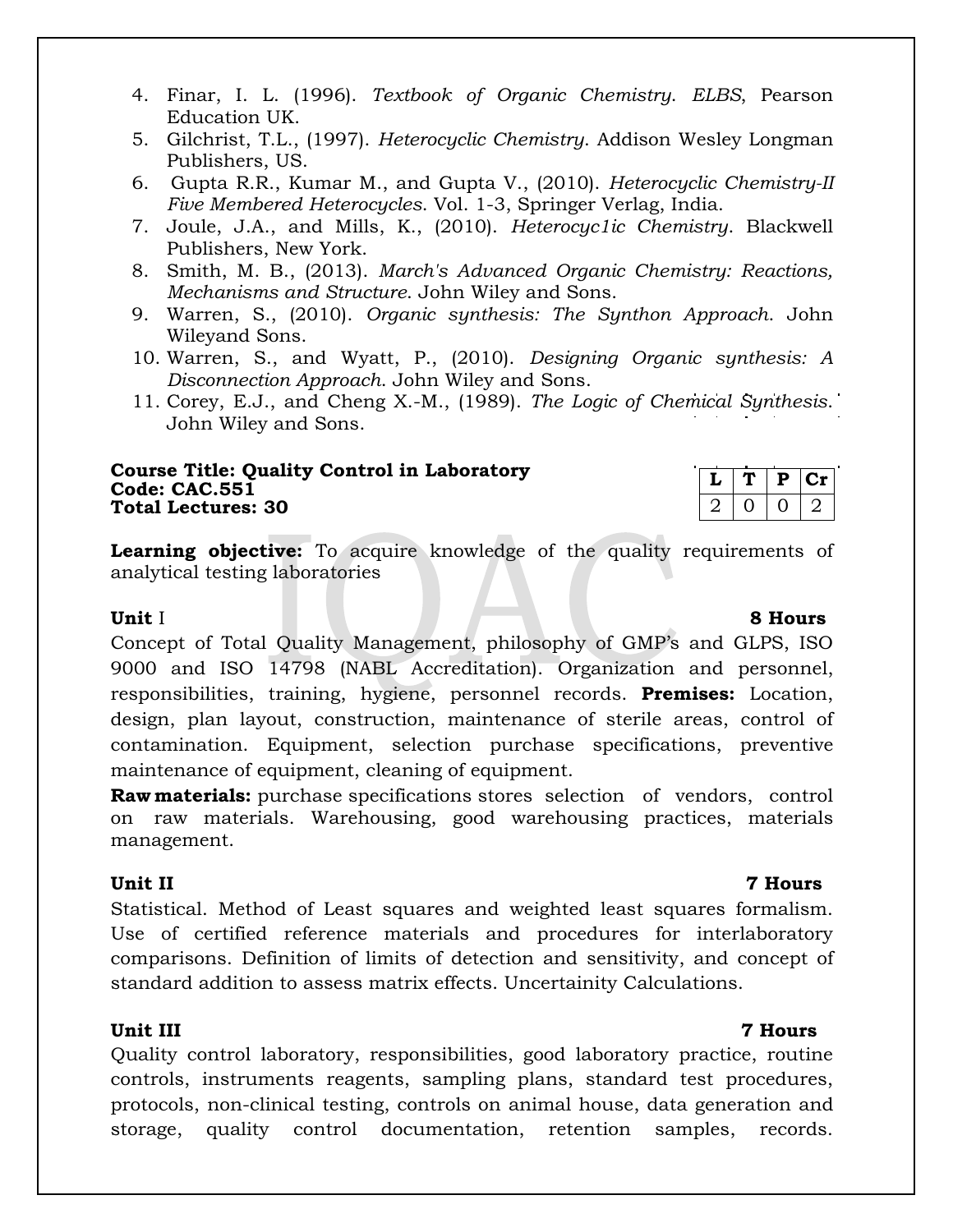Complaints and recalls, evaluation of complaints, recall procedures, related records and documents.

Regulatory aspects of pharmaceutical and bulk drug manufacture. DRA, FDA, CPMP, ICH guidelines. Regulatory Aspects of Environmental and Food Testing USEPA, MoEF, MoFPI, AOAC guidelines. Validation: Qualification (IQ/PQ/OQ), validation and calibration of equipment's, Evaluation of Analytical data. Drug approval process, patent application and WHO certification.

**Course Outcome:** The students will acquire knowledge of:

- 1. Good laboratory practices
- 2. The statistical evaluations of the analytical results and their implication in regulatory approvals
- 3. Quality control approaches in various analytical laboratories

## **SUGGESTED READINGS**

- 1. Miller, J. C., and Miller, J. N. (2010). *Statistics for Analytical Chemistry*. Pearson Education Ltd.
- 2. http://www.who.int/water\_sanitation\_health/resourcesquality/wqm chap9.pdf
- 3. https://www.unece.org/fileadmin/DAM/env/water/publications/doc uments/guidancela/boratories.pdf.

## **Course Title: Applied Chemistry Practical-I (P) Paper Code: CAC.552 Total Contact Hours: 60**

|  | ₽ | l :r |
|--|---|------|
|  |   |      |

**Learning objective:** To provide knowledge of various methodologies for synthesis of target molecules and characterization by spectroscopy techniques.

- 1. Synthesis: Separation and purification of organic compounds by column chromatography, percentage yield calculation
- 2. Preparation of dyes: Preparation of azo dyes, Fluoroscein, Malachite green, Crystal violet etc and their TLC and melting point(any one)
- 3. Estimation of Oils and Fats: **(**i**)** Saponification value of the given oil or fat samples (ii) Iodine value of a given oil or fat samples.
- 4. Extraction of essential oil: To extract the essential oils from some common plant parts.
- 5. To study the saponification reaction for preparation of soap.
- 6. Synthesis of aromatics and perfumery compounds: Camphor, Methl cinnamate, Methyl anthranilate. Benzyl acetate. Amyl benzoate, Coumarin (any two)
- 7. Green Synthesis of antipyretic drug paracetamol.
- 8. To study Buchwald-Hartwig reaction of aryl halide with an amine using Cu-based catalyst.

## **Unit IV 7 Hours**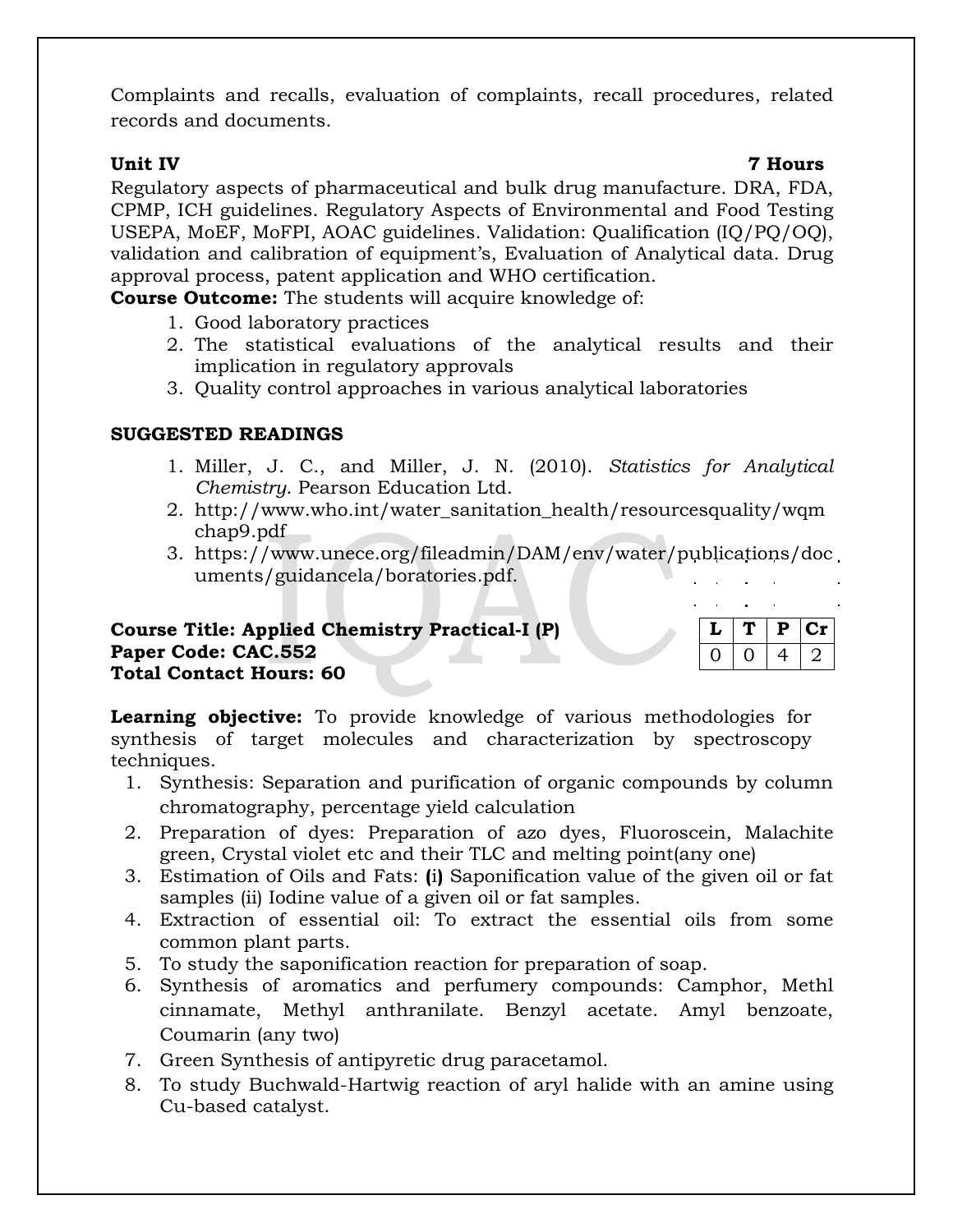- 9. To study decarboxylation of Ferulic acid under microwave irradiation.
- 10. To study dehydration of benzylic alcohols using imidazolium based ionic liquid.
- 11. Preparation of allylic alcohols *via* Baylis-Hillman reaction using DABCO as a catalyst and characterization through various spectroscopic techniques.
- 12. Synthesis of stilbenes *via* Heck coupling Strategy.
- 13. Synthesis of triazole *via* reaction of phenylacetylne with azide in water (Huisgen cycloaddition).

**Course Outcome:** The students will acquire knowledge of

- 1. Various reactions conditions including modern coupling strategies and their implications.
- 2. Various techniques for purification, isolation, recrystallization and characterization of synthesized organic molecules.
- 3. Preparation of target molecules, estimation/extraction of oils and fats.

## **SUGGESTED READINGS**

- 1. Harwood, L.M., and Moody, C.J., (1989). *Experimental Organic Chemistry*. Blackwell Scientific Publishers.
- 2. Vogel, A.I. (1978) *Textbook of Practical Organic Chemistry*. ELBS, Longman Group Ltd.
- 3. Mann, F.G., and Saunders, B.C. (1975) *Practical Organic Chemistry*. Orient Longman Pvt. Ltd.
- 4. Leonard, J., and Lygo, B.(1995) *Advanced Practical Organic Chemistry*. Chapman and Hall.
- 5. Tewari, K.S. Vishnoi, N.K., and Mehrotra, S.N. (1976) *A Textbook of Organic Chemistry*. Vikas Publishing House.
- 6. Reineccius, G., (2005). *Flavour Chemistry and Technology. Taylor and Francis Group.*
- 7. Guenther, E., (2007). *The Essential Oils-Vol.1*: *History –Origin of Plants-Production-Analysis*. Jepson Press.

### **Course Title: Applied Chemistry Practical-II (P) Paper Code: CAC.553 Total Contact Hours: 60**

**Learning objective:** To provide training and hand-on experiences of different analytical techniques for chemical Preparation analysisd of verification sany four coordinationphysical and complexes, chemical purity, properties magnetism. and their characterization by different spectroscopic techniques

- a. Tetraamminecopper(II) Sulphate
- b. Hexaaminechromium(III) Nitrate
- c. Hexaureachromium(III) Chloride
- d. Tris(ethylendiamine)nickel(II) Chloride

|  | ш |  |
|--|---|--|
|  |   |  |

 $\mathcal{L}_{\rm{max}}$  and  $\mathcal{L}_{\rm{max}}$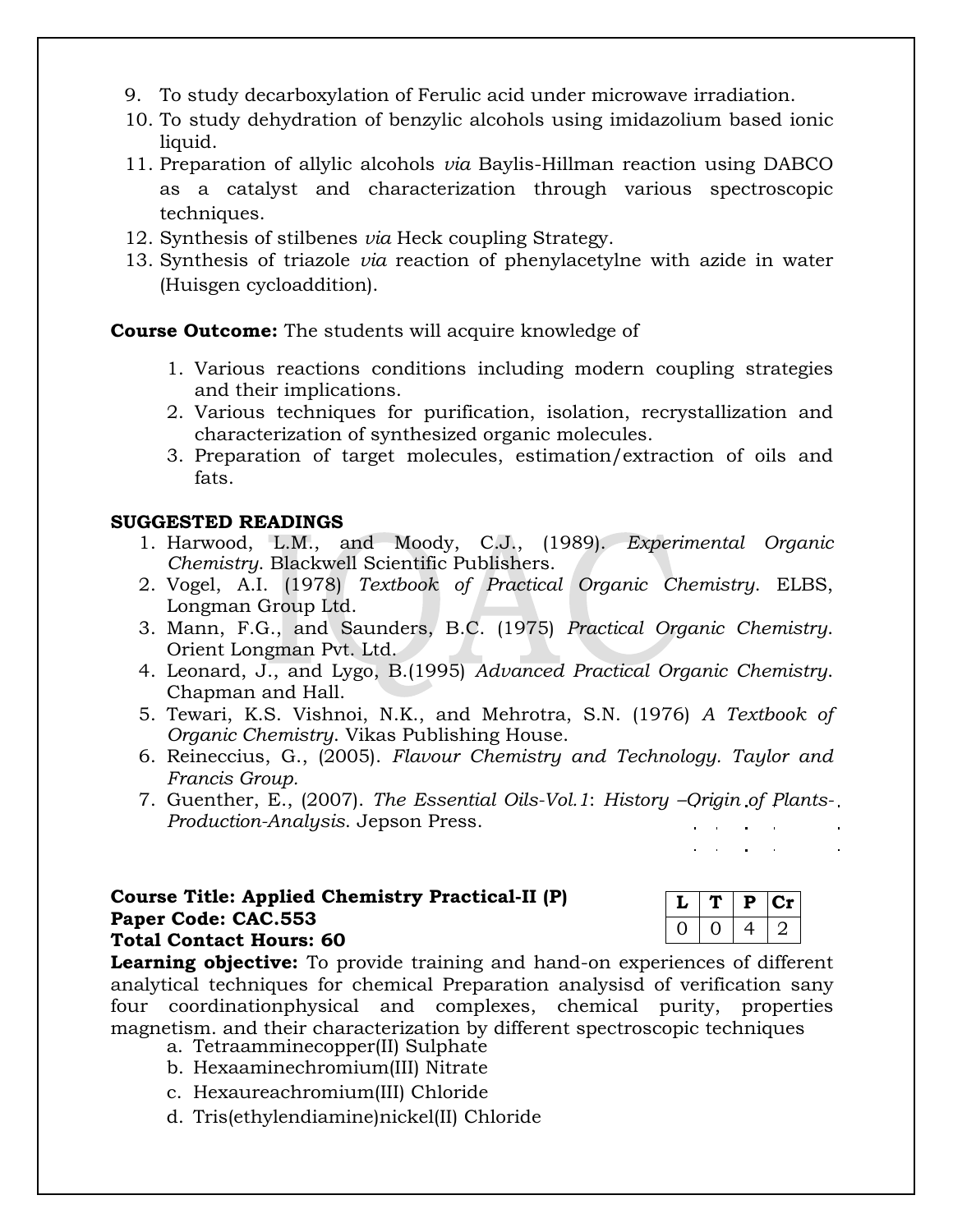- e. Tris(ethylenediamine)chromium(III) Chloride
- f. Potassium tris(oxalato)ferrate(III)
- g. Potassium tris(oxalato)chromate(III)
- h. Potassium tris(oxalato)cuprate(II)
- i. Potassium hexathiocyanatochromate(III)
- j. Potassium tetrathiocyanatodiamminechromate(III)
- k. Hexathiourealead(II) nitrate
- l. Tris (thiourea)copper(I) complex
- m. Potassium tris (oxalate) aluminate
- n. Hexammine cobalt (III) chloride.
- o. Schiff base complexes of various divalent metal ions.

2. Spectrophotometry: Determination of stability constant of Fe(III) salicyclic acid complex

- 3. Determination of Fluoride in water samples using SPANDS method.
- 4. Estimation of boron in water using Curcumin method.
- 5. Determination of silica in water samples.
- 6. Determination of Cation Exchange Capacity (CEC) of soil using versenate method.
- 7. Determination of half wave potential for
- 8. Stripping voltametric analysis for heavy metals.
- 9. Chemical Kinetics:
	- a. Determination of order of  $\rm S_2O_8$ <sup>2–</sup> +I $^{\scriptscriptstyle\Box}$   $\rm \overline{SO_4}$ <sup>2–</sup>+I $_2$  reaction
	- b. Determination of energy of activation of  $S_2O_8^{2-} + I^{\square} \square SO_4^{2-} + I_2$  reaction

10. Determination of partition coefficient of benzoic acid between organic solvent and water.

## **Course Outcome:** The students will acquire knowledge of

- 1. Preparation and purification of different inorganic complexes and their spectroscopic characterizations.
- 2. Determination of stability constant, fluoride and silica in water samples, estimation of boron in water.
- 3. Measurement of various physical (order and activation energy of reaction, partition coefficient etc) and chemical properties.

## **SUGGESTED READINGS**

- 1. Ramanujam, V.V., (1990). *Inorganic Semi-Micro Qualitative Analysis*. The National Publishing House.
- 2. Palmer, W.G., (1965). *Experimental Inorganic Chemistry*. Cambridge University Press.
- 3. Mendham, J., Denney, R.C., Barnes, J.D. and Thomas, M. J. K. (2000). *Vogel's Textbook of Quantitative Chemical Analysis,* Pearson Education Ltd.
- 4. Vogel, A. I. (2013). *A Text-Book of Quantitative Inorganic Analysis-Theory and Practice*. Longmans, Green And Co.; London; New York; Toronto.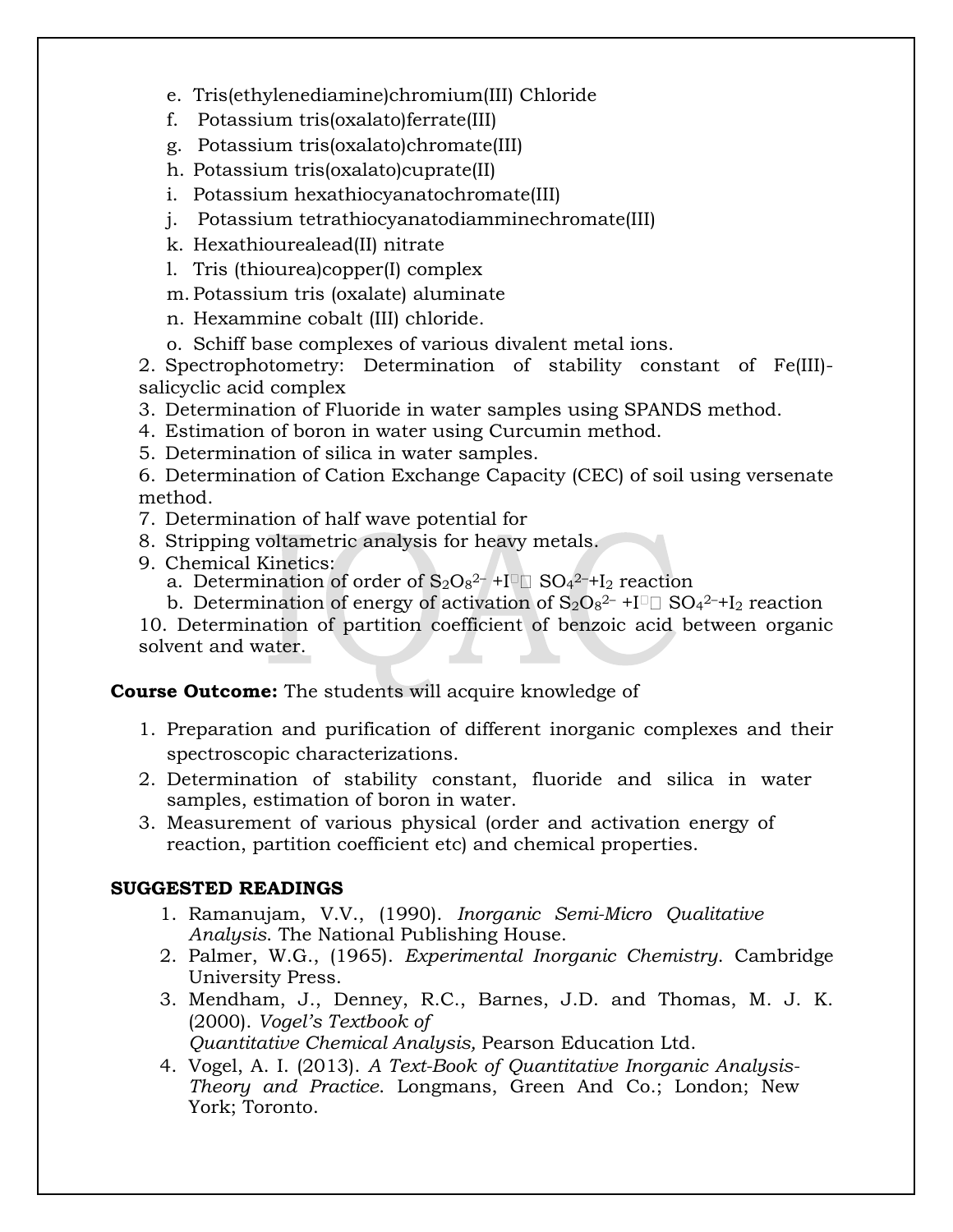- 5. Kolthoff, I. M., and Sandell, E. B. (1944). *Text Book of Quantitative Inorganic Analysis*. The Macmillan; New york.
- 6. Khosla, B.D., Garg, V.C., and Gulati A.R. (2007). *Senior Practical Physical Chemistry*. S. Chand and Sons.
- 7. Yadav, J. B. (2006). *Advanced Practical Physical Chemistry*. Krishna Prakashan Media.

### **Course Title: Applied Electrochemistry Paper Code: CAC.554 Total Lectures: 30**

**Learning objective:** To acquire knowledge of electrochemical phenomena like corrosion and bioelectrochemistry technique.

Conversion and storage of electrochemical energy, maximum intrinsic efficiency of an electrochemical converter. physical interpretation of the Carnot efficiency factor in electrochemical energy converters. power outputs. Electrochemical generators (fuel cells): hydrogen oxygen cells, hydrogen air cell, hydrocarbon air cell, alkaline fuel cell, applications of fuel cells.

Electrochemical energy storage. Properties of electrochemical energy storage: measure of battery performance, charging and discharging of a battery, Classical batteries: (i) lead acid (ii) nickel-cadmium. Modern batteries : (i) nickel-metal hydride, (ii) lithium battery.

## **Unit III 7 Hours**

Corrosion and stability of metals. Mechanism of the corrosion of the metals; thermodynamics and the stability of metals, corrosion current and corrosion potential -Evans diagrams. Measurement of corrosion rate: Inhibiting corrosion, Passivation. Structure of passivation films, mechanism of passivation.

Bioelectrochemistry. Bioelectrodics, membrane potentials, simplistic theory, modern theory, electrical conductance in biological organism: enzymes as electrodes. kinetic of electrode process. Essentials of electrode reaction. Current density, overpotential, Tafel equation, Butler Volmer equation.

## **Course Outcome**

The students will acquire knowledge of

- 1. Commercial electrochemical cells and their applications
- 2. Mechanism of Corrosion, it measurement and remediations

## **Unit II 7 Hours**

### **Unit IV 8 Hours**

## **Unit I: 8 Hours**

# $L | T | P | Cr$  $2 | 0 | 0 | 2$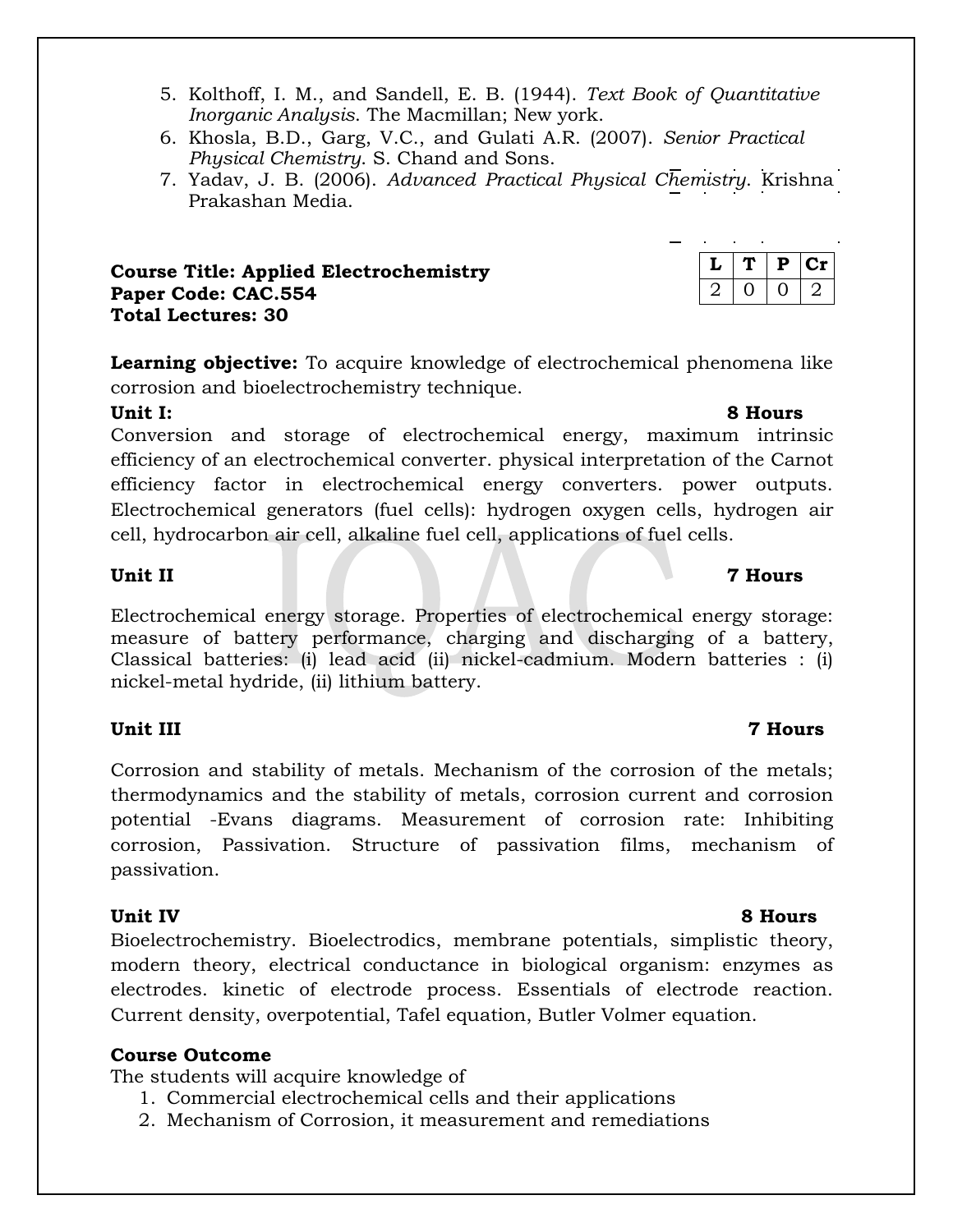3. Analytical approaches involving bioelectrochemistry

### **SUGGESTED READINGS**

- 1. Bockris, J. O. M., and Reddy, A. K. (1998). *Modern Electrochemistry 2B: Electrodics in Chemistry, Engineering, Biology and Environmental Science* (Vol. 2). Springer Science and Business Media.
- 2. Srinivasan, S., (2006). *Fuel Cells: From Fundamentals to Applications*. Springer Science + Business Media LLC.
- 3. Bond, A. M. (1980). *Modern Polarographic Methods in Analytical Chemistry* (Vol. 4). CRC Press.
- 4. Zutshi, K. (2006). *Introduction to Polarography and Allied Techniques*. New Age International.
- 5. Monk, P. M. S., (2001). *Fundamentals of Electroanalytical Chemistry*. Wiley and Sons.
- 6. Vassos, B. H., and Ewing, G. W., (1983). *Electroanalytical Chemistry*. Wiley Interscience.

### **Course Title: Aerosol Chemistry and Air Pollution Control Paper Code: CAC.555 Total Lectures: 30**

|  | ٠ | $\mathbf{C}$ |
|--|---|--------------|
|  |   |              |

### **Learning objective:**

To acquire knowledge air pollution monitoring and control techniques

### **UNIT – I 7 Hours**

**Atmospheric Aerosols:** Size distribution, lognormal number, surface area, volume and mass distribution, dynamics, thermodynamics of aerosol and nucleation phenomenon.

**Laws, Rules and Convention:** The Air (Prevention and Control of Pollution) Act – 1981 and its Amendments, Geneva Convention on long range transport of atmospheric pollutants.

Ambient air sampling using impactor, cyclone, dichotomous and impingement devices, filter media selection. adsorption and adsorption based sampling, Indoor environment monitoring.

**Industrial Monitoring**: Flow velocity and temperature monitoring, isokinetic sampling and compositional analysis, flue gas analyzer principles for monitoring COx, NOx, SOx, hydrocarbon.

**Air dispersion and Modelling:** Plume behaviour and principles of air pollutants dispersion (Gaussian dispersion model) Plume rise estimation, Effluent dispersion theories and Atmospheric and Indoor chemical modeling.

### **UNIT-II 8 Hours**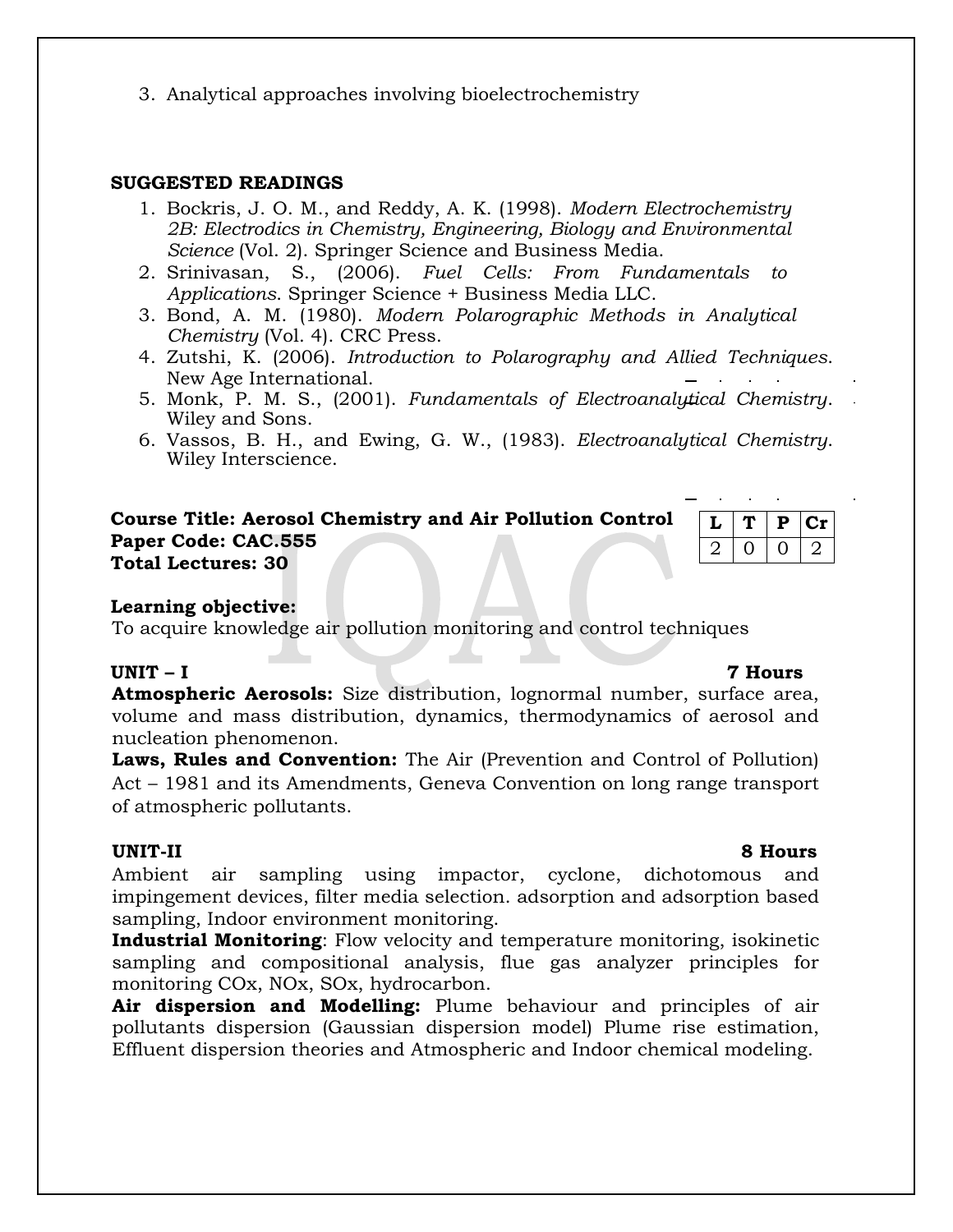### **Unit III 8 Hours**

**Particulate:** Designs and control of filters, gravitational, centrifugal-multiple type cyclones, scrubbers and electrostatic precipitators: equipment descriptions prediction of collection efficiency and pressure drop. adsorbents, PSA, adsorption cycle, rotary bed/fluidized bed, condensation contact condensers, shell and tube condenser, flaring.

### **Unit-IV 7 Hours**

**Gaseous Pollutants**: Absorption: packed and plate columns. Wellman-Lord process, fuel desulphurization and denitrogenation, low  $NO<sub>x</sub>$ burner

**Vehicular Pollution Control:** Combustion cycle, fuel/air ratio and catalytic convertor; selective catalytic and selective non-catalytic reduction. Application of nanotechnology in catalytic convertor.

**Course Outcome:** The students will acquire knowledge of:

- 1. Various processes involved in aerosol formation and transport
- 2. Air pollution monitoring techniques
- 3. Particulate matter and volatile matter control in industries
- 4. The vehicular pollution technologies and the recent trends in catalyst for vehicular pollution control.

## **SUGGESTED READINGS**

- 1. Tiwary, A., and Colls, J. (2009). *Air Pollution: Measurement, Modelling And Mitigation*. Taylor and Francis.
- 2. Clarke, A. G. (Ed.). (2012). *Industrial Air Pollution Monitoring*. Springer Science and Business Media.
- 4. Kenneth Jr., W., Davis, W. T., Warner C. F. (1998). *Air Pollution and its Origin and Control*. Prentice Hall, USA.
- 5. Cheremisinoff N. P. (2002). *Handbook of Air Pollution Prevention and Control*. Butterworth-Heinemann Publishers, UK.
- 6. Rao, C.S. (2006). *Environmental Pollution Control Engineering*. New Age International Publishers, New Delhi.
- 7. Vallero, D. A. (2007). *Fundamentals of Air Pollution*. Academic Press, USA
- 8. Wang, L. K. Wang, L. K. and Pereira N. C. (2004). *Advanced Air and Noise Pollution Control*. Humana Press.

**Course Title: Chemo and Biosensors Paper Code: CAC.556 Total Lectures: 30**

|  | D | L 31 |
|--|---|------|
|  |   |      |

**Learning objective:** To acquire knowledge of chemo-/bio-sensors and their fabrications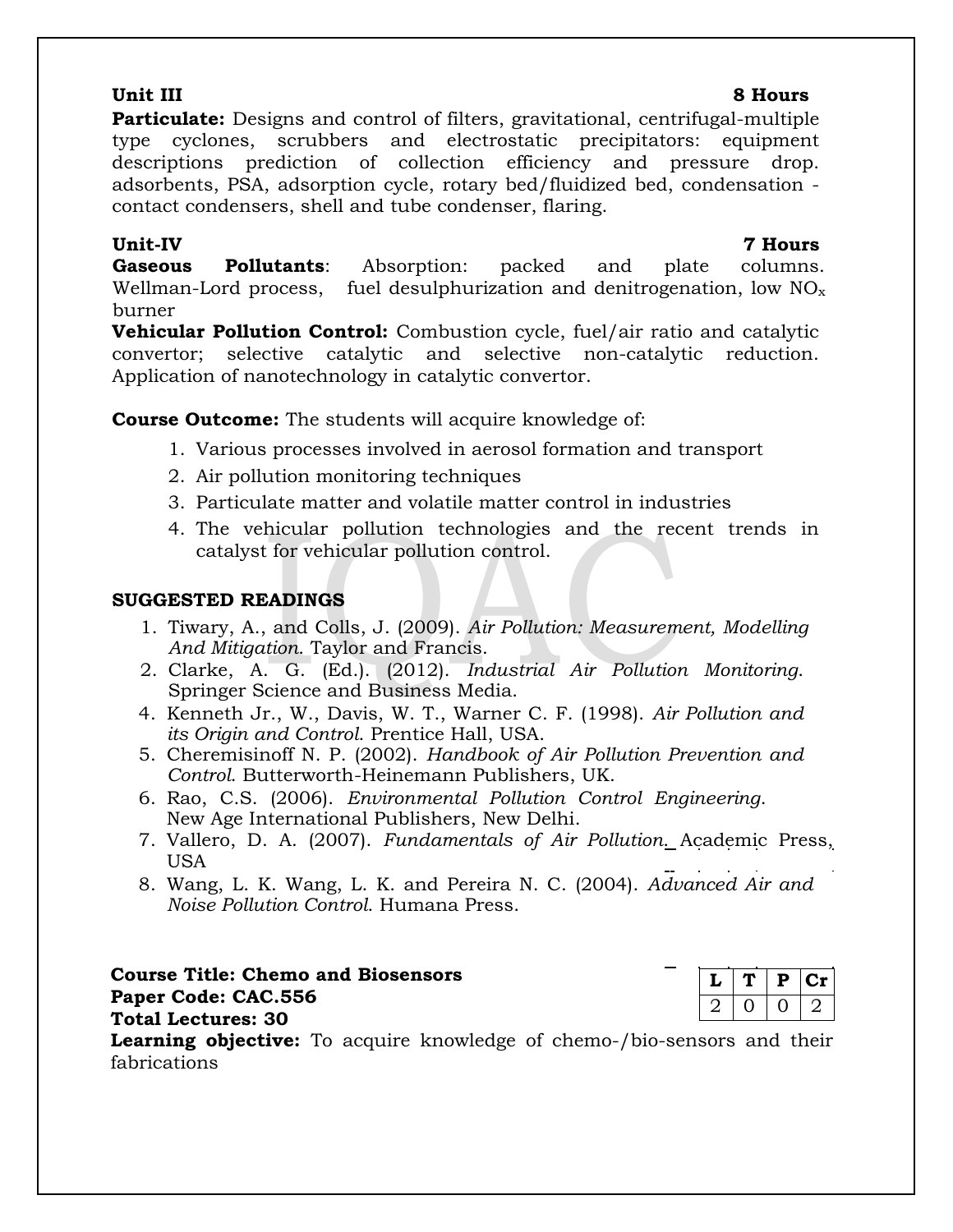Introduction, Host-guest chemistry, receptor theory, supramolecular forces, binding constant, chelate effect, co-operativity, preorganization, complimentarity, Themodynamic and kinetic aspects of supramolecular interactions. cation and anion recognition events, ion pair receptors, inclusion phenomenon, self-assembly. molecular approaches for designing of molecularguest recognition event.

Fundamentals of chemical sensors, selectivity and role of flow injection in chemical sensing.

Chemical sensors based on mode of transduction; mass sensors, optical sensors, nanoparticles and sensors, electrochemical sensors and thermal sensors. chemical sensors based on chemically sensitive layer; sensors arrays and micro total analysis system, molecular imprinting polymer (MIP) sensors

## **UNIT – III 7 Hours**

**Biosensors:** Basics and applications, relevant biology, enzymes and kinetics, design considerations. optical spectroscopy for biosensing, optical glucose sensing, optical biosensors, Surface Plasmon Resonance (SPR) and SPR based sensor, luminescence and luciferase biosensors.

## **UNIT – IV 8 Hours**

Electrochemical chemo/biosensors: semi-conductor gas sensors, solid electrolyte gas sensors, ion-selective electrode sensors, potentiometric biosensors, humidity sensors, FET sensors and bio-sensors, amperometric biosensors. calorimetric biosensors. Affinity biosensors: antibodies and immunosensors, DNA sensors, aptamer sensors.

## **Course Outcome:**

The students will acquire knowledge of:

- 1. The principles behind the design of sensors
- 2. The various physical methods of sensor reporting
- 3. Various commercial sensors and their limitations

### **SUGGESTED READINGS:**

- 1. Grimes, C. A. (2006). *Encyclopedia of Sensors,* American Scientific Publisher.
- 2. Ligler, F. S., and Taitt, C. A. R. (Eds.). (2002). *Optical Biosensors: Present and Future*. Gulf Professional Publishing.
- 3. Turner, A., Karube, I., and Wilson, G. S. (1987). *Biosensors: Fundamentals and Applications*. Oxford university press.

### **UNIT – I 8 Hours**

## **UNIT-II 7 Hours**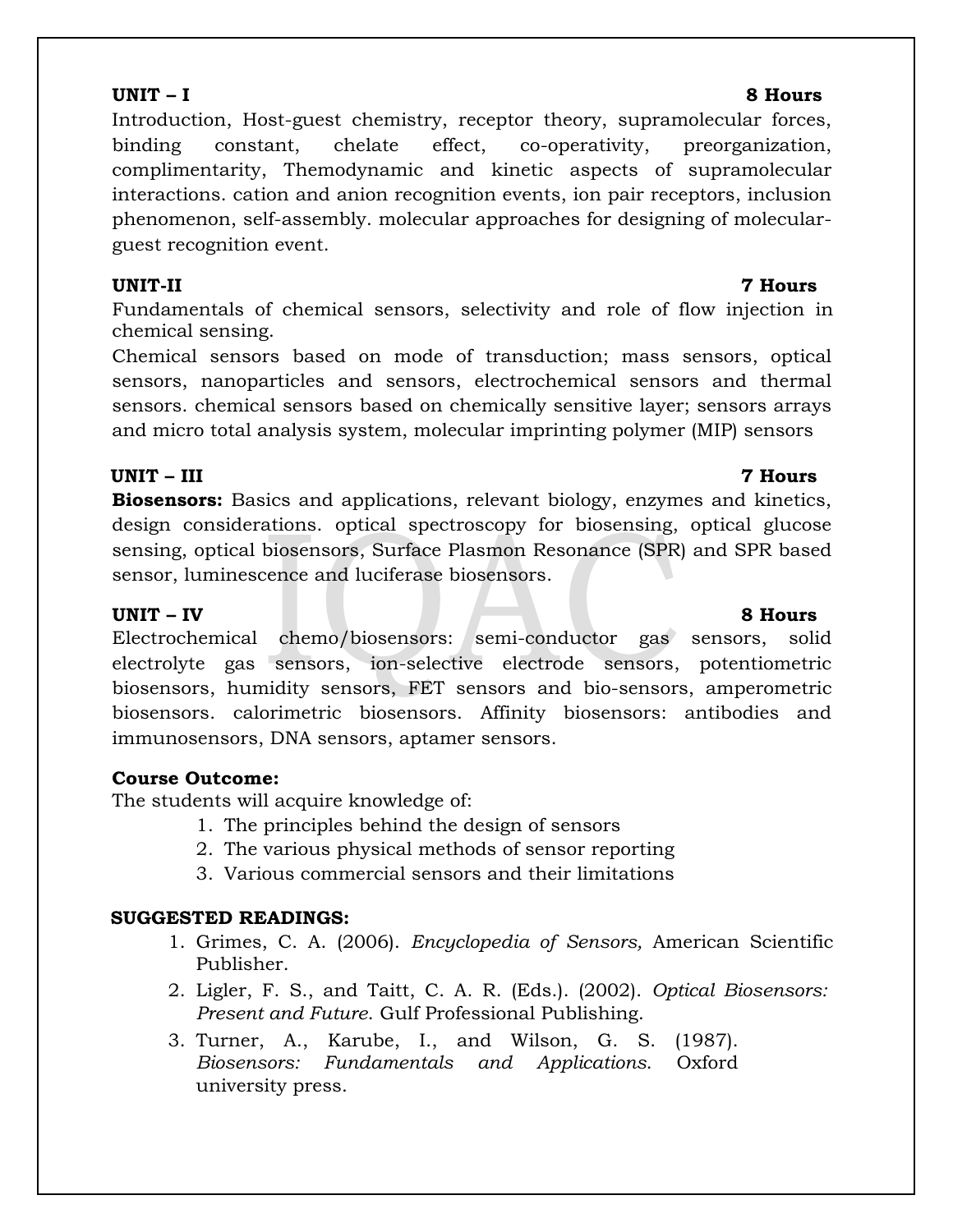- 4. Skoog, D. A., Holler, F. J., and Crouch, S. R. (2017). *Principles of Instrumental Analysis*. Cengage learning.
- 5. Janata, J. (2010). *Principles of Chemical Sensors*. Springer Science and Business Media.
- 6. Cattrall, R. W. (1999). *Chemical Sensors*. Oxford University Press.
- 7. Mulchandani, A., Rogers, K., (2010). *Enzyme and Microbial Biosensors: Techniques and Protocols.* Humana Press, Totowa.

**Course Title: Food Chemistry Paper Code: CAC.557 Total Lectures: 30 Learning objective:** 

To acquire knowledge of current trends in food processing technology based industries

## **Unit-I 8 Hours**

Water in foods: Function; Types; Structure; Association and dissociation of water; Phase diagram; Relevance to deteriorative processes in foods. Carbohydrates-Mono, Oligo and Polysaccharides: Occurrence; Structure; Chemical properties; Properties and food applications of important polysaccharides e.g. starch, cellulose, guar gum, xanthan gum, dextran, pectin, alginate, etc.; Starch digestibility and Glycaemic Index; Modified starches; Forms and derivatives of cellulose (MCC, CMC, MC and HPMC).

**Proteins:** Functional properties; Major source of food proteins; Methods of protein characterization and analysis; Protein quality/Biological value of proteins; Chemical and biological methods for evaluation of protein quality; Processing induced physicochemical changes in proteins; Chemical and enzymatic modification of proteins.

**Lipids**: Rancidity and flavour reversion; Mechanism of lipid oxidation; Prooxidants; Measurement of lipid oxidation; Role of fats in body; Health problems associated with fats; Trans fats; Bioactivity of fatty acids; Recommendations for fat intake; Fat replacement strategies **Vitamins**: Sources, requirements and functions of different vitamins

## **Unit-1V 8 Hours**

**Minerals**: General functions of minerals; Specific functions and requirements of Ca, P, Mg, Fe, Cu, Pb, Zn, Se and As Pigments: Myoglobin; Chlorophyll;

### **Unit-II 7 Hours**

### **Unit-III 7 Hours**

 $L | T | P | Cr$  $2 | 0 | 0 | 2$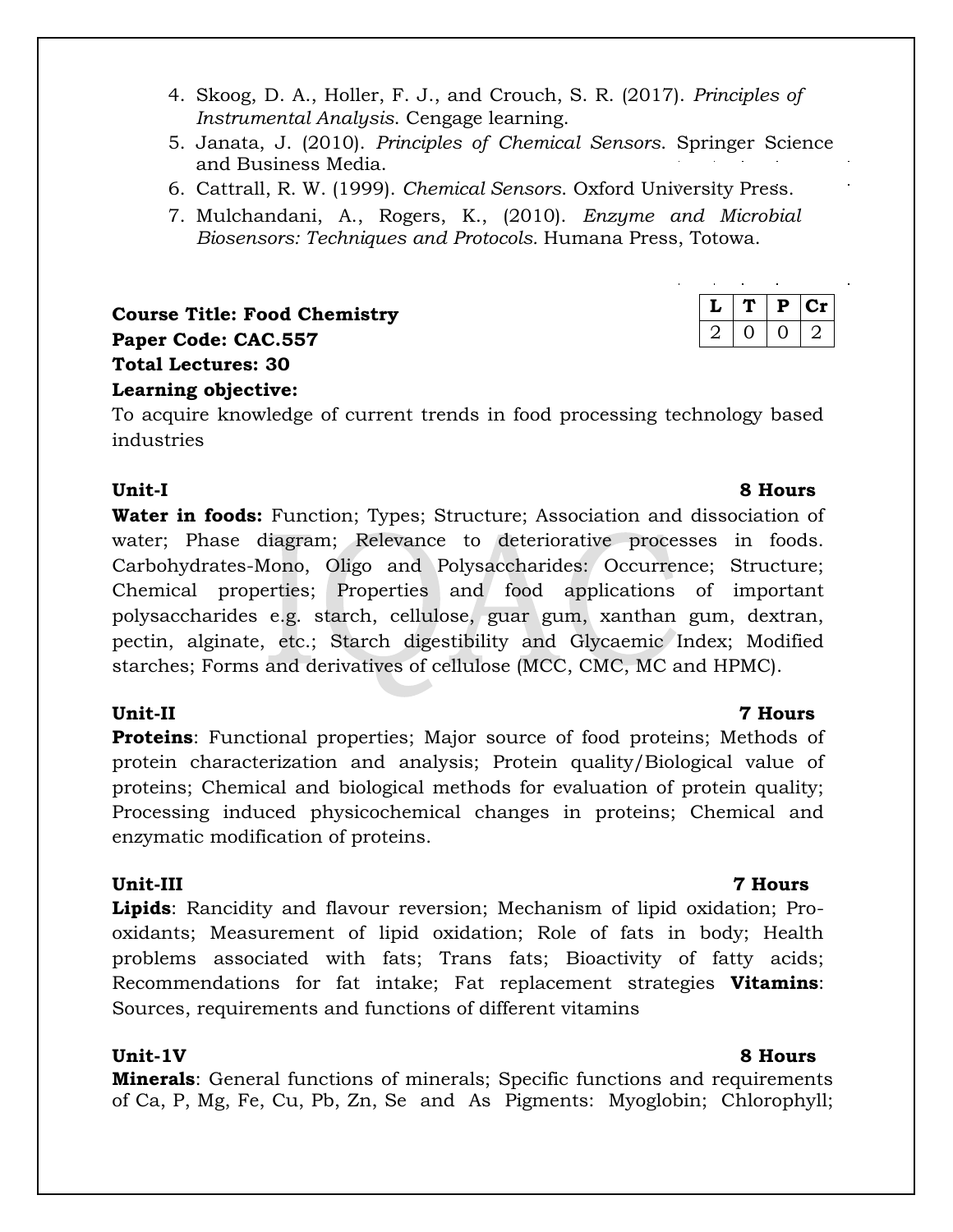Anthocyanins; Carotenoids; Betalains Browning reactions: Enzymatic and Non-enzymatic browning of foods.

**Antioxidants**: Natural antioxidants; Mechanisms of action; Techniques of evaluation of antioxidant

activity Flavour: Nature of flavour components, Applications, Importance of aroma compound

**Course Outcome:** The students will acquire knowledge of:

- 1. Various industrial food processing technologies and associated chemical processes
- 2. Association of biotechnology and its relevance to food processing
- 3. Different additives permitted and used in food processing industries and their physicochemical properties.

### **SUGGESTED READINGS:**

- 1. Damodaran, S., and Parkin, K. L. (2017). *Fennema's Food Chemistry*. CRC press.
- 2. Chopra, H.K., and Panesar, P.S., (2010). *Food Chemistry*. Narosa Publishing.
- 3. Potter, N. N., and Hotchkiss, J. H. (2012). *Food Science*. Springer Science and Business Media.
- 4. Chakraborty, M.M.,(2003). *Chemistry and Technology of Oils and Fats*. Prentice Hall.
- 5. Vaclavik, V. A., and Christian, E. W., (2014). *Essentials of Food Science*. Springer.
- 6. Mehthani, S. and Ingle, P.K., (1999) *Plant Food Flavors*. National Institute Science Communication.
- 7. Marsili, R., (2011). *Flavor, Fragrance and Odor Analysis,* CRC Press.

### **Course Tile: Pharmaceutical Products L E L E Cr Paper Code: CAC.558** 2 0 0 2 **Credits Hours: 30**

**Learning objective:** To acquire knowledge of pharmaceutics products and their importance.

## **Herbal Products:**

General Properties, Chemistry, Phytoconstituents and bioactive constituents and medicinal importance **Alkaloids Containing Herbal Drugs:***Papaver somniferium* (morphine), *Rauvolfiaserpentina* (reserprine), *Atropabelladona* (atropine), *Ephedra gerardiana* (ephedrine)

**Terpenes Containing Herbal Drugs**: Lemon grass oil (citral and geraneol), *Artemesiaannua* (artemisinin) and Taxus baccata

### **Unit 1** 8 Hours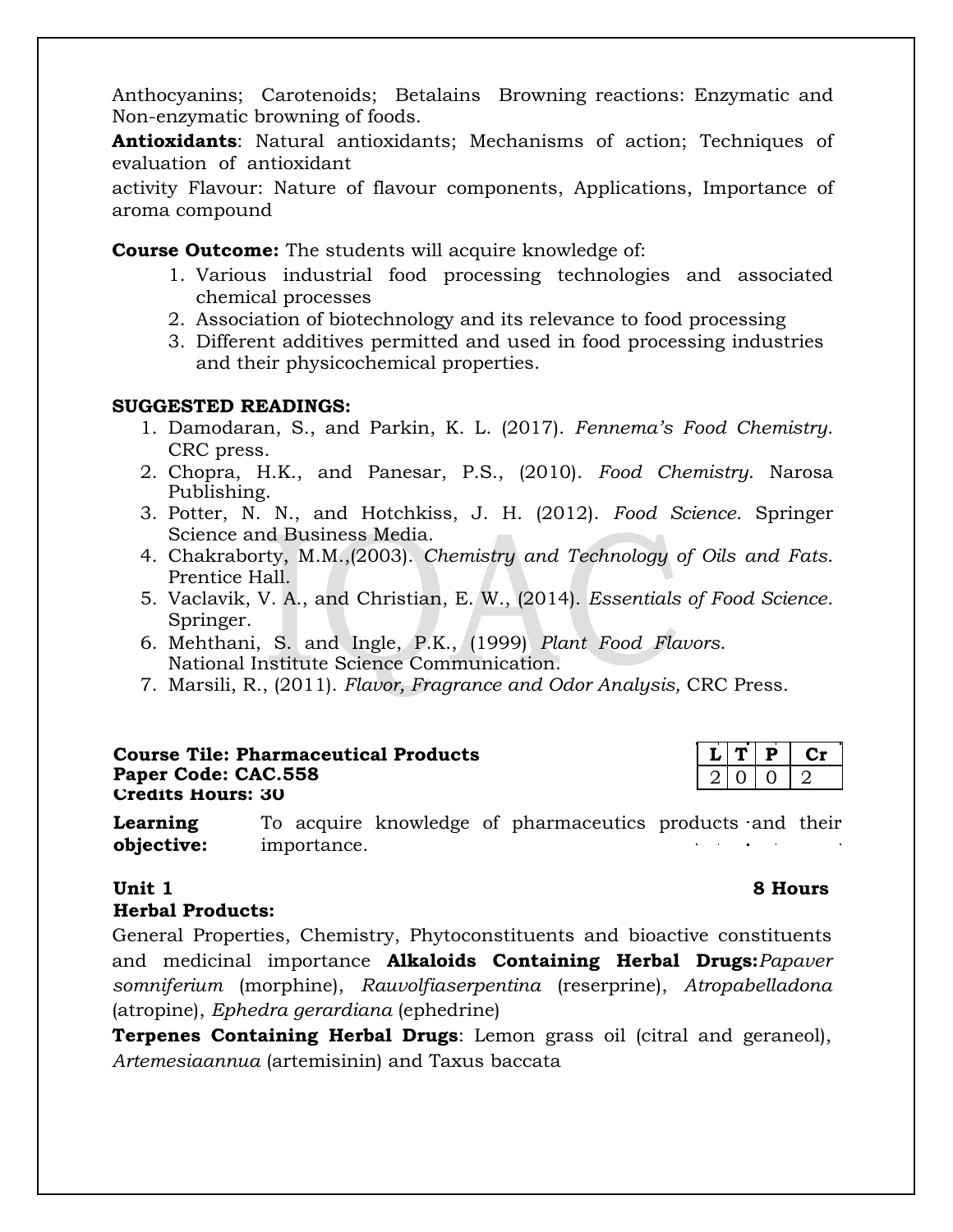**Phenolics containing Herbal Drugs**: *Vitisvinifera* (reservertrol), *Pterocarpus marsupium*(Pterostilbene) Various Berry fruits (strawberry, cherry, raspberry etc.).

**Edible Oils and Fats**: General study of the quality assessment, hydrogenation of oils, rancidity, iodine value, acid value, saponification value, Reichert-Meissel value, Polenski value and Kirschner value, adulteration of oils and fats, modifications to produce specialty fats (structured fats, nutraceuticals). Essential fatty acids: ω-3 and ω-6 fatty acids.

**Unit 3 7 Hours Soap**: Introduction, manufacturing process different types of soap and their composition, Recovery of glycerin from soap spent lye. Metathesis and co metathesis reactions of fats and oils and their application in oleo chemical industry. hydroformylation reaction, cracking of fatty acids and fatty acid esters.

**Unit 4 7 Hours Chemistry of Cosmetics and Perfumes:** Cosmetic necessities: Acids, bases, buffers, topical agents. protective and antimicrobials, Astringents; Chemistry of emulsions in cosmetic formulation; safety issues of cosmetics. Storage and preparation of herbal drugs for commercial market. Essential oils and their importance in cosmetic industries. ÷.

Antiperspirants, artificial and natural flavors, colors and preservatives, artificial sweeteners.

**Course Outcome:** The students will acquire knowledge of:

- 1. Chemistry of personal care products
- 2. Various colloidal organic and their industrial usage
- 3. Natural herbal products and their importance

## **SUGGESTED READINGS**:

- 1. Gunstone,F., (2004). *The Chemistry of Oils and Fats*. Blackwell Publishing Ltd, UK.
- 2. Rahman, A. U. (Ed.). (2006). *Studies in Natural Products Chemistry* (Vol. 33). Elsevier.
- 3. Jain, P.C. and Jain M. (2007). *Engineering Chemistry*. Dhanpat Rai and Sons.
- 4. Sharma, B. K. (1991). *Industrial Chemistry*. Krishna Prakashan Media.
- 5. Patrick, G. L. (2013). *An Introduction to Medicinal Chemistry*. Oxford university press.
- 6. Singh, H., and Kapoor, V.K., (2007). *Medicinal and Pharmaceutical Chemistry*. Vallabh Prakashan, Pitampura, New Delhi.

## **Unit 2 8 Hours**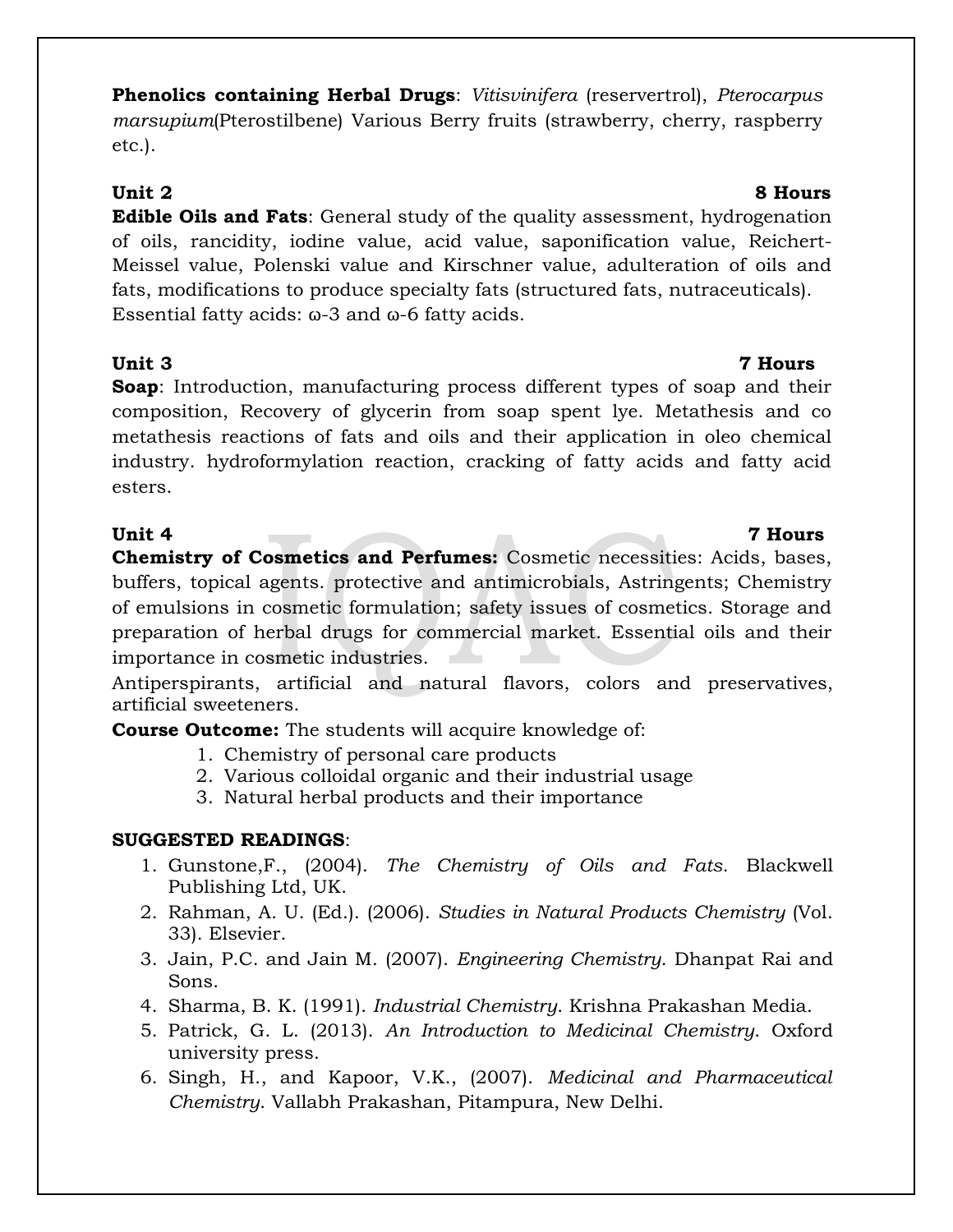- 7. Foye, W. O. (2008). *Foye's Principles of Medicinal Chemistry*. Lippincott Williams and Wilkins.
- 8. Poucher, W. A. (2012). *Poucher's Perfumes, Cosmetics and Soaps: Volume 3: Cosmetics*. Springer Science and Business Media.
- 9. Edwards, S. E., da Costa Rocha, I., Heinrich, M., and Williamson, E. M. (2015). *Phytopharmacy: An Evidence-Based Guide to Herbal Medicinal Products*. John Wiley and Sons.

**Course Title: Project Paper Code: CAC.599 Total Contact Hours:**

|  |  | D  | . . |  |
|--|--|----|-----|--|
|  |  | マソ | 16  |  |

**Learning objective:** The project would develop scientific aptitude, reviewing of literature, critical thinking, hypothesis development, experiment planning, synopsis writing, problem presentation and way to solve the problem.

Project supervisor would be allocated at the start of the semester and research project would be undertaken in discussion with the project supervisor. At the end of the semester the student has to prepare a project report as per the university guidelines. Upon submission of the project report, the projects would be evaluated based on a project presentation.

**Course Outcome:** The student would be able to

- 1. Investigate various aspects related to the chemistry problem.
- 2. Appreciate the literature and its relevance to his topic of interest
- 3. Write synopsis independently
- 4. Would generate interest in current topics of research.

### **Course Title: Applied Polymer Chemistry Paper Code: CAC.571 Total Lectures: 60**



Learning objective: To acquire knowledge of different techniques of polymerization, characterizations, processing for varied applications of polymers.

### **UNIT I 15 Hours**

Polymers synthesis and Characterisation: Repeating units, degree of polymerisation, linear, branched and network polymers. Classification of polymers. Addition, radical, ionic, coordination and condensation polymerisation; their mechanism and examples. Polymerisation conditions and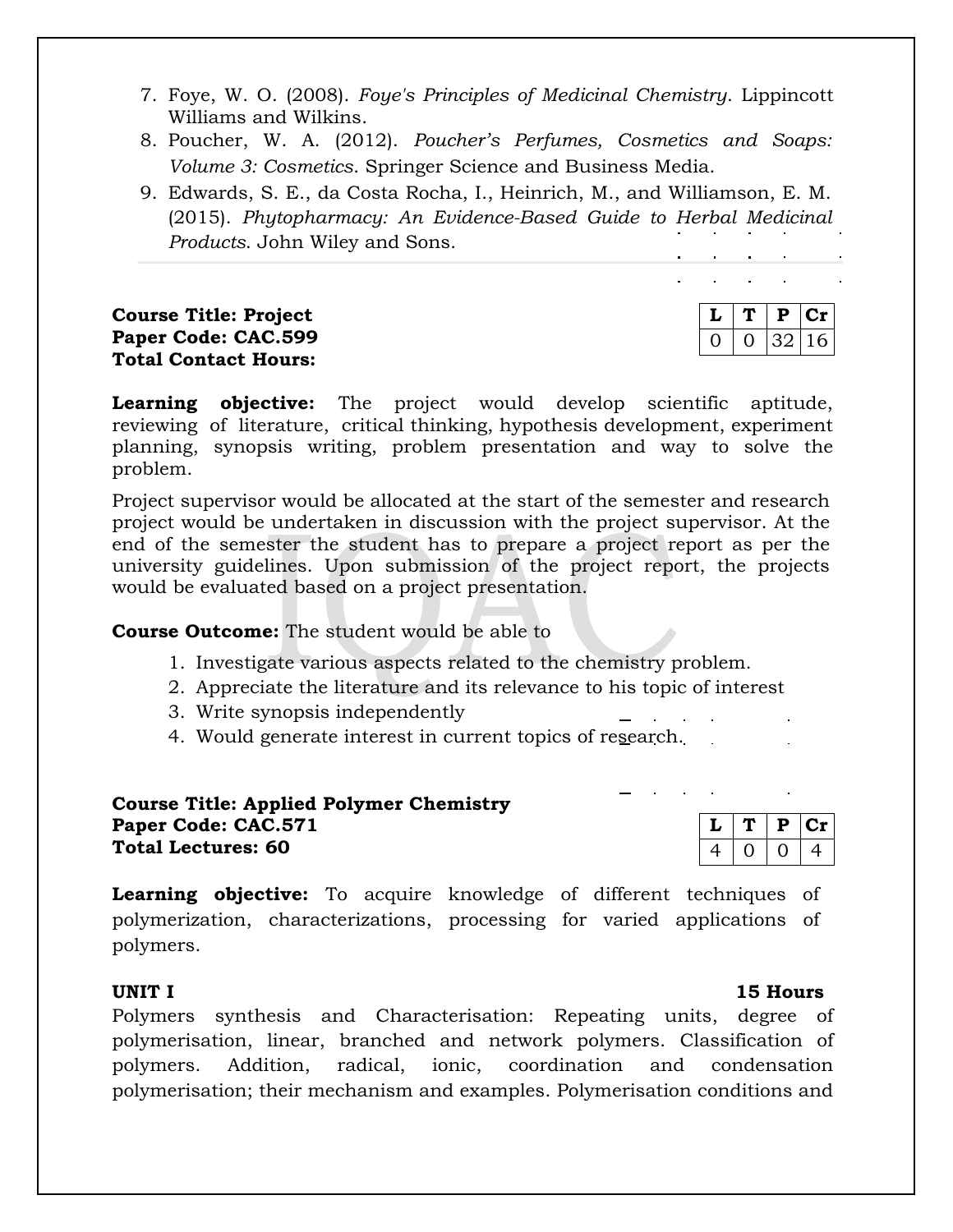polymer reactions. Polymerisation in homogeneous and heterogeneous systems.

Phenol-formaldehyde, urea-formaldehyde, melamine-formaldehyde, epoxy resins and curing agents, Polyamides: nylon-6, nylon-6,6, processing of thermoplastics and thermosetting resins for films, fibres, foams, sheets and tubing.

**UNIT II 15 Hours Polymer:** Significance of molecular weight of polymer. Polydispersive average molecular weight. number, weight and viscosity average weights. Measurement of molecular weights. End group, viscosity, light scattering, osmotic and ultracentrifugation methods. Chemical and spectroscopic analysis of polymers. X-ray diffraction study.

## **UNIT III 15 Hours**

**Structure and properties:** Configuration of polymer chains. Crystal structure of polymers, morphology of crystalline polymers. Thermal analysis, tensile strength, fatique, impact, tear resistance, hardness and abrasion resistance. Polymer structure and physical properties; crystalline melting point  $T_m$ , melting points of homogeneous series, effect of chain flexibility and other steric factors, entropy and heat of fusion. The glass transition temperature,  $T_g$ relationship between  $T_m$  and  $T_g$ , effects of molecular weight, diluents, chemical structure, chain topology, branching and cross linking.

Polymer Processing. Plastics, elastomers and fibres. Compounding. Processing techniques, calendering, die casting, rotational casting, film casting, injection moulding, blow moulding, extrusion moulding, thermoforming, foaming, reinforcing and fibre spinning.

**Applications of Polymers:** Properties of polyethylene, polyvinyl chloride, polyamides, polyesters, phenolic resins, epoxy resins and silicone polymers. Functional polymers, fire retarding polymers and electrically conducting polymers. Biomedical polymers, contact lens, dental polymers, artificial heart, kidney, skin and blood cells.

**Biopolymers:** The structure, function, and properties of synthetic (dextran, ficoll) and natural biopolymers (DNA, nucleic acids, nucleotides, proteins), conformation of nucleic acids (DNA, t-RNA, micro-RNA), molecular architecture for some biological structures such as collagen, tissue, silk, wool, and shell. Introduction to biomedical materials and drug delivery formulations.

## **Course Outcomes:** The student will have knowledge of

1. Different mechanisms of polymerization.

## **UNIT 1V 15 Hours**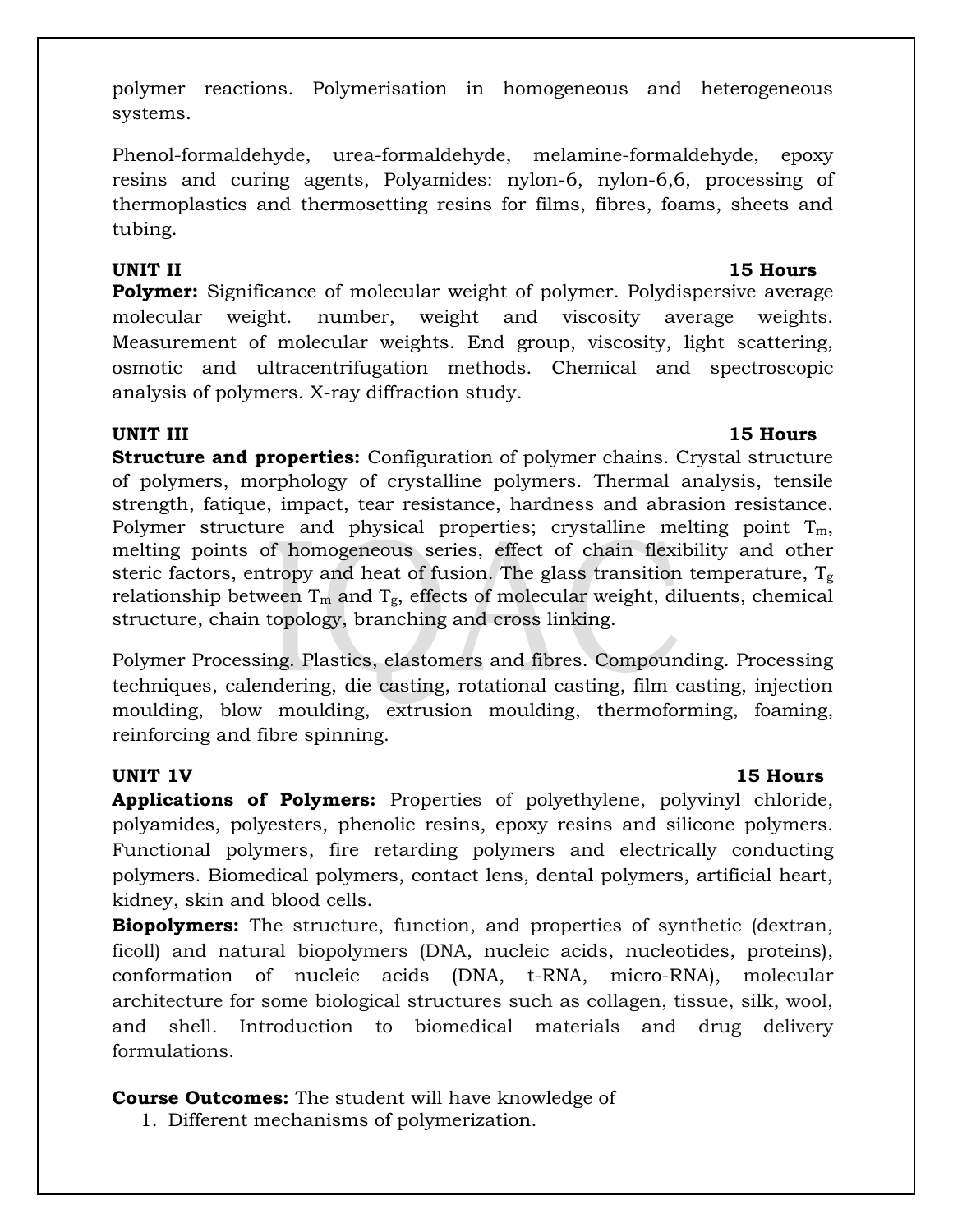- 2. Number, weight and viscosity average molecular weights with various techniques
- 3. Processing of thermoplastic and thermosetting polymers.
- 4. Concept of conducting polymers and their applications.

## **SUGGESTED READINGS**

- 1. Billmeyer, Jr., F.W. (2007). *Textbook of Polymer Science*. Wiley.
- 2. Gowariker, V. R., Viswanathan, N. V., and Sreedhar, J. (1986). *Polymer Science*. New Age International.
- 3. Takemoto, K. Inaki Y. and Ottanbrite R.M. (1997). *Functional Monomers and Polymers,* CRC Press.
- 4. Alcock H.R., Lambe, F.W., and Mark, J. E., (2003). *Contemporary Polymer Chemistry*, Prentice Hall.
- 5. Cowie, J. M. G., and Arrighi, V. (2007). *Polymers: Chemistry and Physics of Modern Materials*. CRC press.
- 6. Odian, G. (2004). *Principles of Polymerization*. John Wiley and Sons.
- 7. Peacock, A., and Calhoun, A. (2012). *Polymer Chemistry-Properties and Applications*. Hanser Publishers,Munich.
- 8. Chandra, R., and Adab, A., (1994). *Rubber and Plastic Waste*. CBS Publishers and Distributors, New Delhi,
- 9. Bahadur, P., and Sastry, N. V., (2002). *Principles of Polymerisation*, Narosa Publishing House, New Delhi.

### **Course Title: Concepts in Chemistry-I Paper Code: CHM.572 Total Contact Hours: 30**

**Learning objective**: To enrich the knowledge of students by exercising various topic oforganic chemistry such as applications of spectroscopy for structure elucidation,organic transformations and reagents, asymmetric synthesis and pericyclic reactions etc, so that they cancompete for National level competitive examinations such asUGC-CSIR-NET, GATE etc.

**Combined Structure problems**: Exercises of structure elucidation of unknown compounds *via* combined spectral interpretation of IR,UVvis,1Hand13C NMR and mass spectra, along with two-dimensional NMR spectroscopy. IUPAC nomenclature of organic molecules including regio- and stereoisomers.

**Organic reaction mechanisms:** involving addition, elimination and substitution reactions with electrophilic, nucleophilic or radical species. Determination of reaction pathways. Various strategies for asymmetric synthesis and its applications in natural products and drug molecules.

| ◡ | D | U1 |
|---|---|----|
|   |   |    |

-

## **Unit 1 8 Hours**

### **Unit 2 7 Hours**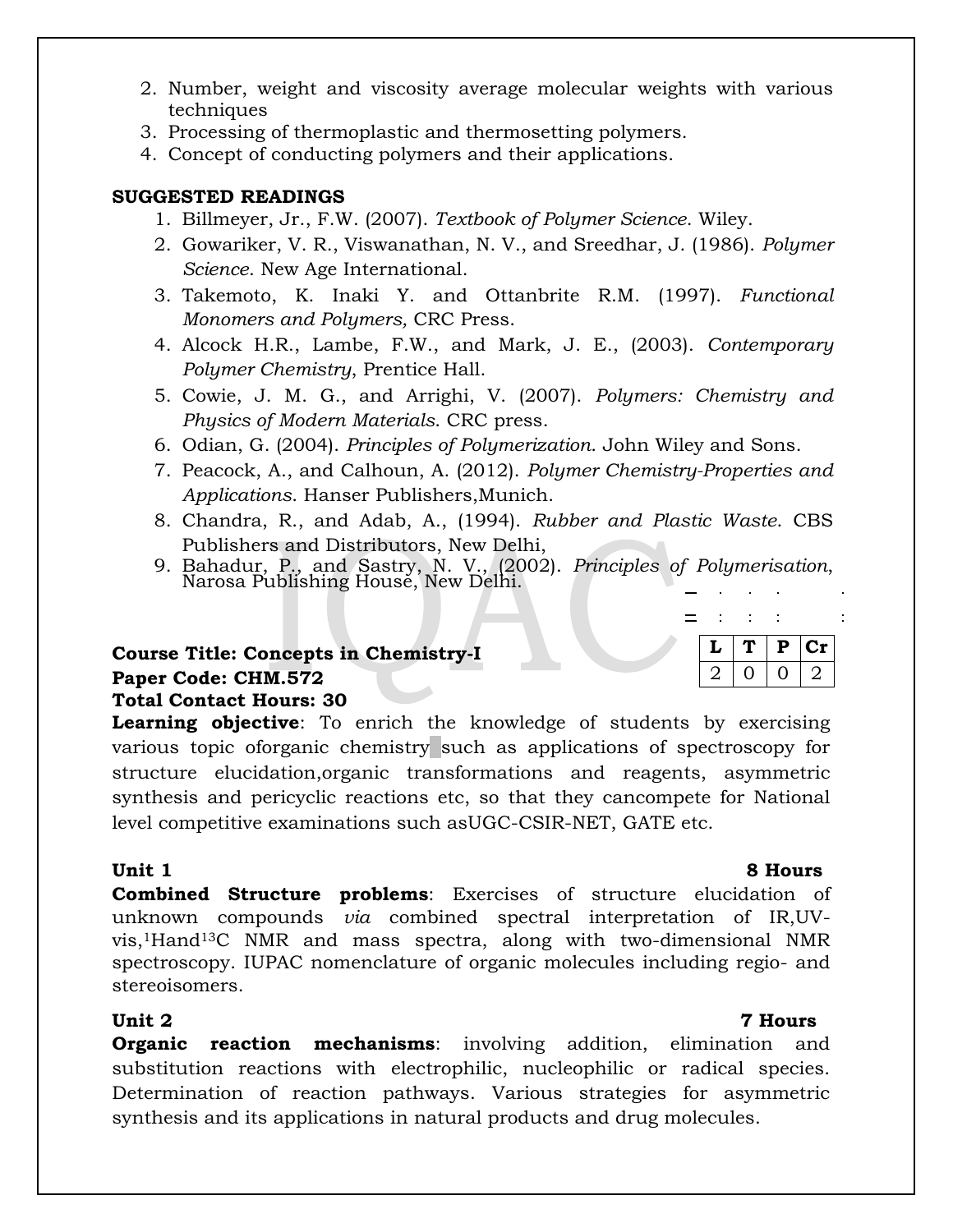**Organic transformations and reagents:** Functional group interconversion including oxidations and reductions; common catalysts and reagents: organic, inorganic, organometallic and enzymatic. Chemo, regio and their applications in organic synthesis. stereoselective transformations. Green catalysts in organic synthesis. Exercises on stereochemical aspects of various pericyclic reactions.

## **Unit 4 8 Hours**

Reactivity of common heterocyclic compounds containing one or two heteroatoms (O, N, S) and their utility in organic synthesis. Chemistry of natural products: Carbohydrates, proteins and peptides, fatty acids, nucleic acids, terpenes, steroids and alkaloids.

**Course Outcome:** The student will able to exercise and understand various applications of

- 1. Spectroscopic techniques for structural elucidation of unknown compounds.
- 2. Various reagent and organic transformations, their mechanism and stereochemical aspects.
- 3. Reactivity of heterocyclic compounds and utility of natural products

## **SUGGESTED READINGS**

- 1. Pavia, D.L., Lampman, G. M., Kriz, G. S., and Vyavan, J. R., (2010). *Introduction to Spectroscopy***.** Harcourt College, NY.
- 2. Dewick, P.M., (2009). *Medicinal Natural Products: A Biosynthetic Approach*. Wiley andSons, UK.
- 3. Finar, I.L. (2006). *Organic Chemistry: Stereochemistry and the Chemistry of Natural Products*. Dorling Kindersley Pvt. Ltd., India.
- 4. Claydon, J., Gleeves, N., Warren, S. And Wother, P., (2001). *Organic Chemistry*. Oxford University Press, UK.
- 5. Fleming, I., (2015). *Pericyclic Reactions*. Oxford University Press.
- 6. Carey B. F. A., and Sundberg R.J., (2007). *Advanced Organic Chemistry Part B*. Springer Science and Business Media Ltd.

**Course Title: Concepts in Chemistry-II Paper Code: CHM.573 Total Contact Hours: 30**

| L | D | C1 |
|---|---|----|
|   |   |    |

**Learning objective**: To impart knowledge of quantitative errors, thermodynamics, kinetics photochemistry and electrochemistry.

## **Unit 3 7 Hours**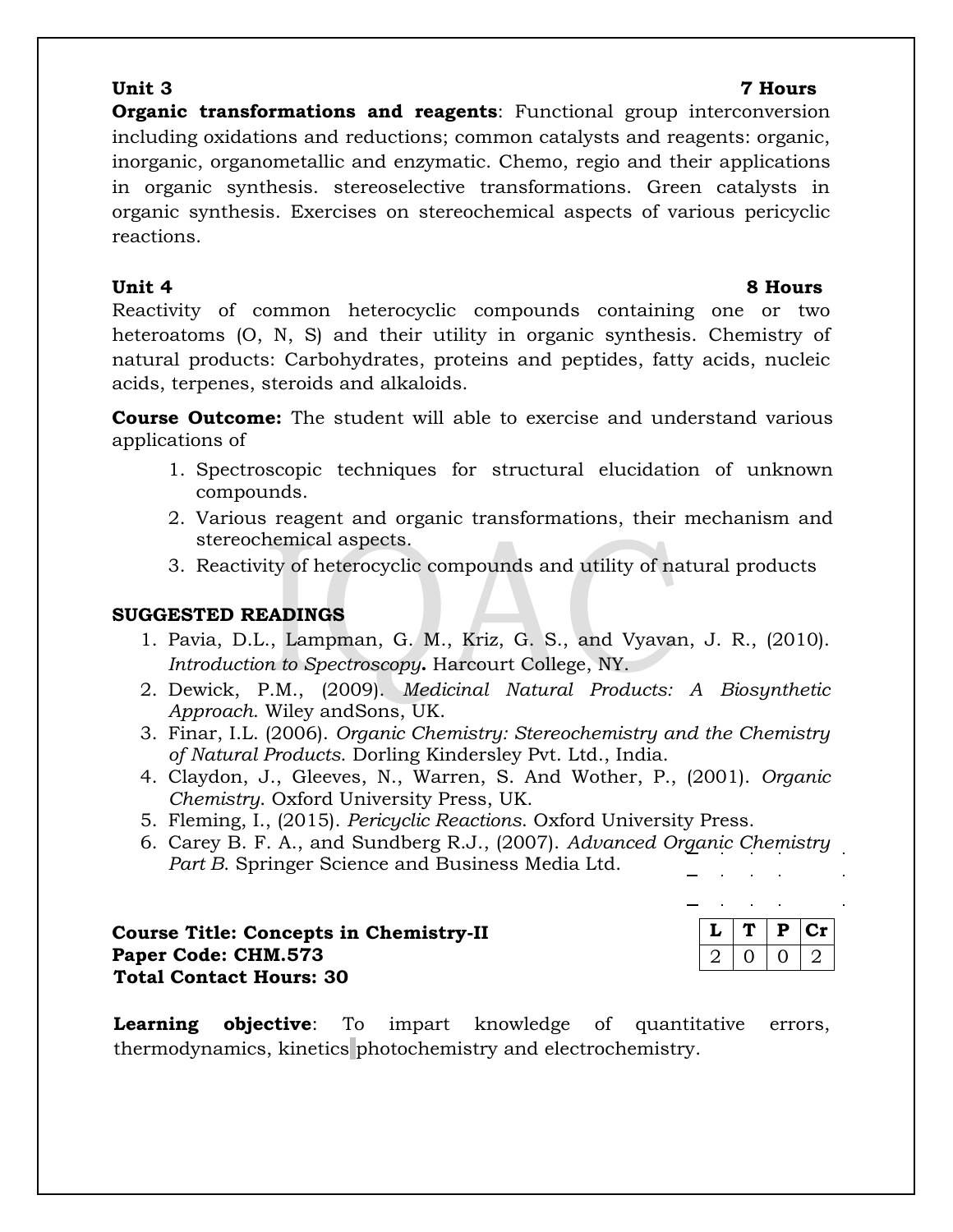### **Unit 1 7 Hours Structure and bonding**

Electronic configuration of atoms(L-S coupling) and the periodic properties of elements; Ionic radii, Ionisation potential, electron affinity, electronegativity; concept of hybridisation. Molecular orbitals and electronic configuration of homo- and hetero-nuclear diatomic molecules. Shape of polyatomic molecules; VSEPR theory, Symmetryelements and point groups for simple molecules. Acid and bases concepts, pH and pKa, HSAB concept, Buffer solution. Properties of solid state and solution phase.

## **Unit 2 8 Hours**

## **Aspects of** *s***,** *p***,** *d* **and** *f***-block elements**

General characteristics of each block. Chemistry of representative (*s* and *p*block) elements, Coordination chemistry of transition elements.Chemistry of lanthanide and Actinides.

## **Unit 3 7 Hours**

**Thermodynamics:** Concepts involved in first, second and third law of thermodynamic, Maxwell relations, Helmholtz and Gibbs Energies, equilibrium constant, temperature-dependence of equilibrium constant and Van't Hoff equation, Colligative properties of solutions.

**Electrochemistry:** Ionic equilibria, ion conduction mechanism, solutions of nonelectrolytes and electrolytes, electrolytic conductance –Kohlrausch's Law, transport number and its determination, Nernst

equation, redox systems, electrochemical cells.

**Basics of Photochemistry:** Absorption, excitation, laws of photochemistry, quantum yield, lifetime of excited states, photochemical stages-primary and secondary process.

**Kinetics:** Introduction, rates of chemical reactions, Kinetics of photochemical reactions.

## **Course Outcomes:**

The student will acquired understanding of physical concept involving in quantities errors, Kinetics, thermodynamics, photochemistry and electrochemistry.

## **SUGGESTED READINGS**

- 1. Cotton, F. A., and Wilkinson, G. (1988). *Advanced Inorganic Chemistry* (Vol. 545). New York: Wiley.
- 2. Huheey, J. E., Keiter, E. A., Keiter, R. L., and Medhi, O. K. (2006). *Inorganic Chemistry: Principles of Structure and Reactivity*. Pearson Education India.
- 3. Greenwood, N. N., and Earnshaw, A. (2012). *Chemistry of the Elements*. Elsevier.

### **Unit 4 8 Hours**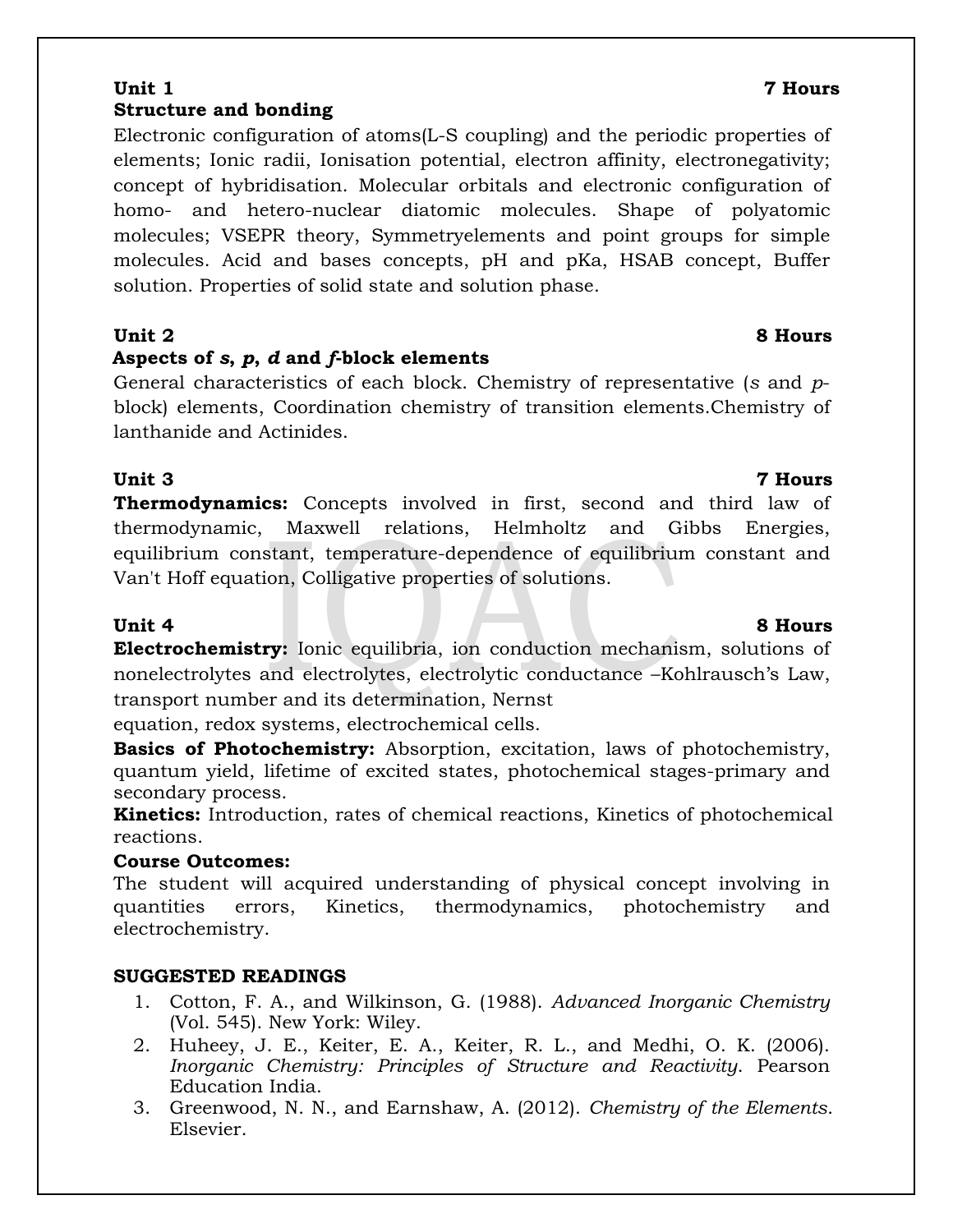- 4. Miessler, G. L. and Tarr, D. A. (2011) *Inorganic Chemistry*, Pearson Education.
- 5. Atkins, P. (2010). *Shriver and Atkins' Inorganic Chemistry*. Oxford University Press, USA.
- 6. Barrow, G. M. (2007) *Physical Chemistry*. Tata McGraw-Hill Publishers.
- 7. Kapoor, K. L. (2011) *Text Book of Physical Chemistry*. 3/5, Macmillan Publishers.
- 8. Atkins, P. and De Paula, J. (2009) *Atkins' Physical Chemistry.* Oxford University Press.
- 9. Moore, J. W. and Pearson, R. G.(1981) *Kinetics and Mechanism.* John Wiley and Sons.
- 10. Puri, B.R., Sharma L.R. and Pathania, M.S. (2013) *Principles of Physical Chemistry.* Vishal Publishing Company.
- 11. Laidler, K. J. (1987). *Chemical Kinetics*. Pearson Education Ltd.
- 12. Rohatgi-Mukherjee, K. K., (1986). *Fundamentals of Photochemistry*. New Age International.

### **Course Title: Green and Industrial Organic Chemistry Paper Code: CAC.572 Total Lectures: 60**

**Learning objective:** To acquire knowledge of Green aspects of a chemical reaction and various industrial processes.

**Green Chemistry**: Principles of green chemistry, atom economy, tools of green chemistry: green solvents (ionic liquids, supercritical fluids), abundant natural feedstocks/starting precursor, multicomponent reactions (MCRs), tandem/domino reactions, microwave assisted organic synthesis (MAOS), solid phase synthesis, aqueous media reactions, General introduction to Combinatorial Chemistry.

**Unit 2 15 Hours Applications of Green Chemistry:** Green synthesis of ibuprofen, design and use of  $CO<sub>2</sub>$ -surfactants for precision cleaning in industries, environmentally preferable marine antifoulant, use of molting accelerators in place of toxic and harmful insecticides, oxidant activators to replace chlorine-based delignification process in paper and pulp industry, green chemistry process for polyester regeneration, Biocatalytic promiscuity of enzymes for C-C bond formation. Recent applications of ionic liquids as solvent and catalysts in chemical industry.

**Industrial Organic Syntheses:** The raw material and basic processes, chemical processes used in industrial organic synthesis: production of methanol, ethanol, ethyl acetate, ammonia, sulfuric acid, acetaldehyde, acetic

### **Unit 1 15 Hours**

 $L$  |  $T$  |  $P$  |  $Cr$  $4 | 0 | 0 | 4$ 

## **Unit 3 15 Hours**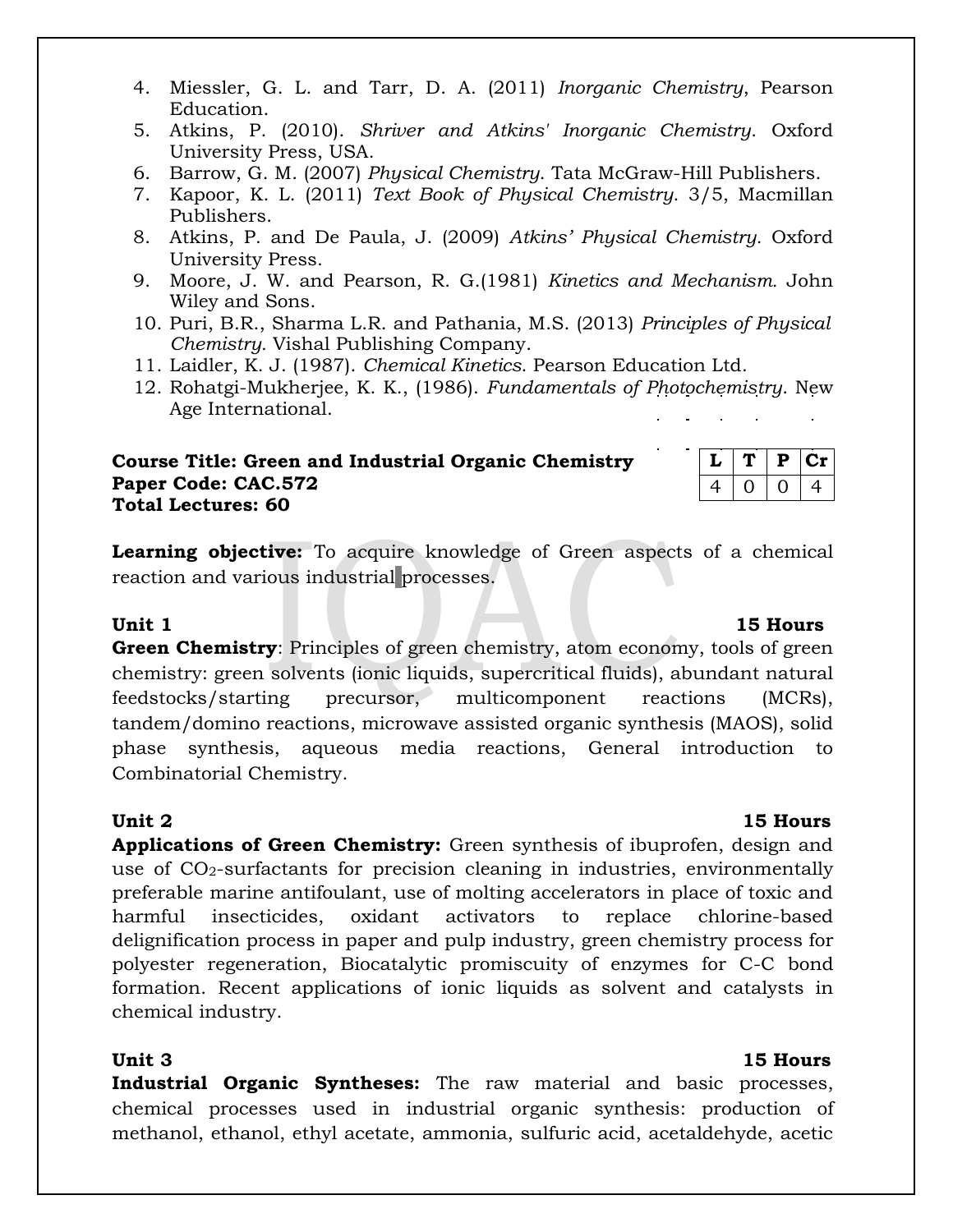acid, ethylene glycol, glycerine, acetone, phenol, formaldehyde, 1,3-butadinene and styrene.

**Unit 4 15 Hours Detergent**: Introduction, Principal groups of synthetic detergents, Classification of surfactants;anionic, cationic, amphoteric and non-ionic detergents, alkyl/aryl/ amide sulphonates, binders and builders; ecofriendly detergents: detergents containing enzymes and zeolites.

**Course Outcomes:** The student will have knowledge of

- 1. Green chemistry principles and their applications.
- 2. Organic Chemistry of industrial chemical manufacturing.

## **SUGGESTED READINGS**

- 1. Anastas, P. T., and Warner, J. C. (2000). *Green chemistry: theory and practice*. Oxford university press.
- 2. Sauer, N. N. (2000). *Green Chemistry: Frontiers in Benign Chemical Syntheses and Processes* Ed. Anastas P. T., and Williamson T. C., (US Environmental Protection Agency). Oxford University Press: New York, NY.
- 3. Malhotra, S. V. (2007). *Ionic Liquids in Organic Synthesis*, Oxford University Press, US.
- 4. Howard, W.L., (1986). *Introduction to Industrial Chemistry*. Wiley-Interscience.
- 5. Weissermel, K., and Arpe, H.J., (1997) *Industrial Organic Chemsitry*. Wiley-VCH.
- 6. Sheldon, R.A., Arends, I., and Hannefed, U., (2007). *Green Chemistry and Catalysis*. Wiley-VCH Verlag GmbH and Co.
- 7. Ahluwalia, V. K. and Kidwai, M., (2004). *New Trends in Green Chemistry*. Anamaya Publishers.
- 8. Scragg, A.H. (2009) *Biofuels: Production, Application and Development*, CAB International, UK.

## **Course Title: Environmental Chemistry Paper Code: CHM.577 Total Lectures: 60**

|    | в | U. |
|----|---|----|
| ,, |   | л. |

**Learning objective:** To acquire the knowledge of different chemical phenomena as applied to environmental interfaces, policies as guidelines emanating from these phenomena and water/wastewater treatment techniques.

**Aquatic chemistry:** Surface, ground water, marine and brackish water resources - assessment and utilization; Rivers and Lakes in India; hydrological cycle; Structure and properties of water, Water quality parameters, Physicochemical concepts of color, odour, turbidity, pH, conductivity, DO,

### **Unit 1 15 Hours**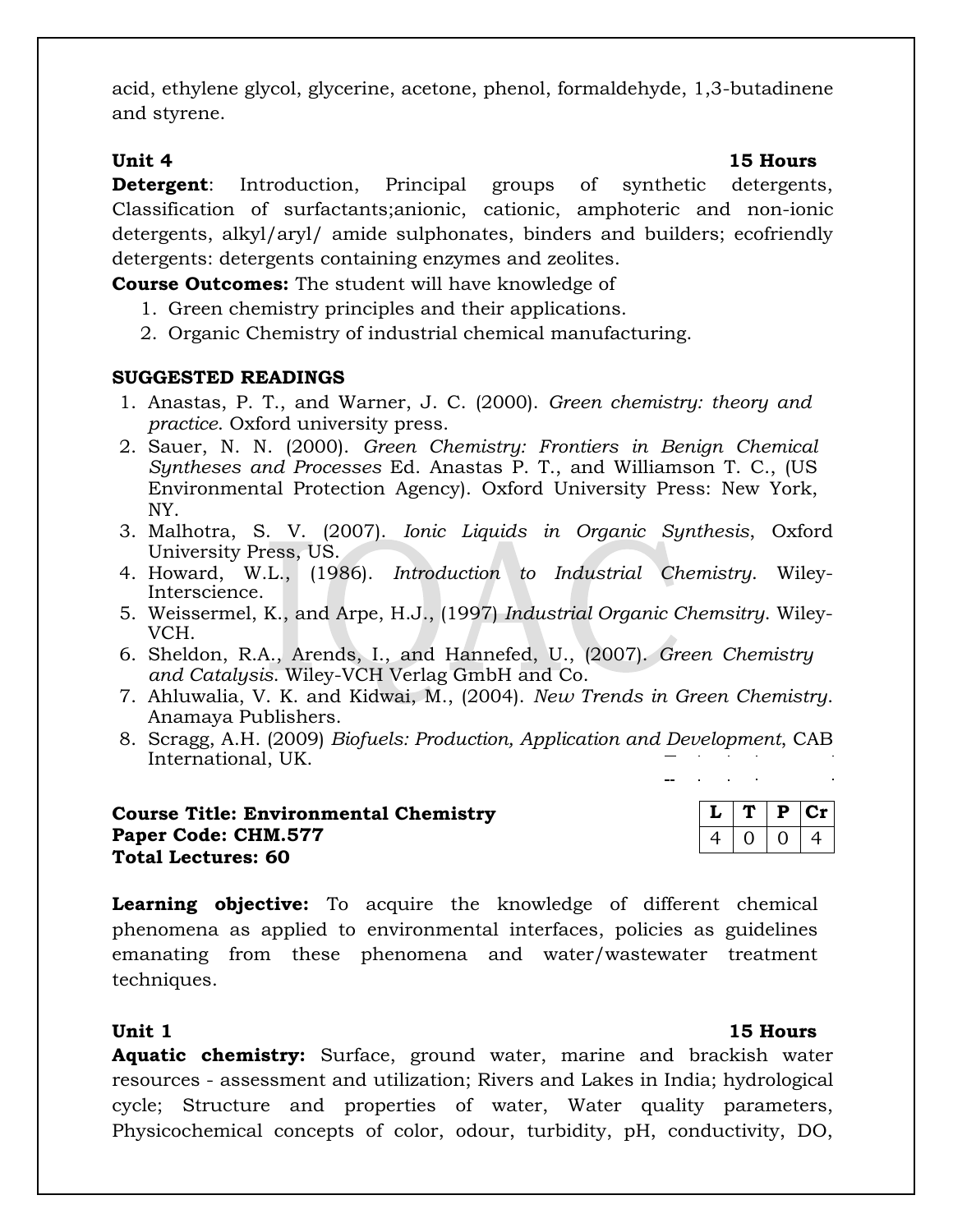COD, BOD and its kinetics, Carbonates and alkalinity, redox potential, Pourbiax diagram, pH-pE diagrams for Iron, oxoanions and anions, Environmental Issues: Ground water depletion; Water logging and salinity; Water Conservation and management techniques; Rain water harvesting; Watershed management; Eutrophication; Restoration of Lakes, transboundary river water sharing and interlinking of rivers.

**Interfacial Interactions:** Environmental chemistry of arsenic, chromium, Chemical potential, fugacity and its application to fugacity model.

**Unit 2 15 Hours**

**Water treatment Technologies:** Chemical and Physical Methods of wastewater treatment with emphasis on sedimentation, coagulation, adsorption, water softening, defluoridation and ion exchange process.

**Membrane Processes:** Reverse Osmosis, Types of membrane, characterization of membranes, nano-membranes and their formation, efficiency of different membranes in removal of different elements.

**Biological wastewater treatment** including Activated sludge process, trickling filter and Membrane bioreactor, biological treatment processes - process description, design and application.

**Atmospheric chemistry:** Composition of air, Chemical speciation, particles, ion and radicals, Formation of particulate matter, Photochemical reactions in the atmosphere, Chemistry of air pollutants, Photochemical smog, Acid rain, Ozone Chemistry and Montreal Protocol, Greenhouse gases and Global warming, Clean Development Mechanism and Kyoto Protocol, Persistant Organic Pollutants (POP) and Stockholm Convention.

**Sources of Natural and Artificial Radiations**: Dosimetry, types of dosimeters, radioactive substances, applications and handling of isotopes and other radionuclides in environment.

Biochemical and Toxicological aspects of arsenic, cadmium, lead, mercury, carbon monoxide, O3, PAN, MIC and other carcinogens.

## **Unit 4 15 Hours**

**Chemistry of Soil:** Physio-chemical composition of soil, humus, inorganic and organic components of soil, nutrients (NPK) in soil, significance of C:N ratio, cation exchange capacity (CEC), reactions in soil solution, ion exchange (physiosorption), ligand exchange (chemisorption), complexations, chelation; precipitation / dissolution.

**Environmental Geochemistry:** Concept of major, trace and REE. Classification of trace elements, mobility of trace elements, geochemical cycles.

## **Unit 3 15 Hours**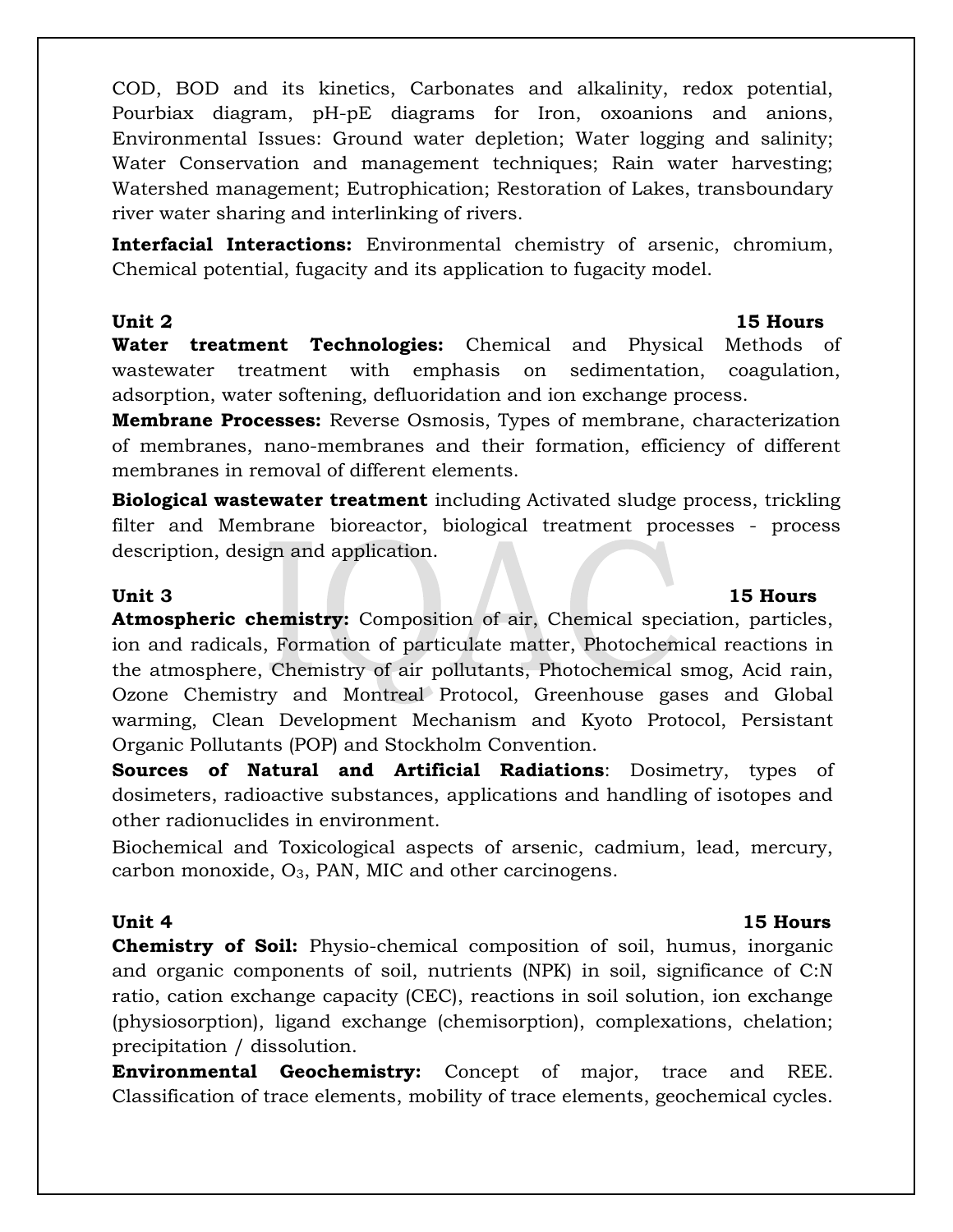**Waste Management:** Biomass waste management, biomedical waste management and chemical waste management, design and construction of waste management site. Regulations for waste management.

**Course Outcome:** The student will acquire knowledge of

- 1. Various chemical processes in the air water and soil environment
- 2. Various policy implication for applied chemists
- 3. Treatment technologies adopted for various wastewaters

### **SUGGESTED READINGS**

- 1. Baird, C., and Cann, M., (2008). *Environmental Chemistry*. W.H. Freeman, USA
- 2. Manahan, S. E., (2008). *Fundamentals of Environmental Chemistry*. CRC Press, USA
- 3. Connell D. W. (2005). *Basic concepts of Environmental Chemistry*, CRC Press, USA
- 4. Girard, J., (2010). *Principles of Environmental Chemistry*. Barlett Publishers, USA.
- 5. Harrison, R. M., (2007). *Principles of Environmental Chemistry*. RSC Publishing, UK
- 6. Hillel, D., (2007). *Soil in the Environment: Crucible of Terrestrial Life*. Academic Press, USA.
- 7. Manahan, S. E., (2010). *Water Chemistry: Green Science and Technology of Natures Most Renewable Resource*. CRC Press, USA.
- 8. Tchobanoglous, G., Burton, F. L., and Stensel, H. D., (2003). *Wastewater Engineering: Treatment and Reuse*. McGraw-Hill Science, USA.
- 9. American Public Health Association, American Water Works Association and Water Environment Federation, (2005). *Standard Methods for the Examination of Water and Wastewater*. American Public Health Association.
- 10. Eckenfelder, Jr., W.W., Ford, D.L., and Englande, A.J., Jr. (2009). *Industrial water quality*. McGraw-Hill.
- 11. Crittenden, J. C., Trussell, R. R., and Hand, D. W., (2005). *Water treatment: principles and design*. Wiley Publishers, USA.
- 12. Grady Jr, C. L., Daigger, G. T., Love, N. G., and Filipe, C. D. (2011). *Biological Wastewater Treatment*. CRC Press.

### **Course Title: Industrial Inorganic Chemistry Paper Code: CAC.573 Total Lectures: 60**

| u        | D | UЛ<br>٠ |
|----------|---|---------|
| $\omega$ |   | ↵       |

**Learning objective:** To acquire knowledge of various inorganic aspects as applied to various industries including electronics, fertilizers, metal, Glass and ceramics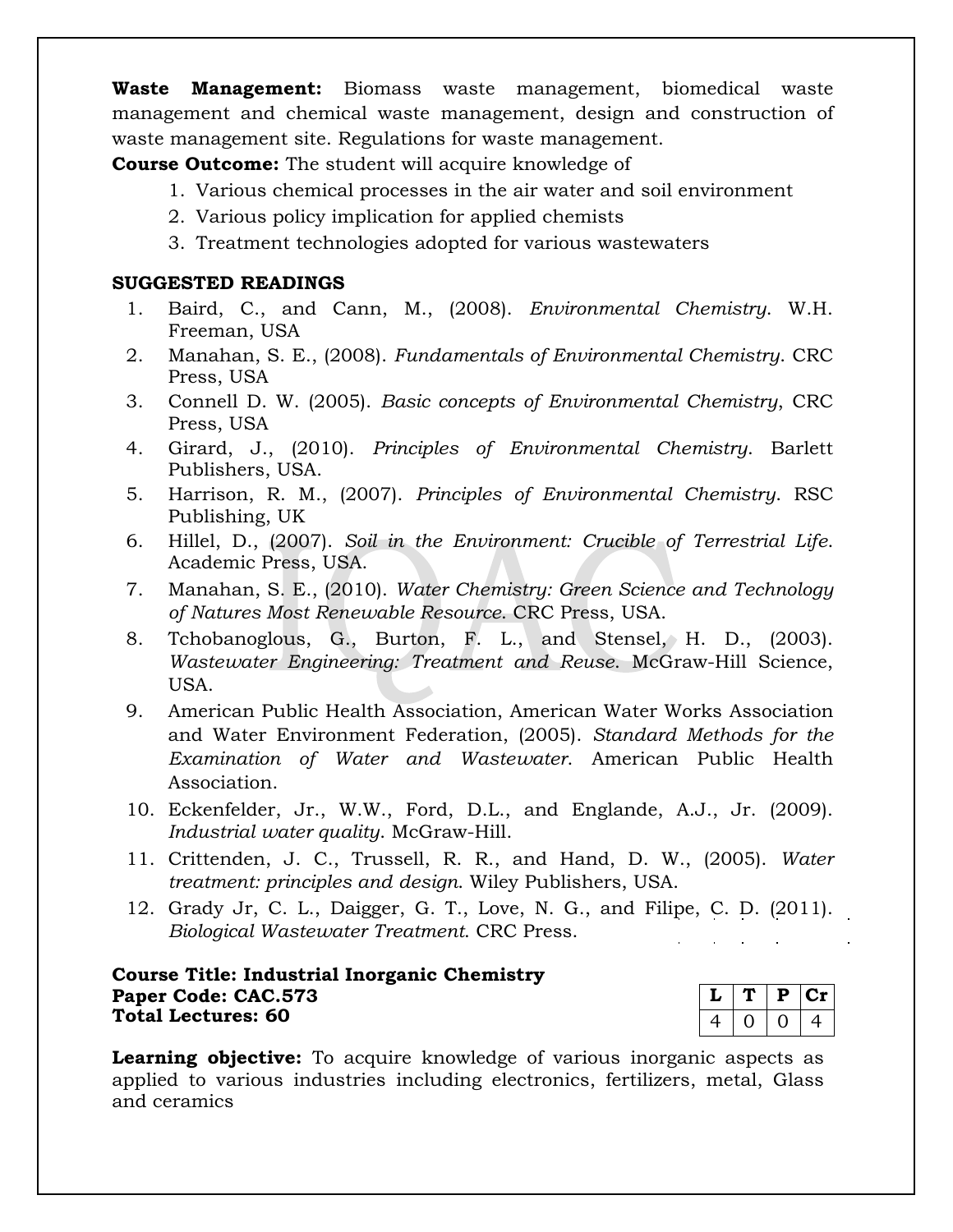**Special Materials for Electronic Industry**. Recent trends in sensor technology, film sensors, Semiconductor IC technology, micro-electro mechanical systems (MEMS), nanosensors. Applications of Sensors: automobile sensors, home appliance sensor, aerospace sensors, sensors for manufacturing medical diagnostic sensors, sensors for environmental monitoring. High purity silicon, germanium, gallium arsenide (GaAs), indium phosphide (InP) etc. Preparation using zone refining, crystal growth and there use in electronic industry. High temperature materials, SiC, chromite, alumina, zirconia, magnesite etc. Ionic and superionic conductors, β alumina oxide ion conductors, halide conductors superionic, fastion conductors- $RbAg<sub>4</sub>I<sub>5</sub>$ .

### **Fertilizer Industries**

General principles of plant nutrition: essential plant nutrients, functions of the essential elements, classification of commercial nitrogenous fertilizers. Manufacturing of ammonium sulphate, urea, ammonium nitrate, commercial phosphatic fertilizers. Manufacturing process and properties of phosphatic fertilizers, single super phosphate, triple super phosphate. Commercial potassic fertilizers: chemicals of potassium compounds, classification, manufacturing process and properties of potasium fertilizer, potassium sulphate, mixed fertilizer. Micronutrients: role and deficiency symptom of micronutrients. Biofertilizers: classification, demands and production, present status of fertilizer industries in India.

**Metal Finish Technology-** Basics of electrodeposition, electroplating principles and practice, electrochemistry applied to electroplating, electroplating of metals chromium, cadmium, nickel, copper, silver, gold, purpose of metal electroplating composition and condition of plating bath, applications waste treatment and metal recovery.

**Glass and Ceramics.** Physical and chemical properties of glasses, raw materials, manufacturing of special glasses. Ceramics and their properties, raw materials, manufacturing of ceramics, applications of colours to pottery, use of ceramics. Industrial gases: manufacturing and industrial uses of H2, O2, N2, CO2, Cl2 and acetylene gases. Liquefaction of gases, production of low temperature. Chemicals of utility: inorganic fine chemicals, magnesia, alumina, AlCl3, calcium carbonate, sodium silicate, MnO2, FeSO4, PbO2 and NaOH.

**Course Outcome:** The students will acquire knowledge of:

- 1. Inorganic chemistry of semiconductors and materials for electronics
- 2. Various fertilizers used, their compositions and their manufacturing processes
- 3. Electroplating and its characteristics
- 4. High temperature material like glasses and ceramics

### **Unit-I 15 Hours**

## **Unit-III 15 Hours**

## **Unit-IV 15 Hours**

## **Unit-II 15 Hours**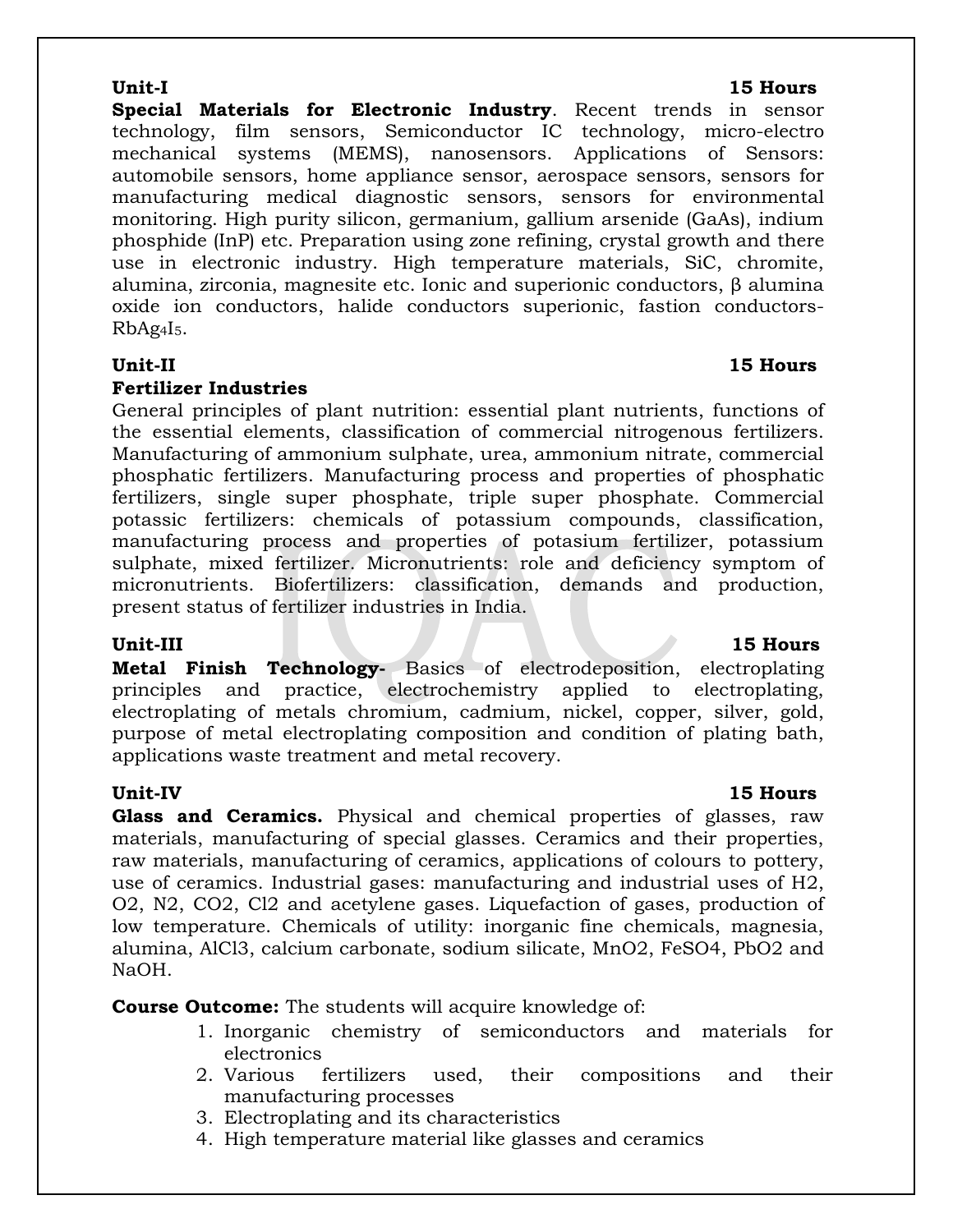### **SUGGESTED READINGS**

- 1. Keer, H. V. (1993). *Principles of the solid state*. New Age International.
- 2. West, A. R. (2003). *Solid State Chemistry and its applications*. John Wiley and Sons.
- 3. Sharma, B. K. (2014). *Engineering chemistry*. Krishna Prakashan Media.
- 4. Lowenheim, F. A., (1978). *Electroplating,* MC Graw-Hill Book Company.
- 5. Gable, D., (1978). *Principal of metal Treatment and protection*. Pergaman Press Oxford
- 6. Burke, J. E., (1966). *Progess in ceramic science Vol. IV*. Pergamon Press.
- 7. Ash, M. and Ash I., (2000). Formulary of paints and other coating. Vol. I, Chemical Punlising Press.
- 8. Sharma, B. K., (1997). Industrial Chemistry, Goel Publishing House.
- 9. Shukla S. D. and Pandey, G. N. (1979). *A text book of chemical technology*. Vikas Publishing House.
- 10. Henglein, F. A. (2013). *Chemical technology*. Elsevier.
- 11. Patranabi, D. (2003). *Sensors and Tranducers*. PHI Learning Pvt. Ltd
- 12. Basak, R. K. (2009). *Fertilizers: A Textbook*, Kalyani Publishers.
- 13. Balasubramaniam, R. (2009). *Callister's Materials Science and Engineering: Indian Adaptation (W/Cd)*. John Wiley and Sons.

## **Course Title: Material Chemistry Paper Code: CHM.581 Total Lectures: 60**

| ◡ | Ð | CT.  |  |
|---|---|------|--|
|   |   | المك |  |

**Learning objective:** To impart knowledge of materials, their characteristics and physical functions

**Magnetic Materials (Ferrites):** Introduction, structure and classification, hard and soft ferrites, synthesis of ferrites by various methods and characterization of ferrites, significance of hysteresis loop and saturation magnetization in ferrites, magnetic properties of ferrites, applications of ferrites.

### **Glasses, Ceramics, Composites and Nanomaterials**

Glassy state, glass formers and glass modifiers, applications. Ceramic structures, mechanical properties, clay products. Microscopic composites; dispersion-strengthened and particle-reinforced, fibre-reinforced composites, macroscopic composites, nanocrystalline phase, preparation procedures, special properties, applications.

Mesmorphic behaviour, thermotropic liquid crystals, positional order, bond orientational order, nematic and smectic mesophases; smectic - nematic transition and clearing temperature -homeotropic, planar and schlieren textures, twisted nematics, chiral nematics, molecular arrangement in smectic

## **Unit 15 Hours**

### **Unit II 15 Hours**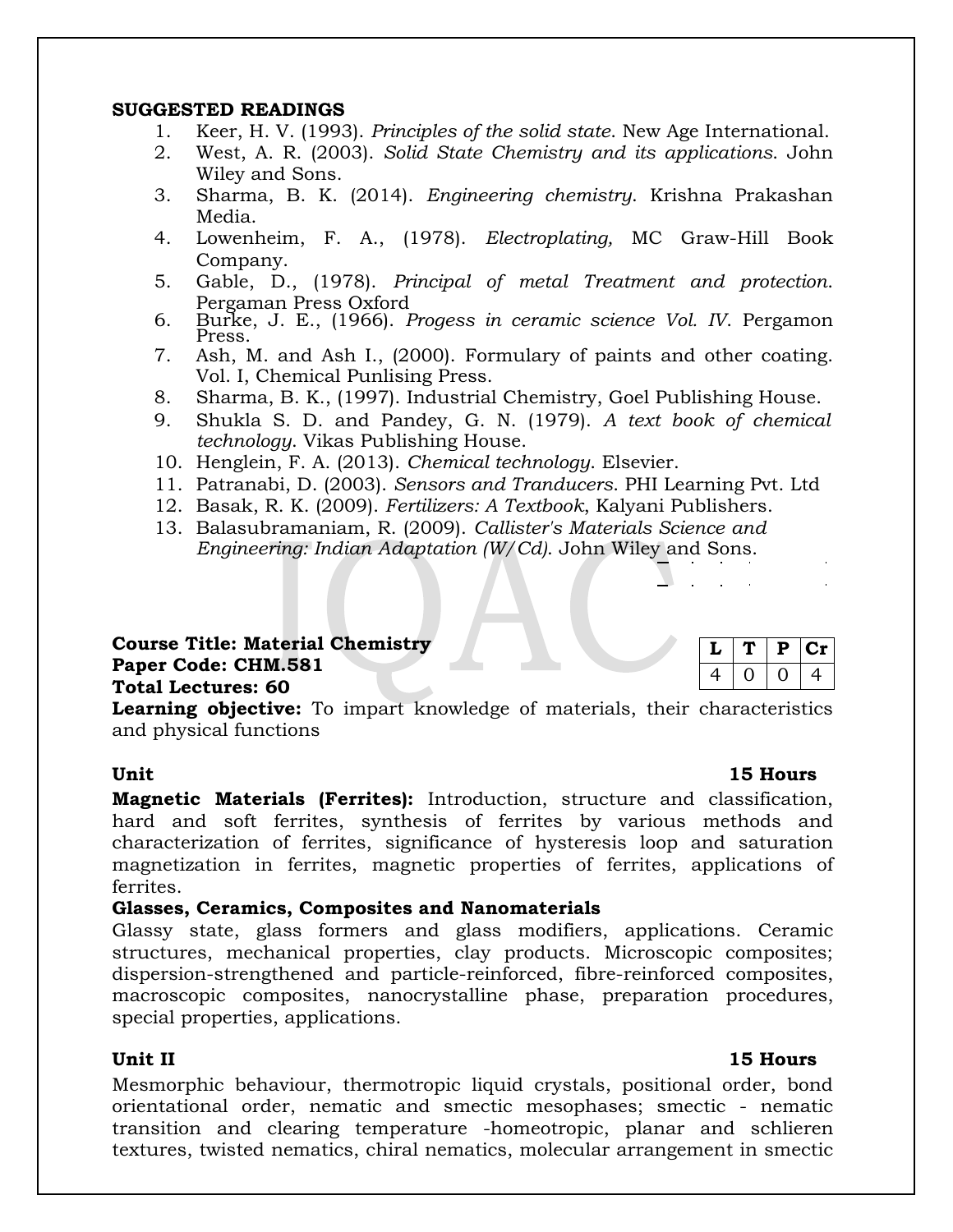A and smectic C phases, optical properties of liquid crystals. Dielectric susceptibility and dielectric constants. Lyotropic phases and their description of ordering in liquid crystals.

### **Thin Films**

Prepartion techniques; evaporation/sputtering, chemical process, sol gel etc. Langmuir – Blodgett (LB) films, growth technique, photolithography, properties and applications of thin films.

## **Materials for Solid State Devices**

Rectifiers, transistors, capacitors IV-V compounds, low–dimensional quantum structure; optical properties.

**Diffraction Methods:** X-ray, electron and neutron diffraction methods, structure of simple lattices and X-ray intensities, structure factor and its relation to intensity and electron density, phase identification, X-ray structure analysis, XRD and its applications, polymorphism and cocrystallization.

**Ionic conductors:** mechanism of ionic conduction, interstitial jumps (Frenkel); vacancy mechanism, diffusion superionic conductors; phase transitions and mechanism of conduction in superionic conductors, examples and applications of ionic conductors.

**Molecular Conductor:** Oligo (phenylene vinylene)s, oligo( phenylene ethynylene)s, oligo (eneyne)s, oligo(thiophene vinylene), oligo (thiphene ethynylene) etc. and their applications

## **Unit IV 15 Hours**

**Fullerenes, Carbon Nanotubes and Graphene:** Types and properties, methods of preparation and separation of carbon nanotubes, applications of fullerenes, CNTs and graphene.

**Nonlinear Optical Materials:** Nonlinear optical effects, second and third order – molecular hyperpolarisability and second order electric suspceptibility – materials for second and third harmonic generation.

**Preparation and characterization of silica and zirconia based stationary phases** by (a) dynamic chemical modification, in which chiral selector is adsorbed on the surface of the zirconia by physical forces, (b) permanent chemical modification, in which a CS is chemically bonded onto the zirconia surface, and (c) physical screening, in which zirconia surface is coated with a polymer or carbon layer, and their application in chiral separations by LC

**Course Outcome:** The students will acquire knowledge of

- 1. Inorganic, organic and mixed materials
- 2. Characterization of these materials
- 3. The relationship between material structure and physical attributes associated with them.

## **SUGGESTED READINGS**

1. Ashcroft, N. W., and Mermin, N. D. (1976). *Introduction to Solid State Physics*. *Saunders.*.

## **Unit III 15 Hours**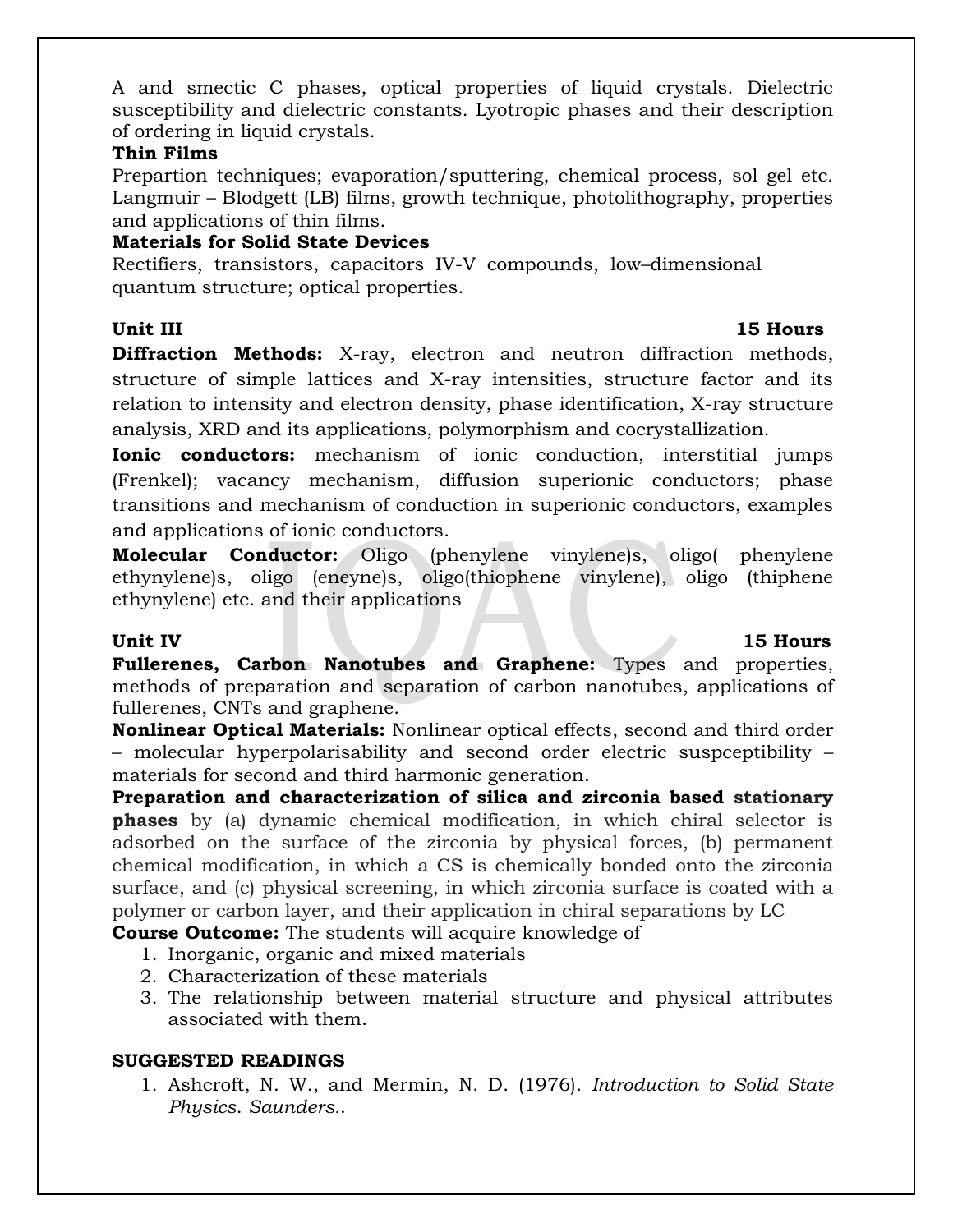- 2. Callister Jr, W. D., and Rethwisch, D. G. (2012). *Fundamentals of Materials Science and Engineering: An Integrated Approach.* John Wiley and Sons.
- 3. Anderson, J. C., Leaver, K. D., Rawlings, R. D., and Leevers, P. S. (2004). *Materials Science for Engineers*. CRC Press.
- 4. Keer, H. V. (1993). *Principles of the Solid State*. New Age International.

**Course Title: Fuel and Energy Paper Code: CAC.574**

## **Total Lectures: 30**

**Learning objective:** To acquire knowledge of different forms of renewable and sustainable sources of energy and the principle of operation.

## **Unit-I 7 Hours**

**Fuels Energy:** Solid Fuels: Origin, classification and analysis of coal; gasification; oxidation; hydrogenation and liquefaction of coal; solid fuel handling and storage

**Liquid Fuels:** Origin and classification and properties of petroleum, liquid fuels from other sources; storage and handling of liquid fuels.

**Gaseous Fuels:** Natural gases, methane from coal mines, manufactured gases, producer gas, water gas, refinery gas, LPG; cleaning, purification and handling of gaseous fuels

## **Unit-II 8 Hours**

**Renewable Energy Sources and Devices-** Solar Energy: Principles of conversion of solar radiation into heat, solar collectors, solar energy storage system, solar photovoltaic cell, solar hydrogen energy, solar pumps, heaters, dryers, cookers and refrigerators.

### **Unit-III 8 Hours**

**Hydrogen Energy:** Hydrogen: Its merit as a fuel; applications hydrogen production methods. - production of hydrogen from fossil fuels, electrolysis, thermal decomposition, photochemical and photo-catalytic methods. Hydrogen storage methods - metal hydrides, metallic alloy hydrides, carbon nano-tubes, sea as source of deuterium

**Unit-IV 7 Hours Nuclear Fuel:** Basic principles, elements of nuclear power plant, nuclear reactor and fuels, advantage and disadvantages of nuclear power plants.

**Biomass Energy:** Type of biogas plants, construction details, applications, thermal gasification of biomass.

**Course Outcomes:** The student will have knowledge of

- 1. The basis for identifying energy and fuel
- 2. Renewable sources of energy and technologies for tapping the energy from renewable sources.
- 3. Various forms of energy which could be converted to energy for use of mankind

 $L | T | P | Cr$  $2 0 0 2$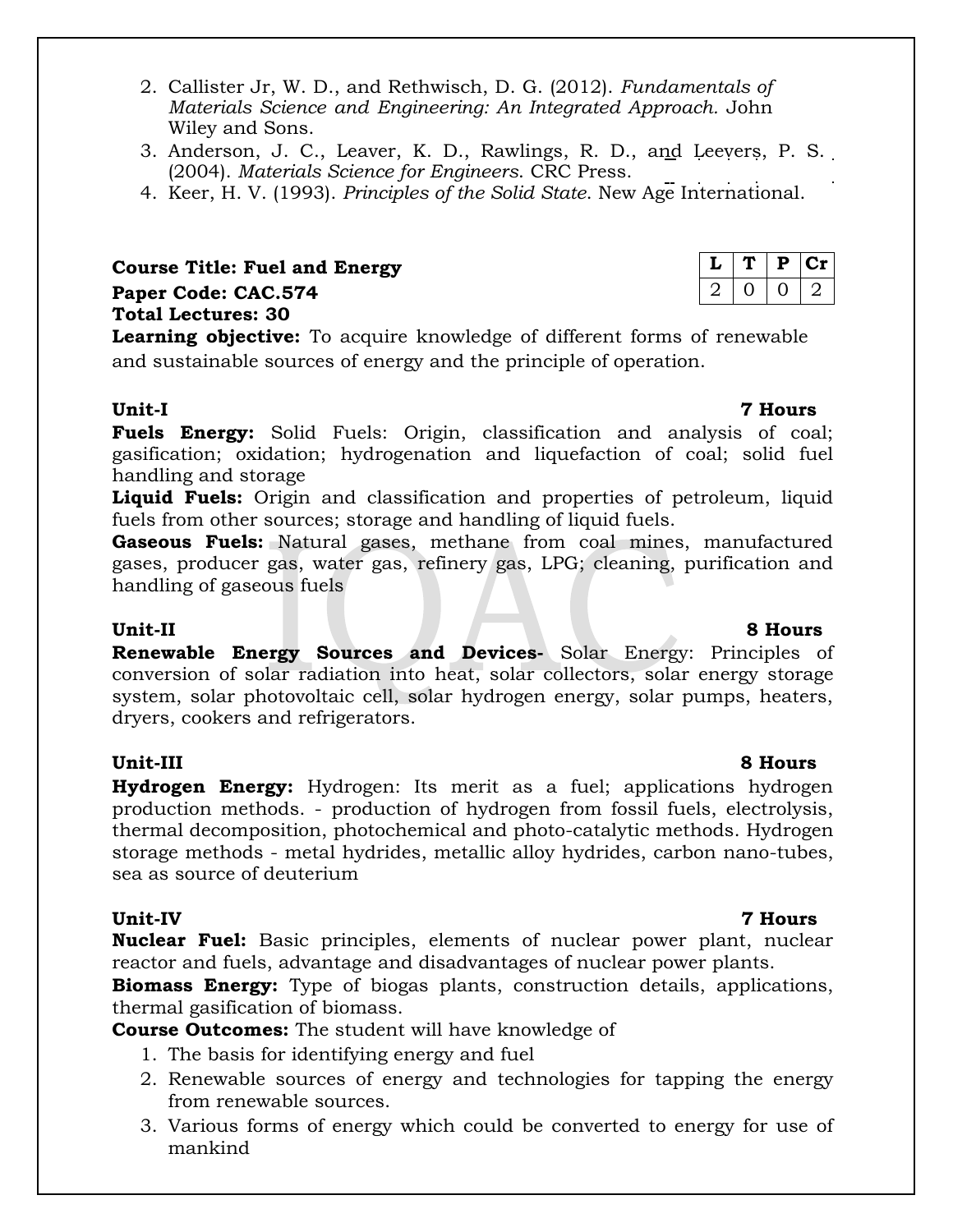4. Address the issues related to various energy alternatives.

### **SUGGESTED READINGS**

- 1. Curley, R., (2011). *Fossil Fuels Energy: Past, Present, and Future*. Rosen Education Service.
- 2. Richards, J. (2009). *Fossil Fuels*. Benchmark Books.
- 3. Solway, A.,(2007). *Hydrogen Fuel Energy for the Future and Global Warming*. Gareth Stevens Publishing.
- 4. Scheer, H., (2012). *Energy Autonomy: The Economic, Social and Technological Case for Renewable Energy*. Routledge.
- 5. Simon, C. A., (2007). *Alternative Energy: Political, Economic, and Social Feasibility.* Rowman and Littlefield Publishers Inc.
- 6. Karim, G. A., (2013). *Fuels, Energy, and the Environment.* CRC Press.
- 7. Ahmed, S. B., (1979). *Nuclear Fuel and Energy Policy*. Houghton Mifflin Harcourt.
- 8. Luque, R., and Melero J. A., (2012). *Advances in Biodiesel Production: Processes and Technologies*. Woodhead Publishing.
- 9. Basu, P., (2013). *Biomass Gasification and Pyrolysis: Practical Design and Theory*. Academic Press.
- 10. Klass, D. L. (1998). *Biomass for Renewable Energy, Fuels, and Chemicals*. Academic Press.
- 11. Pajares, J.A., and Tascón, J.M.D., (1995). *Coal Science*. Elsevier.
- 12. Fahim, M., Al-Sahhaf, T., and Elkilani, A. (2009). *Fundamentals of Petroleum Refining*. Elsevier.
- 13. Luque, R., Campelo, J., and Clark, J., (2010). *Handbook of Biofuels Production: Processes and Technologies*. Woodhead Publishing.
- 14. Holmen, A., Jens K.-J., and Kolboe S., (1991). *Natural Gas Conversion*. Elsevier.

|  | <b>Course Title: Dyes and Pigments</b> |  |  |  |
|--|----------------------------------------|--|--|--|
|  | Paper Code: CAC.575                    |  |  |  |
|  | <b>Total Lectures: 30</b>              |  |  |  |
|  |                                        |  |  |  |

**Learning Objective:** To acquire knowledge of dyes and pigments and their application

### **Unit 1 7 Hours**

Introduction of pigments, colour index, generic names of pigments, colour constitution number, polymorphism, properties required in a pigment and extender, dyes, pigment dyestuffs, and hue of the pigment (Bathochromic and hyper chromic shift),practices and requirement of pigments

### **Unit 2 8 Hours**

**Classification of dyes:** Various unit operations in the manufacture of intermediates and dyes, Introduction of various functional groups,synthesis

 $L | T | P | Cr$  $2 | 0 | 0 | 2$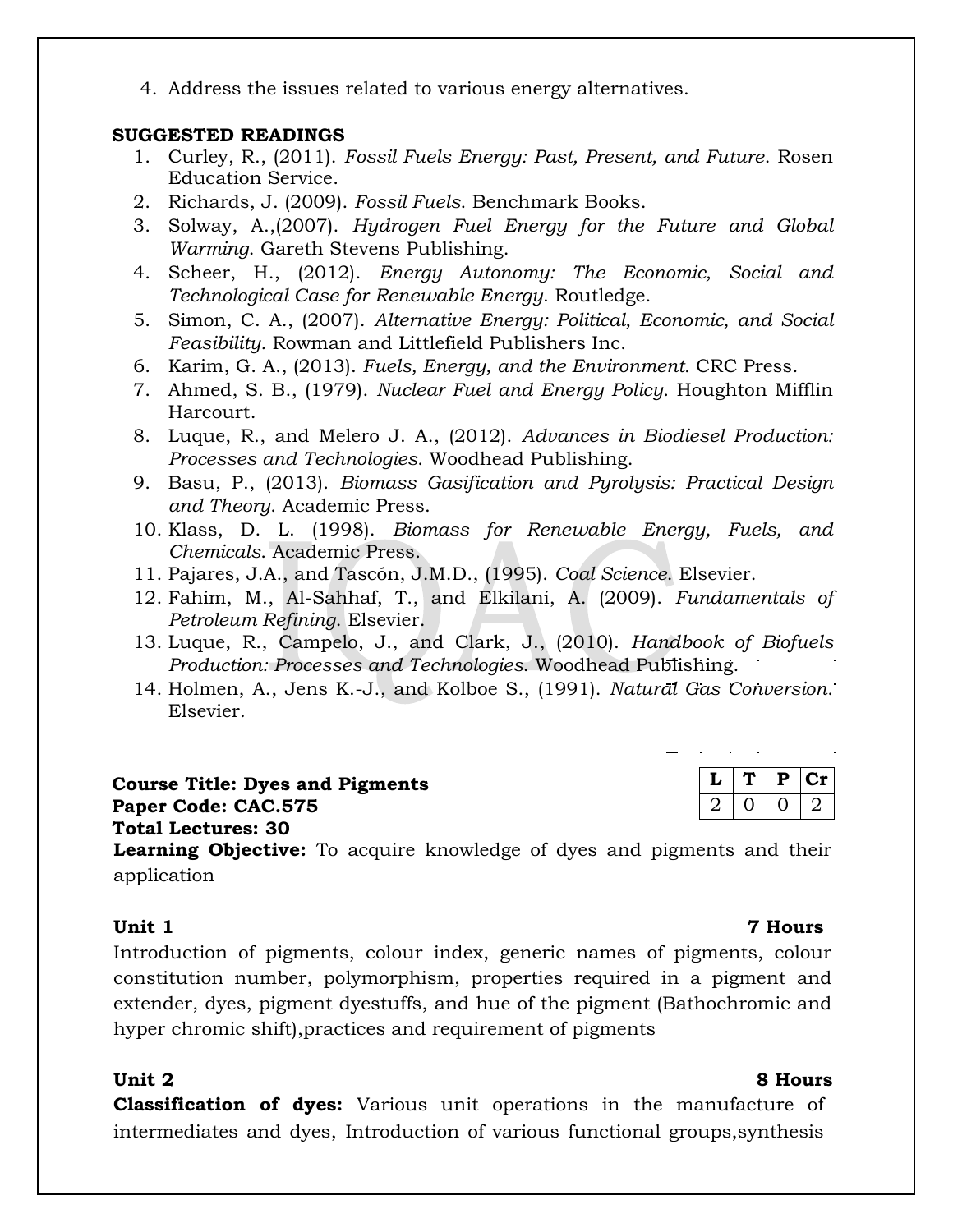of dyes, basics of azo dyes,diazotisation and coupling reactions, azoic colours;vat dyes,reactive dyes, acid dyes, mono azo dye; diasazo, nitro, diphenylamine and anthraquinone dyes; acid mordant dyes, azo metal complex dyes.

## **Unit 3 7 Hours**

**General methods of processing and synthesis of inorganic pigments:**  Crushing and grinding, vaporization, co-precipitation, filtration, drying, flushing, calcinations/roasting, vapour phase oxidation etc.

**Unit 4 8 Hours**

**Raw materials for organic pigments:** A brief study of coal tar distillation and the role of distillation products in the manufacture of synthetic dyes: bases and precipitants used in the colour striking.

**Course Outcome:** The student will acquire knowledge of

- 1. Chemistry ofdyes and pigments
- 2. Applications of dyes and pigments in various field
- 3. Synthetic methods and physical properties of pigments and dyes

## **SUGGESTED READINGS**

- 1. Zollinger, H. (2003). *Color Chemistry: Syntheses, Properties, and Applications of Organic Dyes and Pigments*. John Wiley and Sons.
- 2. Venkataraman, K. (Ed.). (2012). *The Chemistry of Synthetic Dyes* (Vol. 4). Elsevier.
- 3. Buxbaum, G. (Ed.). (2008). *Industrial Inorganic Pigments*. John Wiley and Sons.
- 4. Herbst, W., and Hunger, K. (2006). *Industrial Organic Pigments: Production, Properties, Applications*. John Wiley and Sons.

| <b>Course Title: Petroleum Chemistry</b> |  |
|------------------------------------------|--|
| Paper Code: CAC.576                      |  |
| <b>Total Lectures: 30</b>                |  |
|                                          |  |

 $L | T | P | Cr$  $2 | 0 | 0 | 2$ 

 $\mathcal{L}$ 

 $\sim$  1

 $\mathbf{r}^{\prime}$  $\sim$   $\pm$ 

**Learning objective:** To understand the role of petroleum as a source of energy and raw material for various value-added molecules.

**Petroleum Refining:** Fossil fuel and origin of petroleum, Petroleum resources: detection and exploration of petroleum. Nature of extracted crude oil, classification of crude oil, Physicochemical characteristics of crude oil. General processing of crude oil – Fractionation (atmospheric and vacuum) and stripping, solvent method, de-asphalting, Refining.

### **Unit 1 7 Hours**

 $\overline{1}$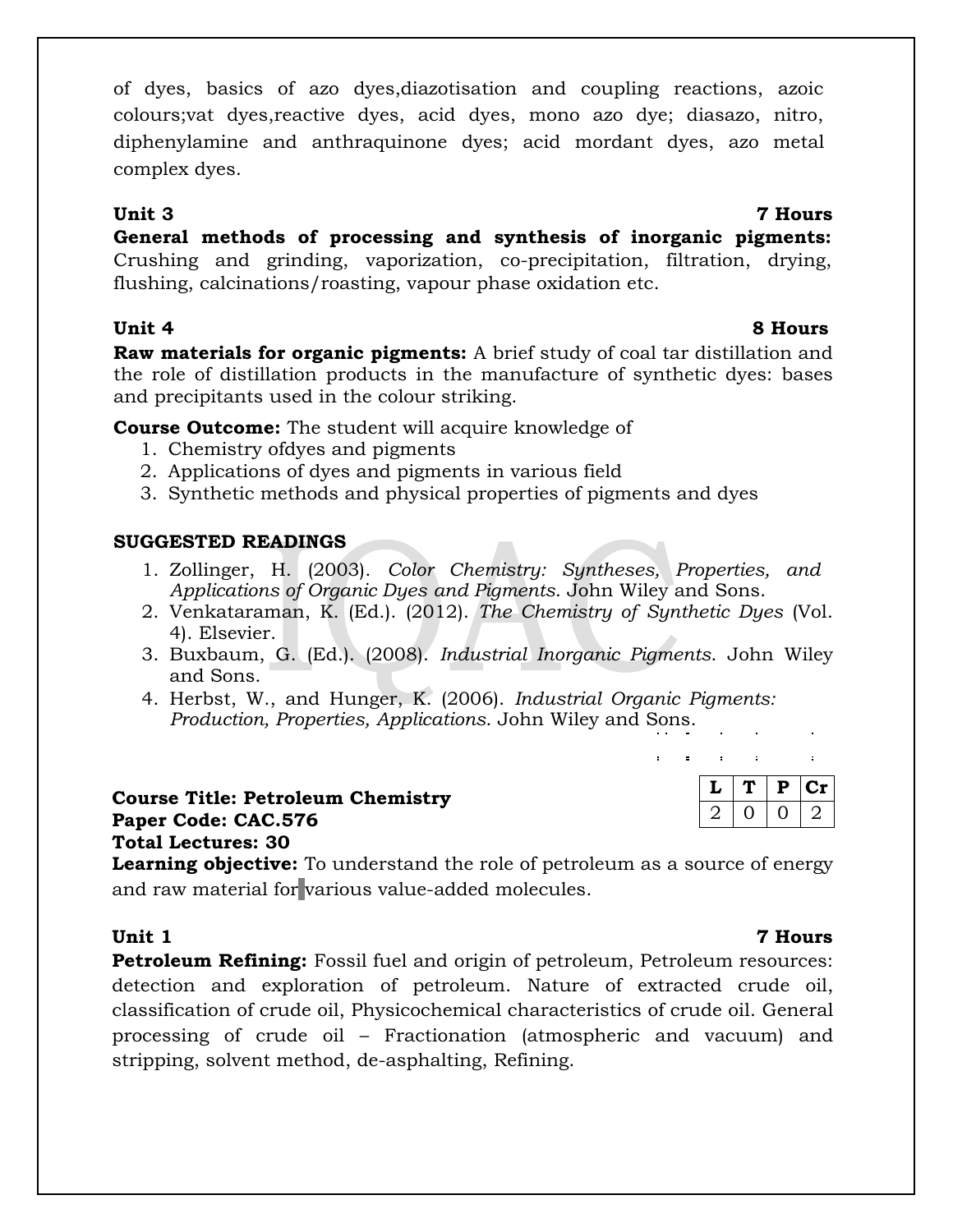## **Unit 2 7 Hours**

**Cracking process**: thermal and catalytic. Blending of gasoline, knocking and Octane rating,gasoline additives for Aviation fuel. Diesel oil, Cetane rating, Kerosene. LPG-Composition and uses. Synthetic petrol (Fischer-Tropsch method). Desuplhurization and denitrogenation of gasoline.

**Unit 3 8 Hours Petroleum Speciality Products:** Raw materials for aliphatic, and inorganic petrochemicals. hydrocarbon solvents, petroleum derived pesticides, refrigeration gases, lubricants and waxes, carbon black, petroleum coke. Methyl tert-butyl ether, polyvinyl acetate, polyvinyl chloride, Teflon, polythene, polypropylene, ethylenepropylene elastomers; Oxo-process.

## **Unit 4 7 Hours**

Petroleum as a raw material for aromatic petrochemicals: Caprolactam, polysterene, terephthalates.Cumene process (Hock process): phenol-acetone production. Chemicals and products from natural gas: Syn-gas, methanol, ammonia; Ammonia-Urea plant; Fertilizer.

## **Course Outcomes:** The student will have knowledge of

- 1. Processes for economic isolations of petroleum products.
- 2. Techniques and scope in petroleum chemistry
- 3. Conversion of primary petrochemicals into value added compounds.

## **SUGGESTED READINGS:**

- 1. Prakash, S., (2010). *Petroleum Fuels Manufacturing Handbook*. McGraw-Hill.
- 2. Tissot, B. P., Welte, D. H., (1984). *Petroleum Formation and Occurrence*. Springer-Verlag.
- 3. Speight, J. G., (2014). *The Chemistry and Technology of Petroleum*. CRC Press.
- 4. Jones, D. S. J., and Pujado, P. R., (2008). *Handbook of Petroleum Processing*. Springer-Verlag.

## **Course Title: Advanced Instrumental Methods Paper Code: CAC.577 Total Lectures: 30**

**Learning objective:** This course is a combined lecture-laboratory class, which will make understand the theory, instrumentation, and applications and modern regulatory requirements of analysis using modern instrumental techniques employed for chemical and biochemical analysis.

# $L | T | P | Cr$  $2 0 0 2$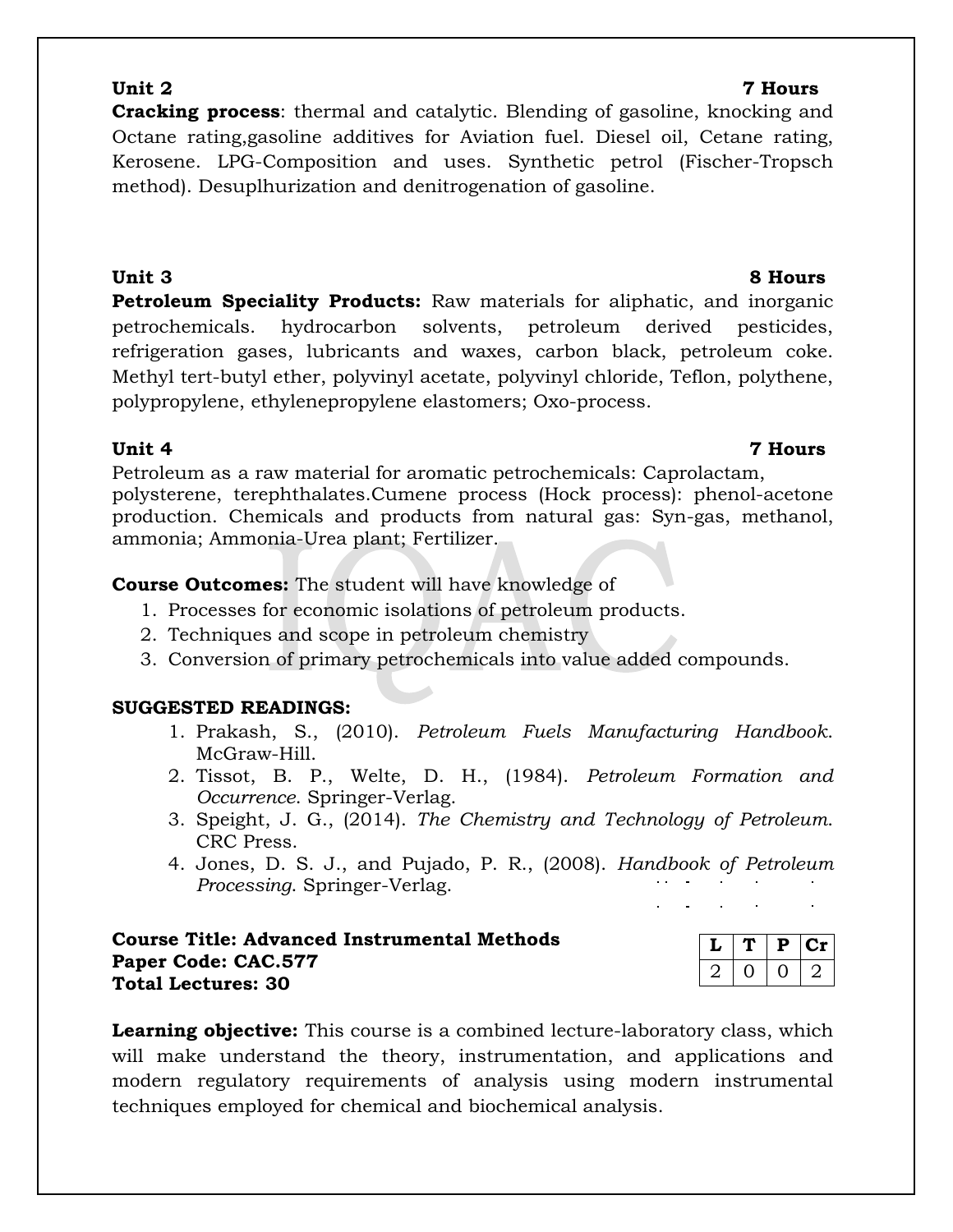## **Unit 1 7 Hours**

## Regulatory requirements of Food and Drug Administration (FDA) for food and drug analysis, Environmental Protection Agencies for air water and soil analysis and NABL. Uncertainity calculations and quality assurance.

**Unit 2 7 Hours**

**Advanced Spectroscopic Analysis**.: UV-Vis-NIR and its applications, Confocal Raman Spectroscopy, Time Resolved Fluorescence and Fluorescence Correlation Spectroscopic Techniques and their application,

## **Unit 3 8 Hours**

**Advanced Mass Spectroscopy:** Ion cyclotron mass spectrometer, Ion Trap Mass Spectrometer, C-Trap and Orbitrap Mass spectrometry. Electron Microscopy including TEM, STEM, FESEM with dark field and bright field imaging.

**Chromatographic Techniques:** HRMS and MS/MS techniques for analysis of Pesticide residue, Proteomic and Metabolomic analysis. Capillary Electrophoresis.

**Course Outcomes:** The student will have knowledge of 4. The current trends in the analysis of regulatory

## **SUGGESTED READINGS:**

- 1. Skoog, D. A., West, D. M., Holler, F. J., and Crouch, S. (2013). *Fundamentals of Analytical Chemistry*. Nelson Education.
- 2. Rouessac, F., and Rouessac, A. (2013). *Chemical Analysis: Modern Instrumentation Methods and Techniques*. John Wiley and Sons.
- 3. Gross, J. H. (2006). *Mass Spectrometry: A Textbook*. Springer Science and Business Media.
- 4. Pavia, D. L., Lampman, G. M., Kriz, G. S., and Vyvyan, J. A. (2008). *Introduction to Spectroscopy*. Cengage Learning.
- 5. Hollas, J. M. (2004). *Modern Spectroscopy*. John Wiley and Sons.
- 6. Lakowicz, J. R. (2006). *Principles of Fluorescence Spectroscopy*. Springer.

 $C$  **Course Title: Project** 

Paper Code: CAC.599

## **Total Contact Hours:**

**Learning objective:** The project would developscientific aptitude, critical thinking, experiment planning, reporting and auditing the experimental data, interpretation to result discussion, research writing and research presentation.

Project supervisor would be allocated at the start of the semester and research project would be undertaken in discussion with the project supervisor. At the end of the semester the student has to prepare a project report as per the

## **Unit 4 8 Hours**

|  | υ   |  |
|--|-----|--|
|  | . . |  |